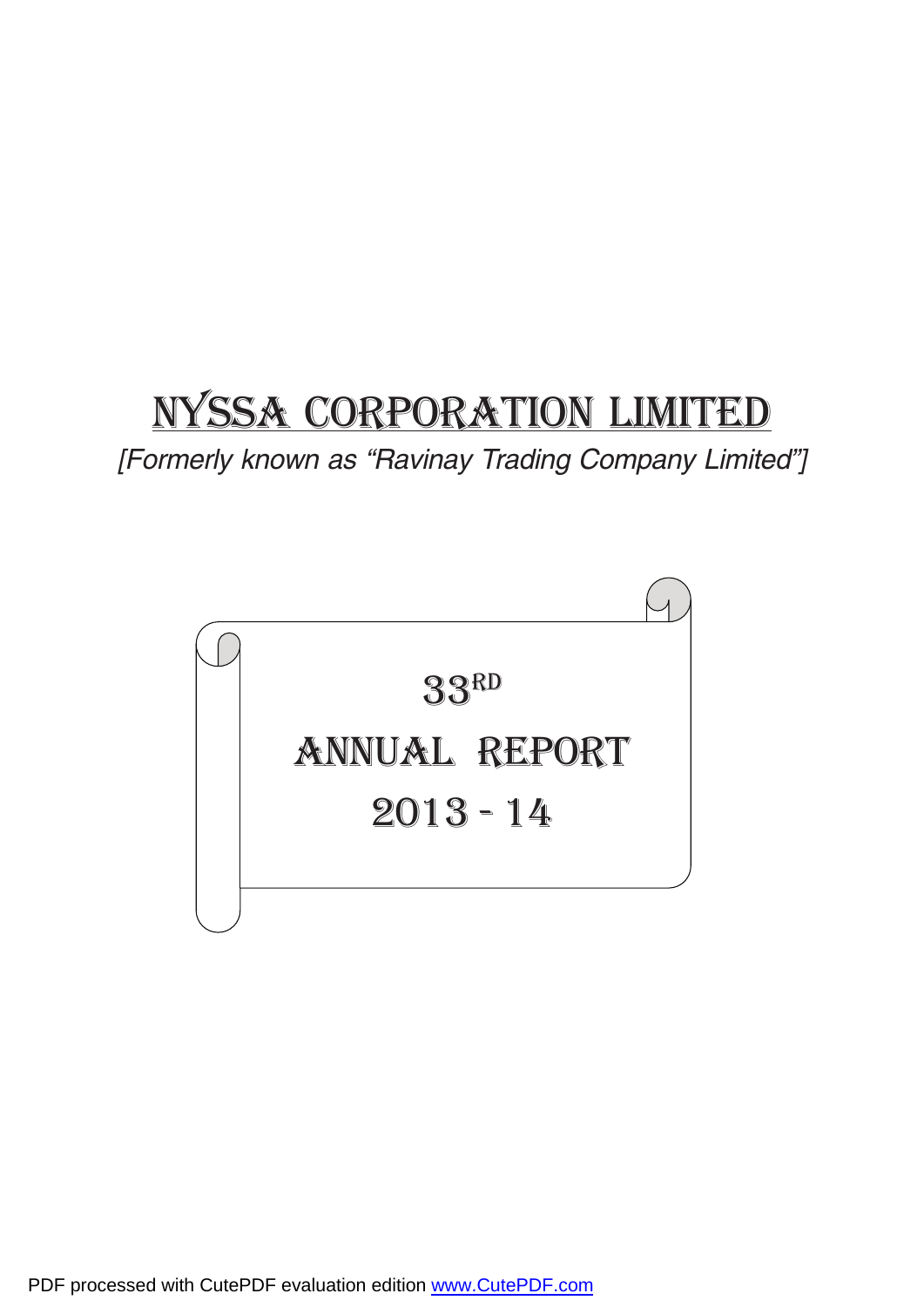# NYSSA CORPORATION LIMITED

[Formerly known as "Ravinay Trading Company Limited"]

# 33rd ANNUAL REPORT (2013-14)

# BOARD OF DIRECTORS:

- Mr. Ravindrakumar Vinaykumar Ruia Executive Director
- 
- 
- 
- 
- Mr. Ashish Kapoor  **Executive Director**
- Mr. Durgesh Kabra **Capacita Non Executive Independent Director**
- Mr. Vivek Moolchand Sharma Non Executive Independent Director

# REGISTERED OFFICE

002, Gulmohar Complex, Opp. Anupam Cinema, Station Road, Goregaon (East), Mumbai 400063 Website www.ravinaytradingcom; email: ravinay.trading@gmail.com.

M/s. CLB & Associates, Sharex Dynamic (India) Private Limited 77, Mulji Jetha Bldg, 3rd Floor, 185/187, Unit No. 1, Luthra Industrial Premises, Mumbai- 400 002 Mumbai-400 072. Tel: 022- 22052224/ 22066860 Tele: 28515606/28528087/28516338 Website: www.clb.co.in Website : www.sharexindia.com E-mail: info@clb.co.in E-mail : sharexindia@vsnl.com

# AUDITORS REGISTRAR & SHARE TRANSFER

Princess Street, Marine Lines, Andheri Kurla Road, Safeed Pool, Andheri (East),

| <b>Contents</b>                                 | Page. No. |
|-------------------------------------------------|-----------|
| Corporate Information                           |           |
| Notice Of 33rd Annual General Meeting (2013-14) |           |
| Directors' Report                               |           |
| Compliance Certificate                          |           |
| Management Discussion & Analysis Report         |           |
| Report on Corporate Governance                  |           |
| <b>Financial Statements</b>                     |           |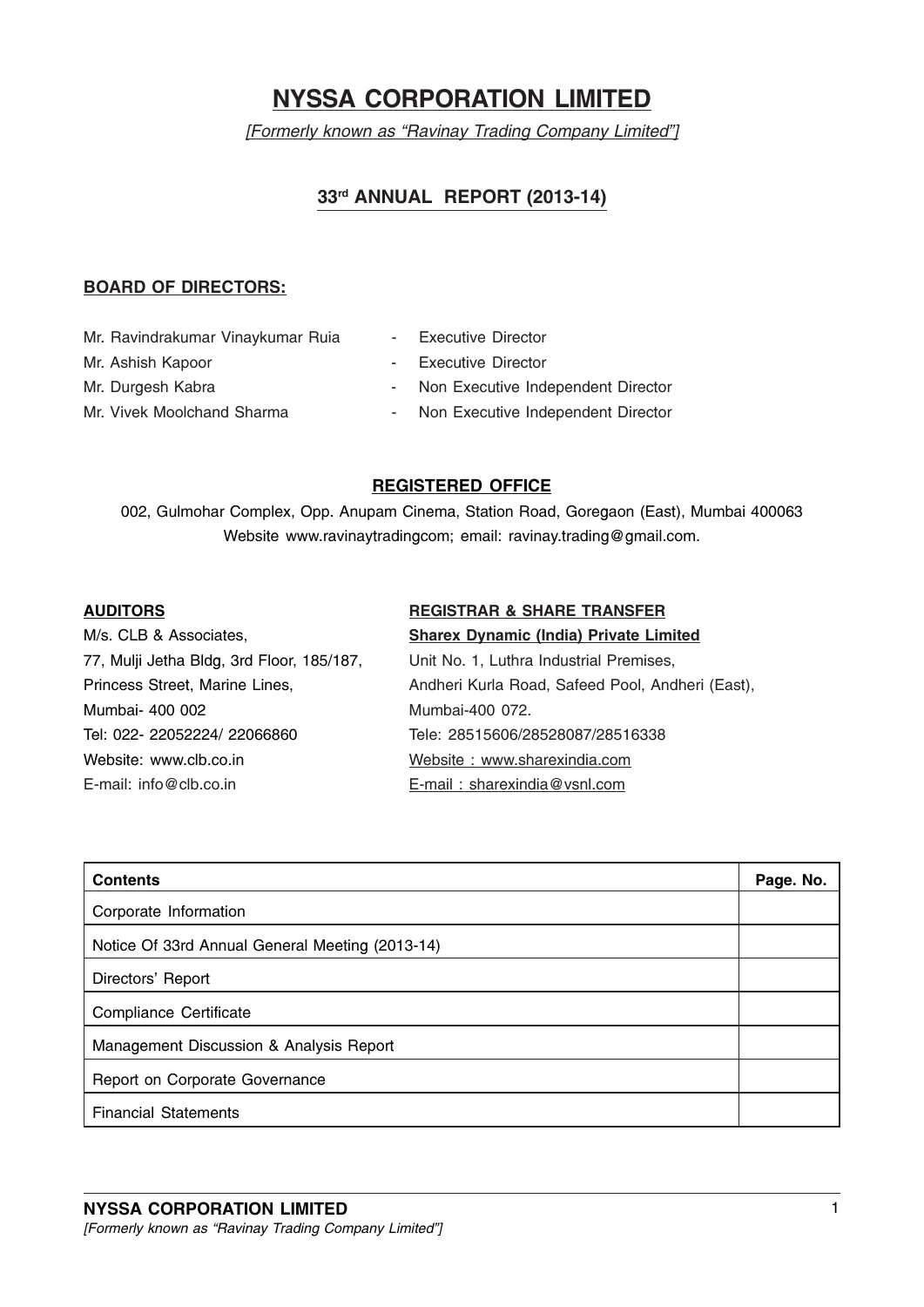# **NOTICE**

Notice is hereby given that the 33rd Annual General Meeting of the Members of Nyssa Corporation Limited [Formerly known as "Ravinay Trading Company Limited"] will be held at 002, Gulmohar Complex, Opposite Anupam Cinema, Station Road, Goregaon (East), Mumbai – 400063, on Monday, September 29, 2014 at 04.00P.M. to transact the following Business:

### ORDINARY BUSINESS :

- 1. To receive, consider and adopt Audited financial Statement of the Company for the year ended March 31, 2014, including the audited Balance Sheet as at March 31, 2014, the Statement of Profit and Loss for the year ended on that date and reports of the Board of Directors and Auditors' thereon.
- 2. To appoint a Director in place of Mr. Ravindrakumar Ruia [DIN 00035853], who retires by rotation, and being eligible, offers himself for re-appointment.
- 3. To appoint M/s. CLB & Associates, Chartered Accountants, Mumbai, as Auditors of the Company and to fix their remuneration.

To consider and if thought fit, to pass with or without modification(s) the following resolution as an Ordinary Resolution:

"RESOLVED THAT pursuant to the provisions of section 139 and other applicable provisions, if any, of the Companies Act, 2013 and the Rules made thereunder (including any modification(s) and re-enactment(s) thereon for time being in force), M/s. CLB & Associates, Chartered Accountants [Firm Regd. No. 124305W], be and is hereby appointed as the Auditors of the Company to hold office from the conclusion of this Annual General Meeting till the conclusion of Thirty Fifth (35th) Annual General Meeting of the Company to be held in 2017 ( subject to ratification of their appointment at every AGM), at such remuneration to be fixed in consultation with the Board of Directors plus re-imbursement of out of pocket expenses."

#### SPECIAL BUSINESS :

4. To consider and if thought fit, to pass with or without modification(s), the following resolution as an Ordinary Resolution:

"RESOLVED THAT pursuant to the provisions of Sections 149, 152 and other applicable provisions of the Companies Act, 2013 and the Companies (Appointment and Qualification of Directors) Rules, 2014 (including any statutory modification(s) or re-enactment thereof for the time being in force) read with Schedule IV of the Companies Act, 2013 and Clause 49 of the Listing Agreement, Mr. Vivek Moolchand Sharma [DIN: 00400603], non-executive Independent Director of the Company who was appointed as a Director liable to retire by rotation and in respect of whom the Company has received a notice in writing under Section 160 of the Companies Act, 2013 from a member proposing his candidature for the office of Director of the Company, be and is hereby appointed as an Independent Director of the Company to hold office for 5 (five) consecutive years for a term up to March 31, 2019, not liable to retire by rotation."

5. To consider, and if thought fit, to pass, with or without modification(s), the following resolution as a Special Resolution:

"RESOLVED THAT in supersession of all earlier resolution passed by the Shareholders of the Company and pursuant to Section 180 (1)(c) of the Companies Act, 2013 and other applicable provisions, if any, of the Companies Act, 2013 and the Rules made there under (including any statutory modification(s) for the time being in force) and Memorandum and Articles of Association of the Company, the consent of the Company be and is hereby accorded to the Board of Directors of the Company to borrow from time to time, for the purpose of the Company's business, such sum or sums of money, as they in their absolute discretion think fit, notwithstanding that the monies so borrowed together with the monies already borrowed by the Company and remaining outstanding shall be in excess of the aggregate of the paid-up share capital and free reserves, but not exceeding  $\bar{\tau}$  50,00,00,000/- (Rupees Fifty Crores only) over and above the paid up share capital and free reserves for the time being of the Company."

"RESOLVED FURTHER THAT the Board of Directors of the Company be and is hereby authorized and empowered to arrange or settle the terms and conditions on which all such monies are to be borrowed from time to time as to interest, repayment, security or otherwise howsoever as it may think fit and to do all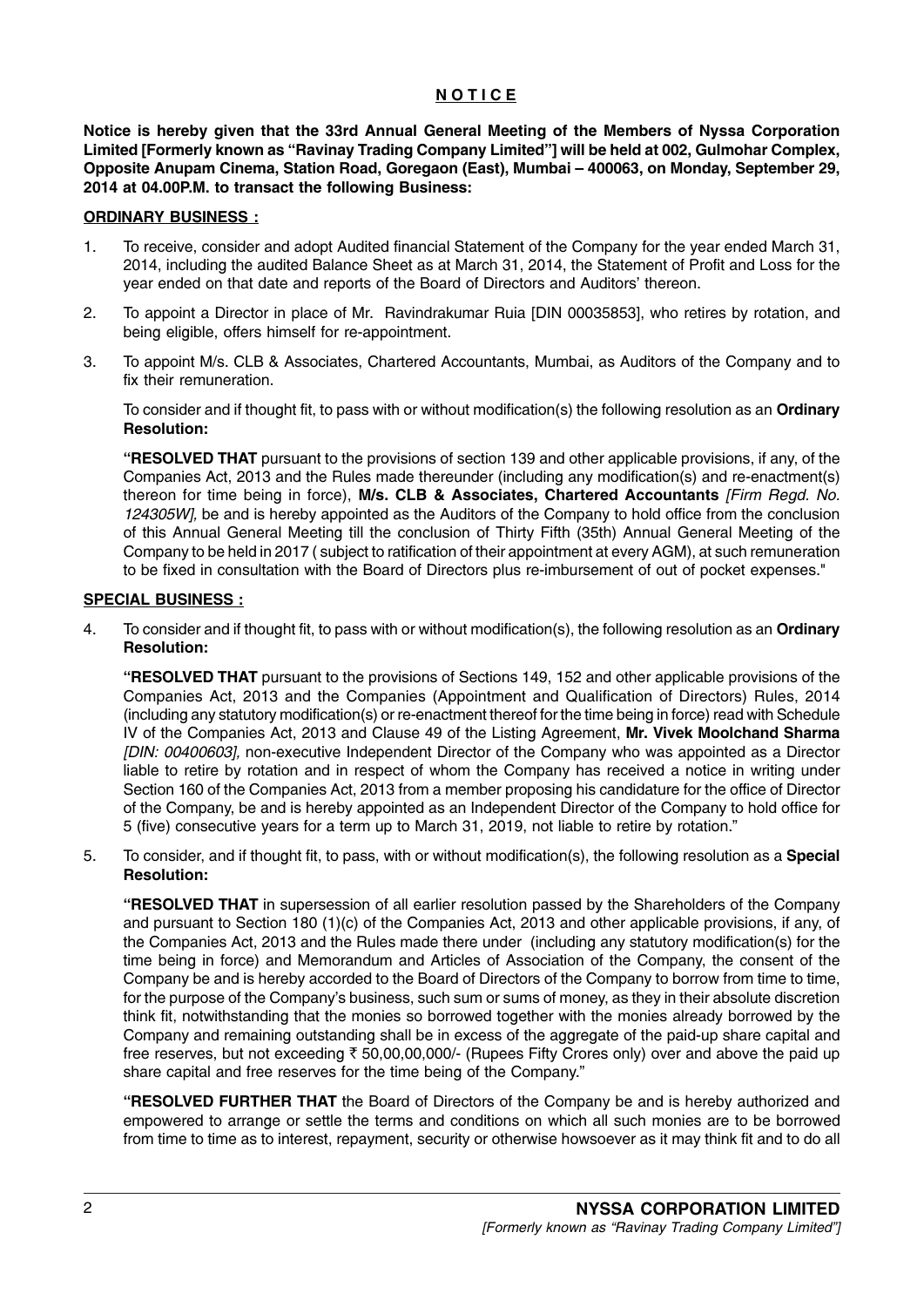such acts, deeds and things, to execute all such documents, instruments and writings as may be required and to delegate all or any of its powers herein conferred to a Committee constituted by the Board and/or any member of such Committee."

6. To consider, and if thought fit, to pass, with or without modification(s), the following resolution as a Special Resolution:

"RESOLVED THAT in supersession of all earlier resolution passed by the Shareholders of the Company and pursuant to Section 180 (1)(a) of the Companies Act, 2013 and other applicable provisions, if any, of the Companies Act, 2013, and the Rules made there under (including any statutory modification(s) for the time being in force) and Memorandum and Articles of Association of the Company, the consent of the Company be and is hereby accorded to the Board of Directors of the Company to create such charges, mortgages and hypothecations on such movable and immovable properties, both present and future, and in such manner as in favour of any person including, but not limited to, financial / investment institution(s), bank(s), insurance company(ies), mutual fund(s), corporate body(ies), trustee(s) to secure the loans, borrowings, debentures, hire purchase and / or working capital facilities and other credit facilities , provided that the total amount of loans together with interest thereon, additional interest, compound interest, liquidated damages, commitment charges, premia on pre-payment or on redemption, costs, charges, expenses and all other monies payable by the Company in respect of the said loans, for which such charges, mortgages or hypothecations are created, shall not, at anytime exceed the limit of  $\bar{\tau}$  50,00,00,000/- (Rupees Fifty Crores only) or aggregate of the paid up share capital and free reserves of the Company whichever is higher ."

"RESOLVED FURTHER THAT the Board of Directors or such Committee or person/(s) as may be authorized by the Board be and is hereby authorized to finalize the form, extent and manner of, and the documents and deeds, as may be applicable, for creating the appropriate mortgages and/or charges on such of the immovable and / or movable properties of the Company on such terms and conditions and at such time(s) / tranche(s) as may be decided by the Board of Directors in consultation with the lenders and for reserving the aforesaid right and for performing all such acts and things as may be necessary for giving effect to this resolution."

7. To consider, and if thought fit, to pass, with or without modification(s), the following resolution as a Special Resolution:

"RESOLVED THAT pursuant to provisions of Section 14 and all other applicable provisions, if any, of Companies Act, 2013 read with Companies (Incorporation) Rules, 2014 (including any statutory modification(s) or amendment thereto or re-enactment thereof for the time being in force), the new set of Articles of Association as placed before the meeting and initialed by the Chairman for the purpose of identification be and is hereby approved and adopted in substitution, and to the entire exclusion, of the regulations contained in the existing Articles of Association of the Company."

"RESOLVED FURTHER THAT the Board of Directors be and is hereby authorized to sign and execute such Forms, papers, documents, deeds and instrument and to do all such acts, deeds, matters and things as may be considered necessary, desirable and expedient by them for the purpose of giving effect to this resolution."

On behalf of the Board

Place : Mumbai Date: 30th August, 2014

# REGISTERED OFFICE:

002, Gulmohar Complex, Opposite Anupam Cinema, Station Road, Goregaon (East), Mumbai – 400063

**Director**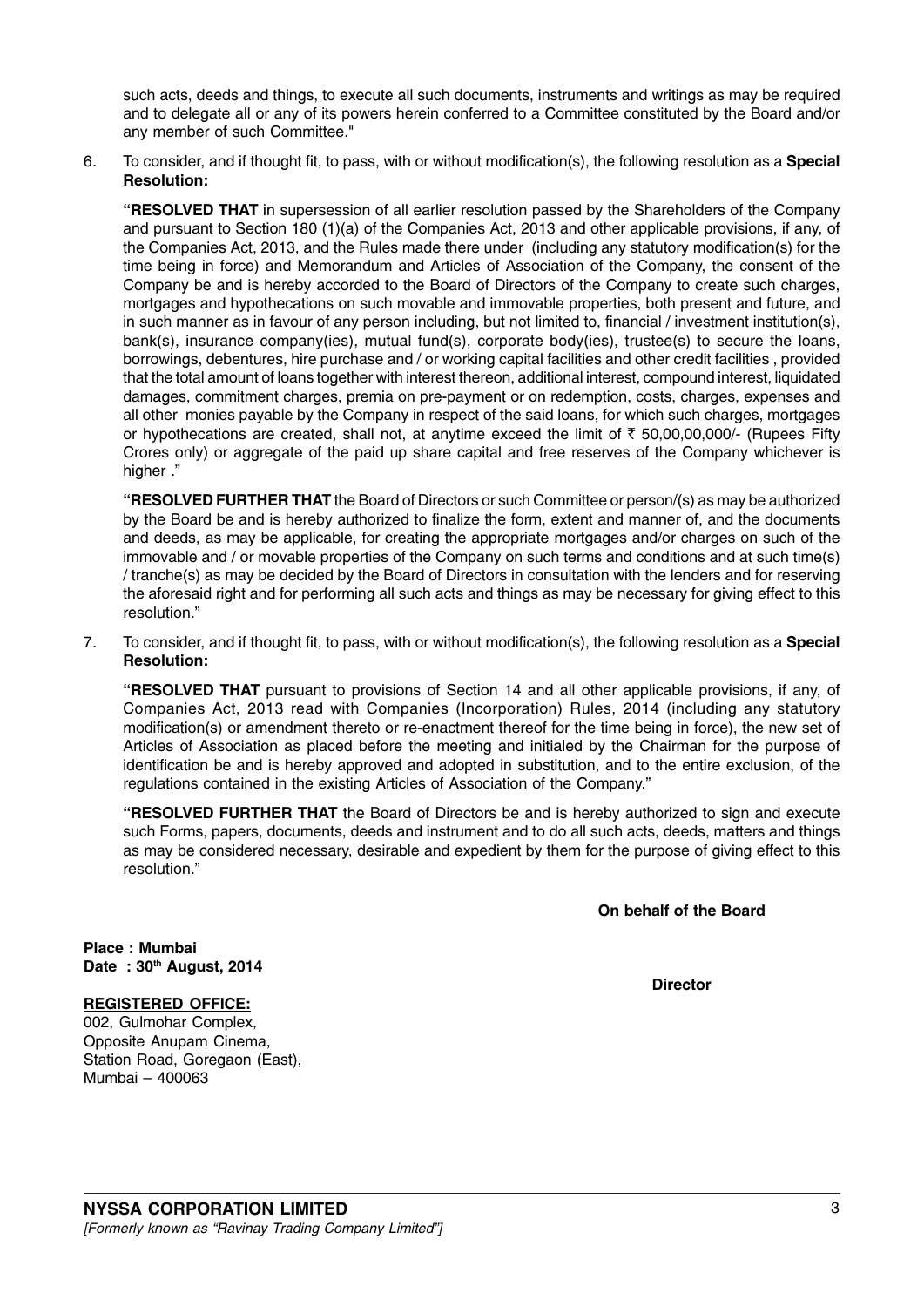# NOTES :

1. A MEMBER ENTITLED TO ATTEND AND VOTE AT THE ANNUAL GENERAL MEETING IS ENTITLED TO APPOINT A PROXY TO ATTEND AND VOTE ON A POLL INSTEAD OF HIMSELF/HERSELF AND THE PROXY NEED NOT BE A MEMBER OF THE COMPANY.

The instrument appointing the proxy should, however, be deposited at the registered office of the Company not less than forty-eight hours before the commencement of the Meeting.

A person can act as a proxy on behalf of members not exceeding fifty and holding in the aggregate not more than ten percent of the total share capital of the Company carrying voting rights. A member holding more than ten percent of the total share capital of the Company carrying voting rights may appoint a single person as proxy and such person shall not act as a proxy for any other person or shareholder.

- 2. Members desirous of obtaining any information concerning the accounts and operations of the Company are requested to address their queries to the Company, so as to reach the registered office of the Company at least seven days before the date of the meeting, to enable the Company to make available the required information at the meeting, to the extent possible.
- 3. A Statement pursuant to Section 102 of the Companies Act, 2013, relating to the Special Business to be transacted at the Meeting is annexed hereto.
- 4. During the period beginning 24 hours before the time fixed for the commencement of the meeting and ending with the conclusion of the meeting, a member would be entitled to inspect the proxies lodged at any time during the business hours of the Company, provided not less than three days of notice in writing is given to the Company.
- 5. Members / proxies should bring the duly filled Attendance Slip enclosed herewith to attend the meeting.
- 6. Corporate members intending to send their authorised representatives to attend the Meeting are requested to send to the Company a certified copy of the Board Resolution authorizing their representatives to attend and vote on their behalf at the Meeting.
- 7. In case of joint holders attending the Meeting, only such joint holder who is higher in the order of names will be entitled to vote.
- 8. The Register of Directors and Key Managerial Personnel and their shareholding maintained under Section 170 of the Companies Act, 2013, will be available for inspection by the members at the Annual General Meeting.
- 9. The Register of Contracts or Arrangements in which Directors are interested, maintained under Section 189 of the Companies Act, 2013, will be available for inspection by the members at the Annual General Meeting.
- 10. Brief resume of Directors including those proposed to be appointed / re-appointed, nature of their expertise in specific functional areas, number of companies in which they hold directorships and memberships / chairmanships of Board Committees, shareholding and relationships between directors inter-se as stipulated under Clause 49 of the Listing Agreement, are provided in the Explanatory Statement forming part of the notice.
- 11. The Register of Members and the Share Transfer Books of the Company shall remain closed from Thursday, 25<sup>th</sup>September, 2014 to Monday, 29<sup>th</sup> September, 2014 (both days inclusive), for the purpose of Annual General Meeting.
- 12. Members are requested to notify the change in their address, if any, immediately, so that all communications can be sent to the latest address. In case of members holding shares in physical form, all intimations regarding change of address and change of bank account details are to be sent to M/s. Sharex Dynamic (India) Private Limited, Unit: Nyssa Corporation Limited, Unit-1, Luthra Ind. Premises, Safed Pool, Andheri Kurla Road, Andheri (East), Mumbai – 400 072. Members, who hold shares in electronic form, are requested to notify any change in their particulars like change in address, bank particulars etc. to their Depository Participants immediately.
- 13. The Securities and Exchange Board of India (SEBI) vide circular ref no. MRD/Dop/CIR 05/2007 dated April 27, 2007 made PAN the sole identification number for all participants transacting in the securities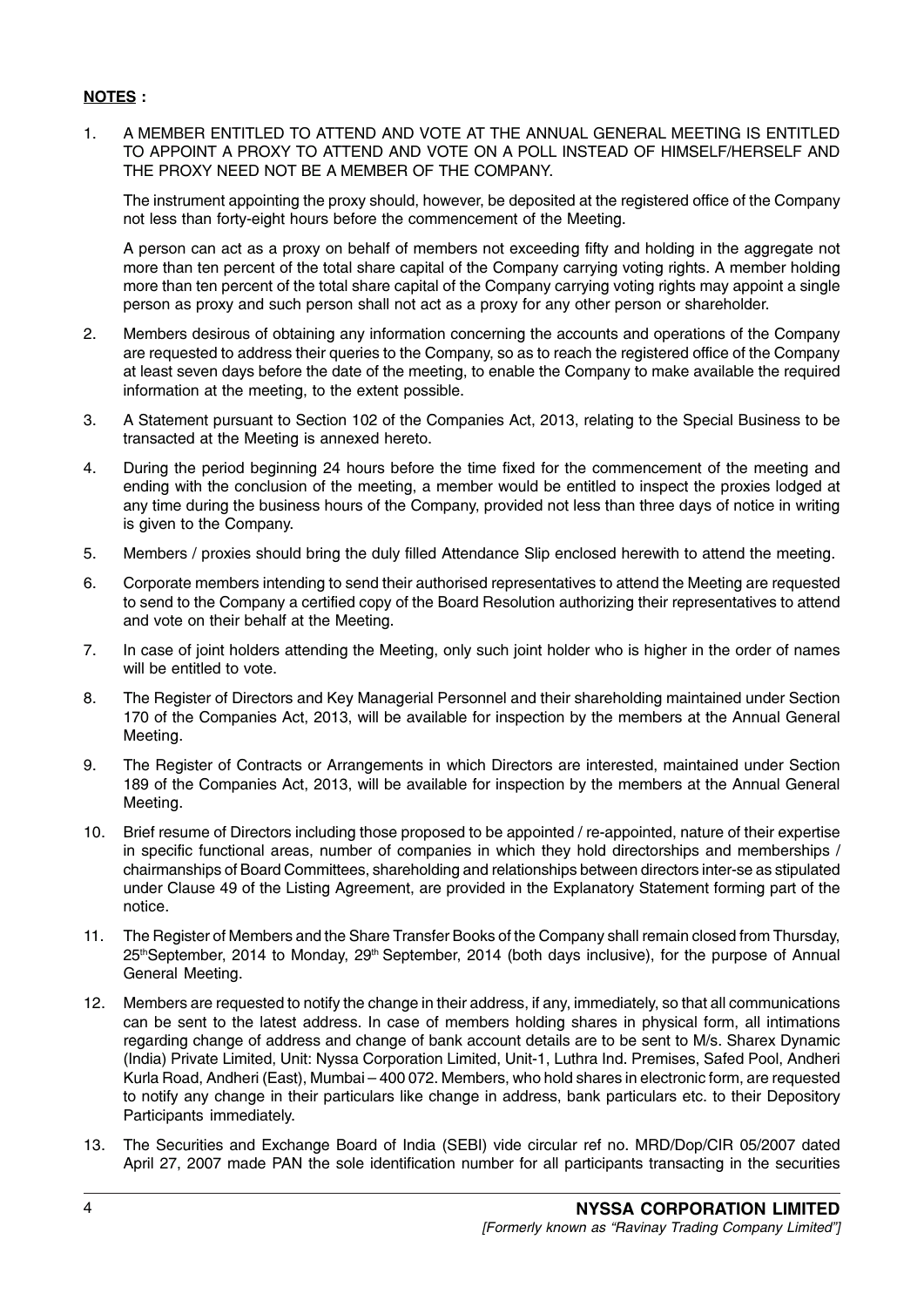market, irrespective of the amount of such transaction. In continuation of the said circular, it is hereby clarified that for securities market transactions and off-market/private transactions involving transfer of shares in listed companies in physical form, it shall be mandatory for the transferee(s) to furnish a copy of the PAN card to the Company / RTA for registration of such transfer of shares.

- 14. Copies of the Annual Report 2014 are being sent by electronic mode only to those members whose email IDs are registered with the Company/Depository Participants for communication purposes unless any member has requested for a hard copy of the same. In the case of members holding shares in physical mode whose email IDs are registered with the Company/Registrars i.e. M/s. Sharex Dynamic (India) Private Limited, and have given consent for receiving communication electronically, copies of the Annual Report 2014 are being sent by electronic mode only. For members who have not registered their email addresses, physical copies of the Annual Report 2014 are being sent by the permitted mode.
- 15. The Notice of the 33rd Annual General Meeting of the Company, inter alia, indicating the process and manner of e-voting along with Attendance Slip and Proxy Form, is being sent by electronic mode to all the members whose email addresses are registered with the Company/Depository Participants unless any member has requested for a hard copy of the same. In the case of members holding shares in physical mode whose email IDs are registered with the Company/ Registrars i.e. M/s. Sharex Dynamic (India) Private Limited, and have given consent for receiving communication electronically, the Notice of the 33rd Annual General Meeting of the Company inter alia indicating the process and manner of e-voting along with Attendance Slip and Proxy Form, is being sent by electronic mode. For members who have not registered their email addresses, physical copies of the aforesaid documents are being sent by the permitted mode.
- 16. Members may also note that the Notice of the 33rd Annual General Meeting and the Annual Report 2014 will also be available on the Company's website www.ravinaytrading.com for their download. The physical copies of the aforesaid documents will also be available at the Company's Registered Office in Mumbai for inspection during normal business hours on working days. Even after registering for e-communication, members are entitled to receive such communication in physical form, upon making a request for the same, by post free of cost. For any communication, the shareholders may also send requests to the Company's Registrars i.e. M/s. Sharex Dynamic (India) Private Limited at: Unit: Nyssa Corporation Limited, Unit-1, Luthra Ind. Premises, Safed Pool, Andheri Kurla Road, Andheri (East), Mumbai – 400 072.
- 17. All documents referred to in the Notice will be available for inspection at the Company's registered office during between 11.00 A.M. to 1.00 P.M. on working days up to the date of the AGM, with advance notice of 4 working days.
- 18. Voting through electronic

In compliance with the provisions of Section 108 of the Companies Act, 2013 and Rule 20 of the Companies (Management and Administration) Rules, 2014, the Company is pleased to provide to the members the facility to exercise their right to vote at the 33rd Annual General Meeting (AGM) by electronic means and the business may be transacted through e-Voting Services provided by Central Depository Services (India) Limited (CDSL) on all resolutions set forth in this Notice.

# The instructions for shareholders voting electronically are as under:

- i. The voting period begins on Monday,  $22<sup>nd</sup>$  September, 2014 (9.00 a.m. IST) and ends on Tuesday, 23<sup>rd</sup> September, 2014 (6.00 p.m. IST). During this period shareholders' of the Company holding shares, either in physical form or in dematerialized form, as on  $23<sup>rd</sup>$  August, 2014, may cast their vote electronically. The e-voting module shall be disabled by CDSL for voting thereafter.
- ii. The shareholders should log on to the e-voting website www.evotingindia.com.
- iii. Click on Shareholders.
- iv. Now Enter your User ID
	- a. For CDSL: 16 digits beneficiary ID,
	- b. For NSDL: 8 Character DP ID followed by 8 Digits Client ID,
	- c. Members holding shares in Physical Form should enter Folio Number registered with the Company.
- v. Next enter the Image Verification as displayed and Click on Login.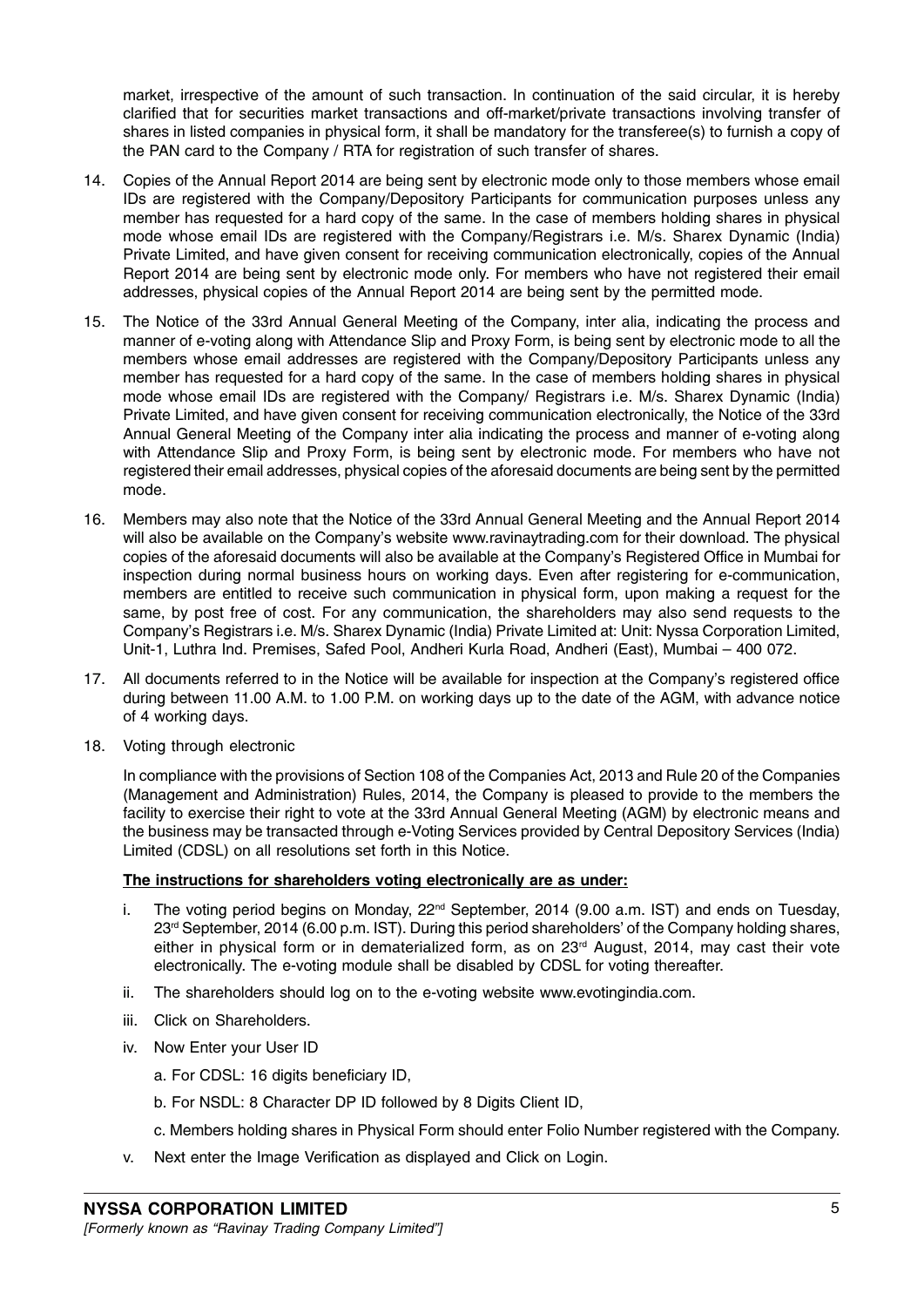vi. If you are holding shares in demat form and had logged on to www.evotingindia.com and voted on an earlier voting of any company, then your existing password is to be used.

|  |  |  | vii. If you are a first time user follow the steps given below: |  |
|--|--|--|-----------------------------------------------------------------|--|
|--|--|--|-----------------------------------------------------------------|--|

|                                    | For Members holding shares in Demat Form and Physical Form                                                                                                                                                                                                                 |
|------------------------------------|----------------------------------------------------------------------------------------------------------------------------------------------------------------------------------------------------------------------------------------------------------------------------|
| <b>PAN</b>                         | Enter your 10 digit alpha-numeric *PAN issued by Income Tax Department (Applicable<br>for both demat shareholders as well as physical shareholders)                                                                                                                        |
|                                    | Members who have not updated their PAN with the Company/Depository Participant<br>are requested to `use the first two letters of their name and the last 8 digits of the<br>demat account/folio number in the PAN field.                                                   |
|                                    | In case the folio number is less than 8 digits enter the applicable number of 0's<br>before the number after the first two characters of the name in CAPITAL letters.<br>Eg. If your name is Ramesh Kumar with folio number 100 then enter RA00000100<br>in the PAN field. |
| <b>DOB</b>                         | Enter the Date of Birth as recorded in your demat account or in the company records for<br>the said demat account or folio in dd/mm/yyyy format.                                                                                                                           |
| <b>Dividend</b><br>Bank<br>Details | Enter the Dividend Bank Details as recorded in your demat account or in the company<br>records for the said demat account or folio.                                                                                                                                        |
|                                    | Please enter the DOB or Dividend Bank Details in order to login. If the details are<br>not recorded with the depository or company please enter the number of shares<br>held by you as on the cut off date in the Dividend Bank details field.                             |

viii. After entering these details appropriately, click on "SUBMIT" tab.

- ix. Members holding shares in physical form will then directly reach the Company selection screen. However, members holding shares in demat form will now reach 'Password Creation' menu wherein they are required to mandatorily enter their login password in the new password field. Kindly note that this password is to be also used by the demat holders for voting for resolutions of any other company on which they are eligible to vote, provided that company opts for e-voting through CDSL platform. It is strongly recommended not to share your password with any other person and take utmost care to keep your password confidential.
- x. For Members holding shares in physical form, the details can be used only for e-voting on the resolutions contained in this Notice.
- xi. Click on the EVSN for Nyssa Corporation Limited [Formerly known as "Ravinay Trading Company Limited"] on which you choose to vote (i.e. 140905016).
- xii. On the voting page, you will see "RESOLUTION DESCRIPTION" and against the same the option "YES/NO" for voting. Select the option YES or NO as desired. The option YES implies that you assent to the Resolution and option NO implies that you dissent to the Resolution.
- xiii. Click on the "RESOLUTIONS FILE LINK" if you wish to view the entire Resolution details.
- xiv. After selecting the resolution you have decided to vote on, click on "SUBMIT". A confirmation box will be displayed. If you wish to confirm your vote, click on "OK", else to change your vote, click on "CANCEL" and accordingly modify your vote.
- xv. Once you "CONFIRM" your vote on the resolution, you will not be allowed to modify your vote.
- xvi. You can also take out print of the voting done by you by clicking on "Click here to print" option on the Voting page.
- xvii. If Demat account holder has forgotten the same password then Enter the User ID and the image verification code and click on Forgot Password & enter the details as prompted by the system.
- xviii.Note for Non-Individual Shareholders & Custodians:
	- Non-Individual shareholders (i.e. other than Individuals, HUF, NRI etc.) and Custodians are required to log on to www.evotingindia.com and register themselves as Corporates and Custodians respectively.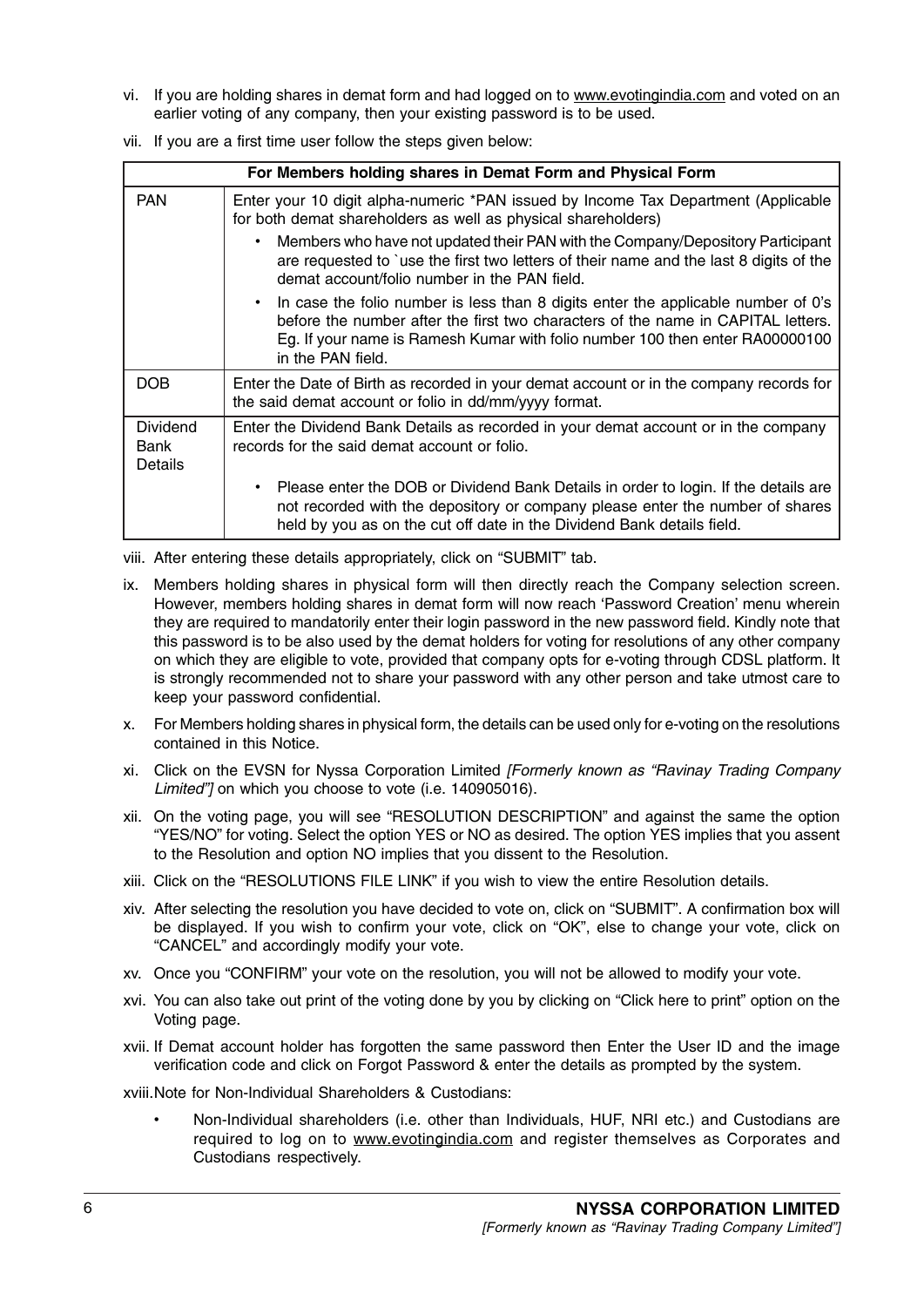- A scanned copy of the Registration Form bearing the stamp and sign of the entity should be emailed to helpdesk.evoting@cdslindia.com.
- After receiving the login details they have to create compliance user should be created using the admin login and password. The Compliance user would be able to link the account(s) for which they wish to vote on.
- A scanned copy of the Board Resolution and Power of Attorney (POA) which they have issued in favour of the Custodian, if any, should be uploaded in PDF format in the system for the scrutinizer to verify the same.
- xix. In case you have any queries or issues regarding e-voting, you may refer the Frequently Asked Questions ("FAQs") and e-voting manual available at www.evotingindia.com under help section or write an email to helpdesk.evoting@cdslindia.com.

# Other Instructions

i. The voting period begins on Monday,  $22<sup>nd</sup>$  September, 2014 (9.00 a.m. IST) and ends on Tuesday, 23<sup>rd</sup> September, 2014 (6.00 p.m. IST). During this period shareholders' of the Company holding shares, either in physical form or in dematerialized form, as on 23<sup>rd</sup> August, 2014, may cast their vote electronically.

Once the vote on a resolution is cast and confirmed by the Member, he shall not be allowed to change it subsequently.

- ii. The voting rights of members shall be in proportion to their shares of the paid up equity share capital of the Company as on 23<sup>rd</sup> August, 2014.
- iii. Mr. Deep Shukla, Practising Company Secretary (Membership No. 5364 FCS 5652) of Deep Shukla & Associates, Company Secretaries, has been appointed as the Scrutinizer to scrutinize the e-voting process (including the Ballot Form received from the Members who do not have access to the evoting process) in a fair and transparent manner.
- iv. The Scrutinizer shall, within a period not exceeding three (3) working days from the conclusion of the e-voting period, unblock the votes in the presence of at least two (2) witnesses not in the employment of the Company and make a Scrutinizer's Report of the votes cast in favour or against, if any, forthwith to the Board of Directors of the Company.
- v. Members who do not have access to e-voting facility may return the duly completed Ballot Form in the prepaid Business Reply Envelope (enclosed with the Annual Report) so as to reach the Scrutinizer at the Registered Office of the Company not later than Tuesday, 23<sup>rd</sup> September, 2014 (6.00 p.m. IST).Ballot Forms received after this date will be treated as invalid.

A Member can opt for only one mode of voting i.e. either through e-voting or by Ballot. If a Member casts votes by both these modes, then voting done through e-voting shall prevail and the vote cast through Ballot shall be treated as invalid.

vi. The results declared along with the Scrutinizer's Report shall be placed on the Company's website www.ravinaytrading.com and on the website of CDSL www.evotingindia.co.in within two days of the passing of the resolutions at the 33rd Annual General Meeting of the Company on Monday, 29<sup>th</sup> September, 2014 and communicated to the BSE Limited where the shares of the Company are listed.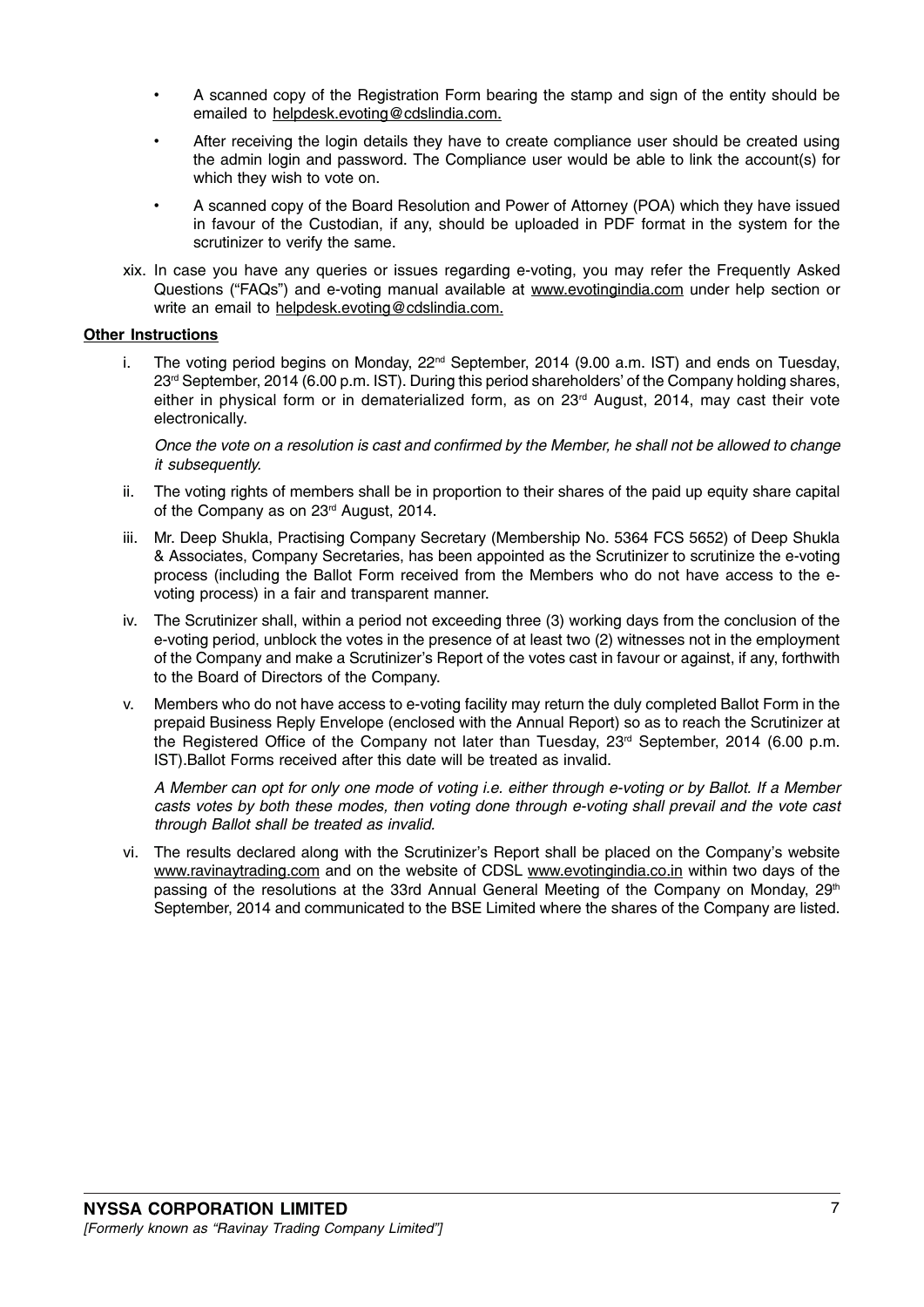# EXPLANATORY STATEMENT PURSUANT TO SECTION 102 OF THE COMPANIES ACT, 2013.

### Item No. 4:

Mr. Vivek Moolchand Sharma [DIN: 00400603] is a Non-Executive Independent Director of the Company and he was appointed on September 12, 2011. His period of office is liable to determined by retirement of Directors by rotation at the ensuing AGM under the provisions of the erstwhile Companies Act, 1956. In terms of Section 149 and any other applicable provisions, if any, of the Companies Act, 2013, Mr. Vivek Moolchand Sharma [DIN: 00400603] being eligible and seeking re-appointment, is proposed to be appointed as an Independent Director of the Company for a term of 5 (five) consecutive years.

The Company has received notice in writing under the provisions of Section 160 of the Companies Act, 2013, from a member along with a deposit of ` 1,00,000/- proposing the candidature of Mr. Vivek Moolchand Sharma for the office of independent Director, to be appointed as such under the provisions of Section 149 of the Companies Act, 2013.

The Company has received from Mr. Vivek Moolchand Sharma the following:

- i. Consent in writing to act as Director in Form DIR-2 pursuant to Rule 8 of the Companies (Appointment & Qualification of Directors) Rules, 2014;
- ii. Intimation in Form DIR-8 in terms of Companies (Appointment & Qualification of Directors) Rules, 2014, to the effect that he is not disqualified under sub-section (2) of Section 164 of the Companies Act, 2013; and
- iii. A declaration to the effect that he meets the criteria of independence as provided in sub-section (6) of Section 149 of the Companies Act, 2013.

The resolution seeks the approval of members for the appointment of Mr. Vivek Moolchand Sharma as an Independent Director of the Company up to March 31, 2019 pursuant to Section 149 and other applicable provisions of the Companies Act, 2013 and the Rules made thereunder. He is not liable to retire by rotation.

In the opinion of the Board, Mr. Vivek Moolchand Sharma, the Independent Director proposed to be appointed, fulfils the conditions specified in the Act and the Rules made there under and he is independent of the Management of the Company.

The Board considers that his continued association would be of immense benefit to the Company and it is desirable to continue to avail the services of Mr. Vivek Moolchand Sharma in the capacity of Independent Director.

No Director, key managerial personnel or their relatives, except Mr. Vivek Moolchand Sharma, to whom the resolution relates, is interested or concerned in the resolution.

The Board recommends the resolution set forth in Item no.4 for approval of the Members.

#### Item No. 5:

Your Board of Directors is of the opinion that for any future business expansion or diversification which may be carried out by the Company, the Company requires infusion of additional funds. Hence, the requirement for mobilization of the funds has been substantially increased. Therefore, it is considered desirable to increase the Board's borrowing powers upto the limit of ` 50 Crores over and above the paid-up share capital and free reserves of the Company.

Accordingly, the consent of the Shareholders at the General Meeting is sought under Section 180 (1) (c) of the Companies Act, 2013.

Your Directors recommend passing the above resolution.

None of the Directors and Key Managerial Personnel of the Company or their relatives are, in any way, concerned or interested, financial or otherwise, in the Special Resolution set out at item no. 5 of the Notice.

#### Item No. 6:

The Company may borrow monies by way of debentures, bonds, loans, hire purchase finance either in rupee or in foreign currency from Financial Institutions / Banks / Insurance Companies and other Corporate Bodies apart from working capital facilities from banks in ordinary course of business. This in turn would necessitate further creation of securities by suitable mortgages and / or charges on all or some of the immovable and movable properties of the Company, both present and future, in favour of the lenders / trustees. To create mortgage and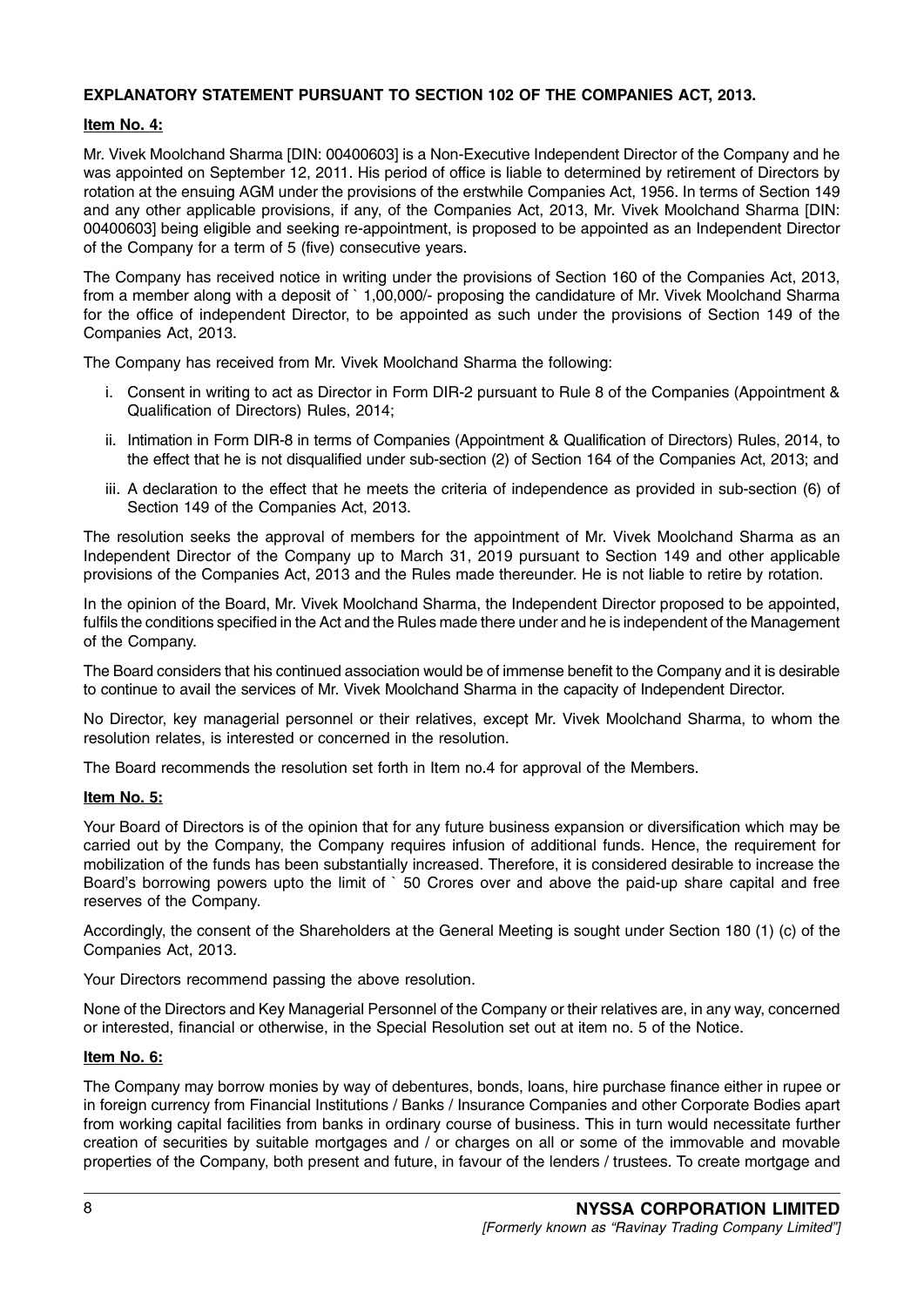/ or charge upto the limit of Rs.50 crores, approval of the Members is required to be obtained pursuant to Section 180 (1)(a) of the Companies Act, 2013 authorizing the Board of Directors of the Company in this regard. Hence the resolution is placed before the Members for their approval.

Your Directors recommend passing the above resolution.

None of the Directors and Key Managerial Personnel of the Company or their relatives are, in any way, concerned or interested, financial or otherwise, in the Special Resolution set out at item no. 6 of the Notice.

# Item No. 7:

The existing Articles of Association ("AoA") are based on erstwhile Companies Act, 1956 and several regulations in the existing AoA contain references to specific sections of erstwhile Companies Act, 1956 and some regulations in the existing AoA are no longer in conformity with the Companies Act, 2013.

With the coming into force of the Companies Act, 2013, several regulations of the existing AoA of the Company require alteration or deletions in several articles. Given this position, it is considered expedient to wholly replace the existing AoA by a new set of Articles.

The new AoA to be substituted in place of the existing AoA are based on Table 'F' of the Companies Act, 2013, which sets out the model Articles of Association for Company limited by shares.

The proposed new draft of AoA is available for inspection by the members at the Registered Office of the Company on any working day excluding public holidays and Sundays, between 11.00 A.M. to 1.00 P.M. upto and including the date of Annual General Meeting.

None of the Directors and Key Managerial Personnel of the Company or their relatives are, in any way, concerned or interested, financial or otherwise, in the Special Resolution set out at item no. 7 of the Notice.

The Board of Directors recommends the Special Resolution for your approval.

On behalf of the Board

Place : Mumbai Date: 30th August, 2014

**Director** 

# Annexure to notice

Details of Directors seeking appointment / re-appointment at the Annual General Meeting

(In pursuance of Clause 49 of the Listing Agreement)

| Name of Director                                        | Mr. Ravindrakumar Ruia      | Mr. Vivek Moolchand Sharma     |
|---------------------------------------------------------|-----------------------------|--------------------------------|
| Date of Birth                                           | 01/05/1961                  | 08/09/1975                     |
| Age                                                     | 53                          | 39                             |
| Actual date of appointment                              | 13/03/2006                  | 12/08/2011                     |
| Qualification                                           | <b>Bachelor of Commerce</b> | Bachelor of Engineering(Civil) |
| Experience                                              | 31 years                    | 14 years                       |
| Directorship held in other<br><b>Public Companies</b>   |                             | Nil                            |
| Chairmanship or membership<br>in other Public Companies |                             | Nil                            |
| Shareholding of Directors                               | 2.15%                       | Nil                            |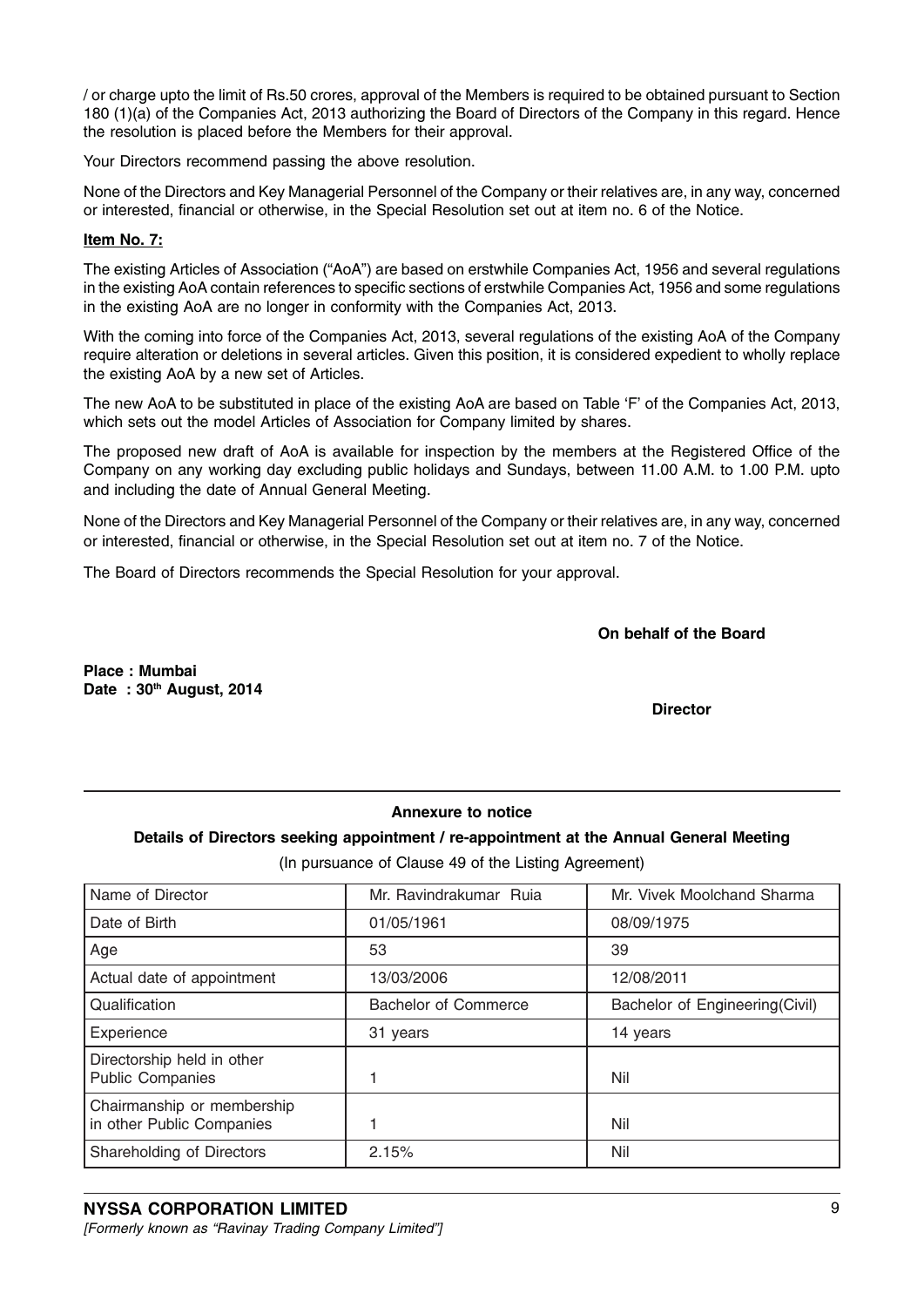# DIRECTORS' REPORT

# To, The Members of NYSSA CORPORATION LIMITED

[Formerly known as a "Ravinay Trading Company Limited"]

Your Directors present the 33rd Annual Report together with the Audited financial Statement for the financial year ended March 31, 2014.

# FINANCIAL RESULTS:

The Financial Results for the year ended March 31, 2014 are summarized below:

| <b>Particulars</b>                          | F.Y. 2013-14   | F. Y. 2012-13 |
|---------------------------------------------|----------------|---------------|
| Revenue from operation                      | 123,697,180    | 323,603,780   |
| Other Income                                | 7,447,933      | 1,787,091     |
| Total Income                                | 131, 145, 113  | 325,390,871   |
| Expenditure (before depreciation)           | 104,583,539    | 279,122,073   |
| Profit/(Loss) before Depreciation and Taxes | 26,561,574     | 46,268,798    |
| Less: Depreciation                          | 24,336         | 25,326        |
| Profit/(Loss) before Taxation               | 26,537,238     | 46,243,472    |
| Less: Provision for Tax                     |                |               |
| - Current Taxes                             | 4,600,000      | 9,550,000     |
| - Previous year taxes                       | 116,302        | 59,641        |
| - Deferred Tax                              | (1,784)        | 10,286        |
| -MAT Credit enti.                           | (10, 977, 652) |               |
| Profit/(Loss) after Taxation                | 32,800,371     | 36,623,546    |
| Balance brought forward                     | 80,113,464     | 43,489,918    |
| Add: Net Profit/(Net Loss) for the year     | 32,800,371     | 36,623,546    |
| <b>Balance Carried to Balance Sheet</b>     | 112,913,836    | 80,113,465    |
| Earnings per equity share (`per share)      |                |               |
| - Basic                                     | 10.93          | 12.21         |
| - Diluted                                   | 10.93          | 12.21         |

# PERFORMANCE:

During the year under review, the Company has posted total Income of  $\bar{\tau}$  13,11,45,113/- as against total Income of  $\bar{\tau}$  32,53,90,871/- in the corresponding previous year. Net Profit after Tax for the year under review was  $\bar{\tau}$  3,28,00,371/- as against Net Profit after Tax of  $\bar{\tau}$  3,66,23,546/- in the corresponding previous year.

# FUTURE PROSPECTS:

During the year, M/s. "Om Vasistha Developers" the 100% owned firm of the company developing a residential cum commercial project at Ramwadi Bail Bazar, Kalyan (West) has completed the commercial portion and structural part of the residential portion of the project, as on date the finishing part of the residential complex is been done i.e. 90% of the project has been completed and the balance work is expected to be completed in 4 months and the completion handover of the building is expected by Jaunary 2015.

"Mark Developers" is a partnership firm with 75% share of Company & is developing a residential cum commercial complex at Dindoli within the limit of Surat Municipal Corporation. The project is nearing completion i.e. 80% of the work is done as of date and it is expected to be completed by May 2015. Further the Company is planning to adopt more projects in real estate in the near future.

# DIVIDEND:

In order to conserve the resources for the further growth of the Company, your Directors think fit not to recommend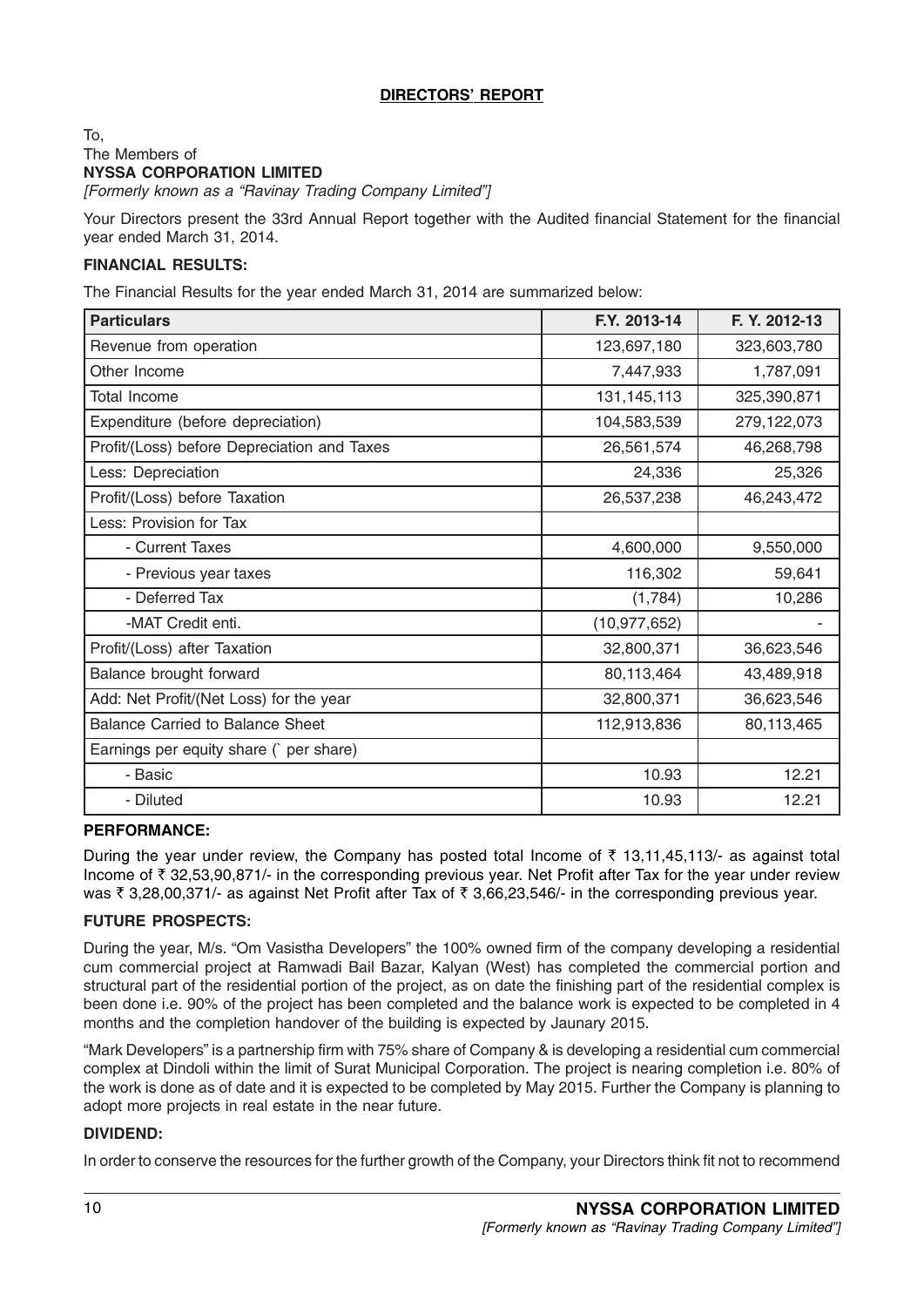any dividend for the year under review.

# AUDITORS:

M/s. CLB & Associates, Chartered Accountants, Mumbai, the Statutory Auditors of the Company retire at the conclusion of this Annual General Meeting till the conclusion of 36<sup>th</sup> Annual General Meeting. The members are requested to appoint auditors and to fix their remuneration.

# AUDITORS' REPORT:

The Report of the Auditors of the Company is self explanatory and do not call for any further explanation by the Board of Directors.

#### DIRECTORS:

In accordance with section 152(6) of the Companies Act, 2013 and in terms of Articles of Association of the Company, Mr. Ravindrakumar Ruia, Director of the Company, is liable to retire by rotation at the ensuing Annual General meeting and being eligible, offered himself for re-appointment. Board of Directors recommends the above re-appointment.

Pursuant to the provisions of Clause 49 of the Listing Agreement entered into with the Stock Exchanges, the Company had appointed Mr. Vivek Moolchand Sharma as Independent Director of the Company.

In accordance with Section 149(4) and other applicable provisions, if any, read with Schedule IV of the Companies Act, 2013, the Company has to appoint 1/3<sup>rd</sup> of the total Directors as Independent Directors, for a maximum period of 5 years and they are not liable to retire by rotation.

Accordingly, the Board of Directors proposes to appoint the existing Independent Director i.e. Mr. Vivek Moolchand Sharma as an Independent Director of the Company under Section 149 of the Companies Act, 2013 for term up to 5 (five) years, respectively, in ensuing Annual General Meeting.

In the opinion of the Board, they fulfill the conditions specified in the Act and the Rules made thereunder for appointment as Independent Director and he is independent of the management.

The Company has received declarations from the Independent Directors of the Company confirming that they meet with the criteria of independence as prescribed both under sub-section (6) of Section 149 of the Companies Act, 2013 and under Clause 49 of the Listing Agreement with the Stock Exchanges. Members are requested to refer to the annexure of Notice, in regards to experience, qualification and tenure of the Independent Directors.

#### DIRECTORS' RESPONSIBILITY STATEMENT:

Pursuant to the requirement under section 217(2AA) of the erstwhile Companies Act, 1956 with respect to the Directors' Responsibilities Statement, it is hereby confirmed:-

- i) that in the preparation of the annual accounts for the year 2013-14, the applicable accounting standards have been followed and there are no material departures;
- ii) that the directors have selected such accounting policies, consulted the Statutory Auditors and have applied them consistently and made judgments and estimates that are reasonable and prudent so as to give a true and fair view of the statement at the end of the financial year viz., 31st March, 2014 and of the Profit of the Company for the that financial year;
- iii) that the directors have taken proper and sufficient care for the maintenance of adequate accounting records in accordance with the provisions of this Act for safeguarding the assets of the company and for preventing and detecting fraud and other irregularities;
- iv) that the directors have prepared the Annual Accounts of the company on a going concern basis.

# FIXED DEPOSITS:

The Company has not accepted any fixed deposits during the year ended March 31, 2014.

# DETAILS OF EMPLOYESS UNDER THE COMPANIES (PARTICULARS OF EMPLOYEES) RULE 1975 (AS AMENDED UPTO DATE):

The information required under sub-section (2A) of Section 217 of the Companies Act, 1956 read with Companies (Particulars of Employees) Rules, 1975 duly amended by the Companies (Particulars of Employees) Rule, 2011 for the year ended 31st March, 2014 is not applicable to the Company as none of the employee is drawing remuneration more than the limits presently specified under the said rules.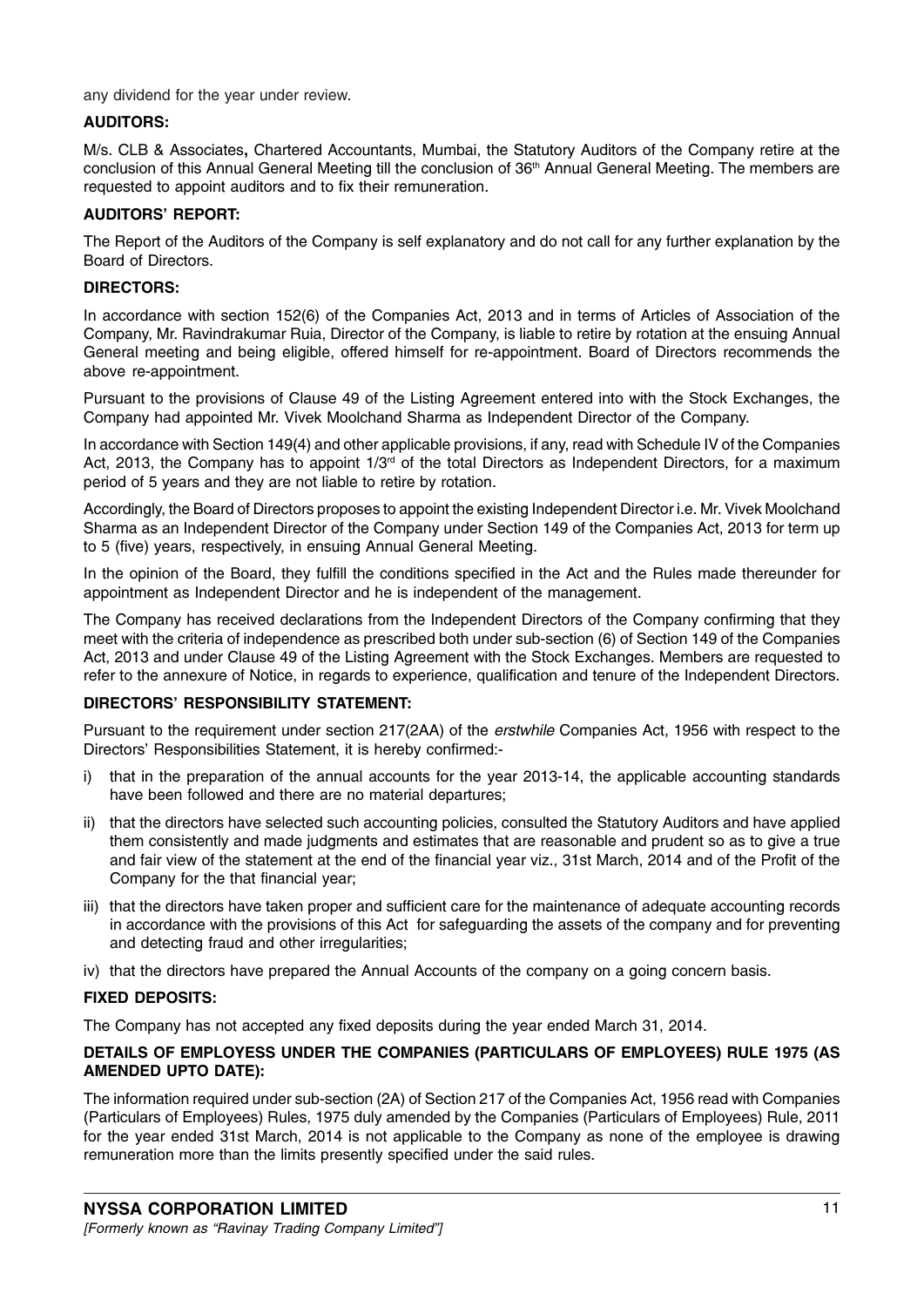# CONSERVATION OF ENERGY, TECHNOLOGY ABSORPTION & FOREIGN EXCHANGE EARNING AND OUTGO:

The provision of Section 217(1)(e) of the *erstwhile* Companies Act, 1956 read with Companies (Disclosure of Particulars in the Report of Board of Directors) Rules 1998, are not applicable to the Company as the Company is not doing any manufacturing activity.

The Company has not earned or expended any foreign exchange during the year under the review.

# CORPORATE GOVERNANCE:

Your Company is committed to maintain the highest standards of Corporate Governance. Your Directors adhere to the stipulations set out in the Listing Agreement with the Stock Exchanges.

A report on Corporate Governance as stipulated under Clause 49 of the Listing Agreement with the Stock Exchanges, forms part of this Annual Report.

Certificate from the Auditors of the Company, M/s. CLB &Associates., Chartered Accountants, regarding compliance of conditions of Corporate Governance as stipulated under the aforesaid Clause 49, is annexed to this Annual Report.

# MANAGEMENT DISCUSSION AND ANALYSIS:

The Report on Management Discussion and Analysis as required under the Listing Agreement with the Stock Exchanges is enclosed to this Report. Certain statements in this section may be forward looking. Many factors may affect the actual results, which could be different from what the Directors envisage in terms of the future performance and outlook.

# COMMITTEES:

During the period under review, the Board of Directors of the Company has constituted Remuneration Committee.

The constitution of the Remuneration Committee is as follows:

| Mr. Durgesh Kabra          | - Chairman, Non Executive Independent |
|----------------------------|---------------------------------------|
| Mr. Vivek Moolchand Sharma | - Non-Executive Independent           |
| Mr. Ashish Kapoor          | - Executive                           |

In accordance with provision of Companies Act, 2013, the Board of Directors of the Company has re-named the existing committees viz., Stakeholders Relationship Committee [formerly known as Shareholders'/Investors' Grievance Committee"] and Nomination and Remuneration Committee [formerly known as Remuneration Committee"] w.e.f. 13<sup>th</sup> August, 2014.

# LISTING:

At present, 3,00,00,000 Equity Shares of the Company are listed at the Bombay Stock Exchange Limited (BSE). The Company has paid the applicable Annual listing fees to the BSE for the year 2014-15.

# DEMATERIALISATION OF SHARES:

The Company has established the connectivity with National Securities Depository Limited (NSDL) and Central Depository Services (India) Limited with activated ISIN- INE812K01027, the shareholders have option to dematerialize their shares with CDSL as well as NSDL.

# SECRETARIAL COMPLIANCE REPORT:

Since your Company comes within the purview of the Section 383A of the Companies Act, 1956, it has to obtain Compliance Certificate for the financial year 2013-14 from the Practicing Company Secretary and the same is attached with this report.

# ACKNOWLEDGEMENT:

The Directors take this opportunity to express their gratitude and thanks to the esteemed clients, Members, Banks, SEBI (Securities and Exchange Board of India), Bombay Stock Exchange Limited, Central, State and Local Government for their continued support and cooperation.

# For and On behalf of the Board of Directors

Place : Mumbai Date:  $30<sup>th</sup>$  August, 2014

Director Director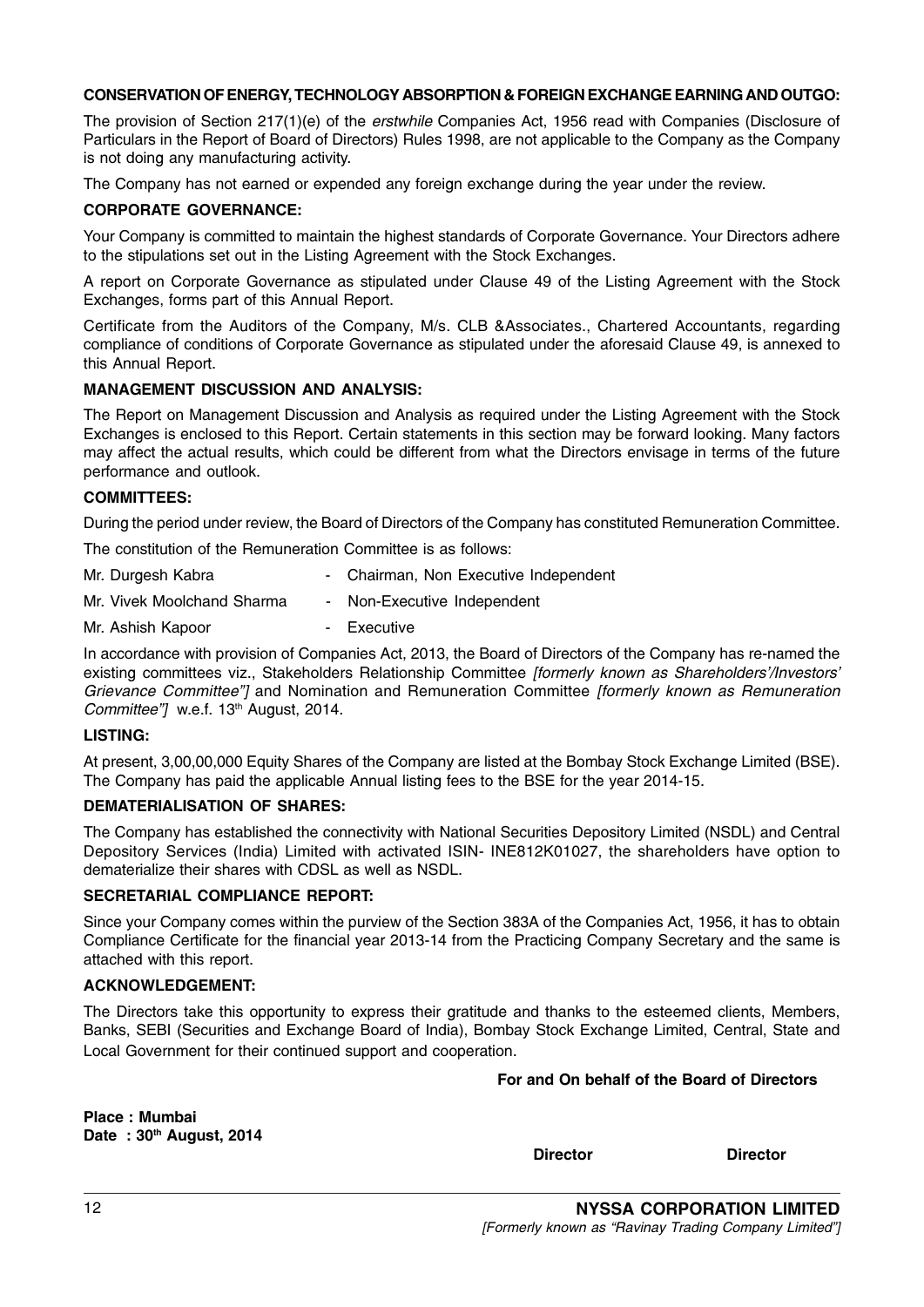# FORM

# [SEE RULE 3]

#### Compliance Certificate

Registration No : L70101MH1981PLC024341 Nominal Capital : ₹5,20,00,000/-Paid-up Capital : ₹ 3,00,00,000/-

To,

#### The Members, NYSSA CORPORATION LIMITED

[Formerly known as "Ravinay Trading Company Limited"] 022, Gulmohar Complex, Opp. Anupam Cinema, Station Road, Goregaon (East), Mumbai 400063.

I have examined the registers, records, books and papers of NYSSA CORPORATION LIMITED [Formerly known as "Ravinay Trading Company Limited"] (hereinafter referred to "the Company") as required to be maintained under the Companies Act, 1956 *[includes Companies Act, 2013 to the extent notified]* ("the Act") and the Rules made there under and also the provisions contained in the Memorandum and Articles of Association of the Company for the financial year ended on 31st March, 2014. In my opinion and to the best of my information and according to the examinations carried out by me and explanations furnished to me by the Company, its officers and agents, I certify that in respect of the aforesaid financial year:

- 1. The Company has kept and maintained all registers as stated in Annexure 'A' to this Certificate, as per the provisions of the Companies Act, 1956 includes Companies Act, 2014 to the extent notified (herein after referred to as "the Act") and the rules made there under and all entries therein have been duly recorded.
- 2. The Company has duly filed the forms and returns as stated in Annexure 'B' to this Certificate, with the Registrar of Companies, Maharashtra, Mumbai, within the time prescribed under the Act (except otherwise specifically mentioned) and the rules made there under for the financial year under review.
- 3. The Company being public limited Company, comments in this regard are not required.
- 4. The Board of Directors duly met 06 times on 29th May, 2013, 01st July, 2013, 10th August 2013, 20th September, 2013, 31st October, 2013 and 14th February, 2014 respect of which meetings proper notices were given and the proceedings were properly recorded and signed in the Minutes Book maintained for the purpose.
- 5. During the financial year under review, the Company has closed its Register of Members and Share Transfer Books from Tuesday, 6th August, 2013 to Saturday, 10th August, 2013 (both days inclusive) pursuant to Section 154 of the Act.
- 6. The Annual General Meeting for the financial year ended on March 31, 2013 was held on August 10, 2013 after giving due notice to the members of the Company and the resolutions passed thereat were duly recorded in Minutes Book maintained for the purpose.
- 7. No Extra-ordinary Meeting of the Company was held during the year under review.
- 8. Since the Company has not advanced Loans to Directors of the Company or Firms or Companies referred in Section 295 of the Act, the provisions of the said section regarding loans advanced do not apply and hence there is nothing to report in this matter.
- 9. The Company has not entered into any contracts falling within the purview of Section 297 of the Act, and here is no need to report anything in this regard for the year under review has been made.
- 10. As the Company has not entered into contract in which Director(s) of the Company is/are interested pursuant to Section 301 of the Act for the year under review, and no any entry in this regard is made in the Register as maintained by the Company for this purpose.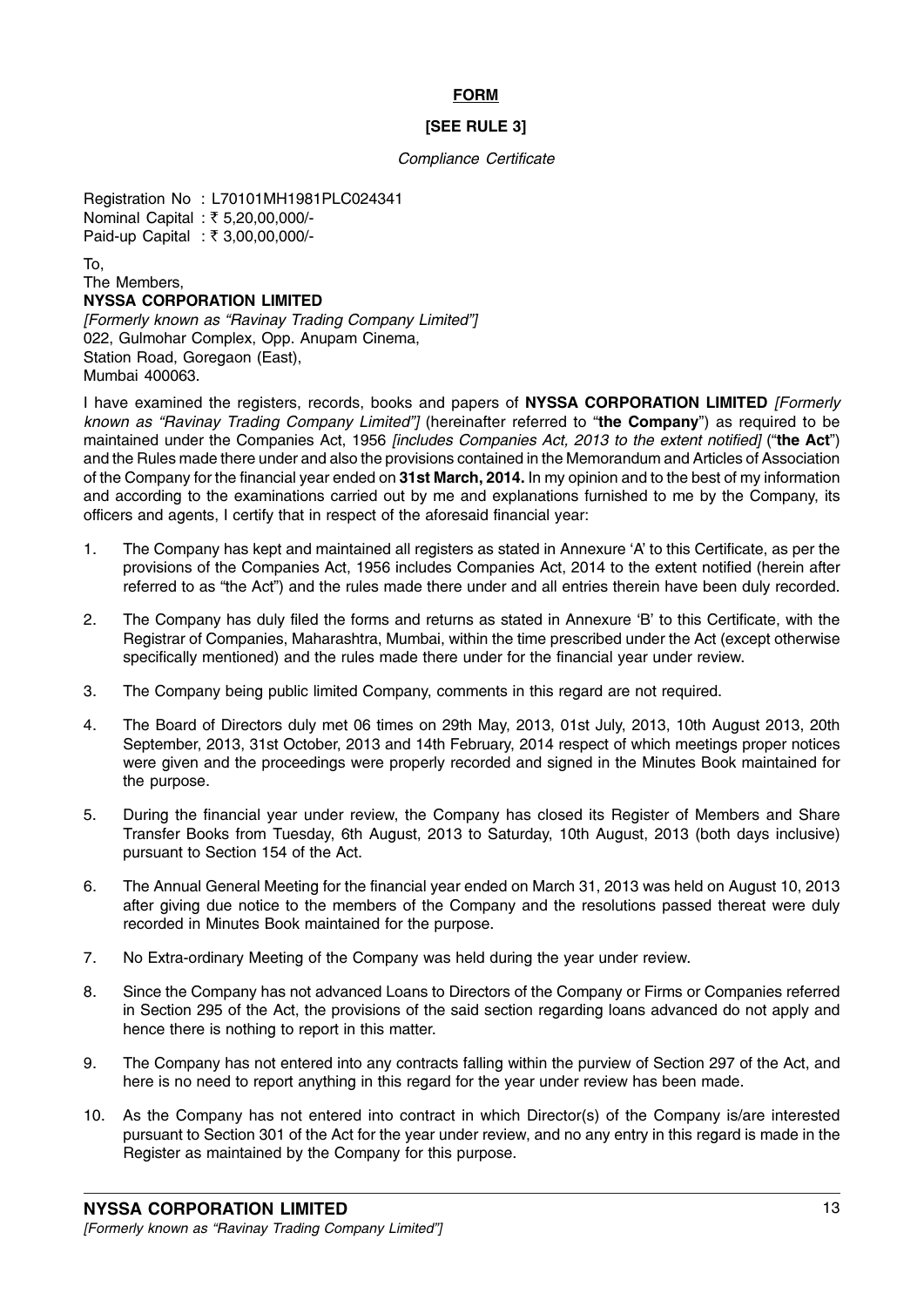- 11. None of the Directors of the Company holds office or place of profit pursuant to the provisions of Section 314 of the Companies Act, 1956.
- 12. The Company did not issue any Duplicate Share Certificates for the financial year under review; hence there is nothing to report in this matter.

13.

- i. The Company has not allotted any securities but has transferred equity shares during the financial year under review.
- ii. The Company has not deposited any amount in a separate Bank Account as no dividend was declared during the financial year under review.
- iii. The Company was not required to pay/post warrants for dividends to all its members within the period of 30 (Thirty) days as no dividend was declared during the financial year under review and the Company was not required to transfer any Unclaimed/Unpaid dividend to any Unpaid Dividend Account of the Company during the financial year under review.
- iv. The Company was not required to transfer the amounts in unpaid dividend account, application money due for refund, matured deposits and the interest accrued thereon which have remained unclaimed or unpaid or a period of seven years to Investor Education and Protection Fund during the financial year under review.
- v. The Company has duly complied with the requirements of Section 217 of the Act for the financial year under review.
- 14. The Board of Directors of the Company is duly constituted.
- 15. During the year under review, there are no appointments of Managing Director/Whole-time Director/Manager of the Company pursuant to Section 269 read with Schedule XIII of the Act and hence there is nothing to report in this matter.
- 16. The Company has not appointed any sole-selling agents during the financial year under review in compliance of the provisions of the Act.
- 17. The Company has obtained approval of the Central Government w.r.t. change in name of the Company but was not required to get any approvals from Company Law Board, Regional Director, Registrar of Companies or such other authorities as may be prescribed under the various provisions of the Act.
- 18. The Directors have disclosed their interest in other firms/Companies to the Board of Directors pursuant to the provisions of the Act and the rules made there under for the financial year under review.
- 19. The Company has not issued any Equity Shares during the financial year under review and hence there is nothing to report in this manner.
- 20. The Company has not bought back any shares during the financial year under review.
- 21. The Company has not redeemed any preference shares/debentures during the financial year under review.
- 22. There were no transactions requiring the Company to keep in abeyance the rights to dividend, rights shares and bonus shares pending registration of transfer of shares in compliance with the provisions of the Act during the financial year under review.
- 23. The Company has not invited/accepted any deposits including any unsecured loans falling within the purview of Section 58A of the Act read with The Companies (Acceptance of Deposits) Rules, 1975 during the financial year under review and hence there is nothing to report in this matter.
- 24. The Company has not exceeded the limits pursuant to the provisions of Section 293(1)(d) of the Act and hence there is nothing to report in this matter during the financial year under review.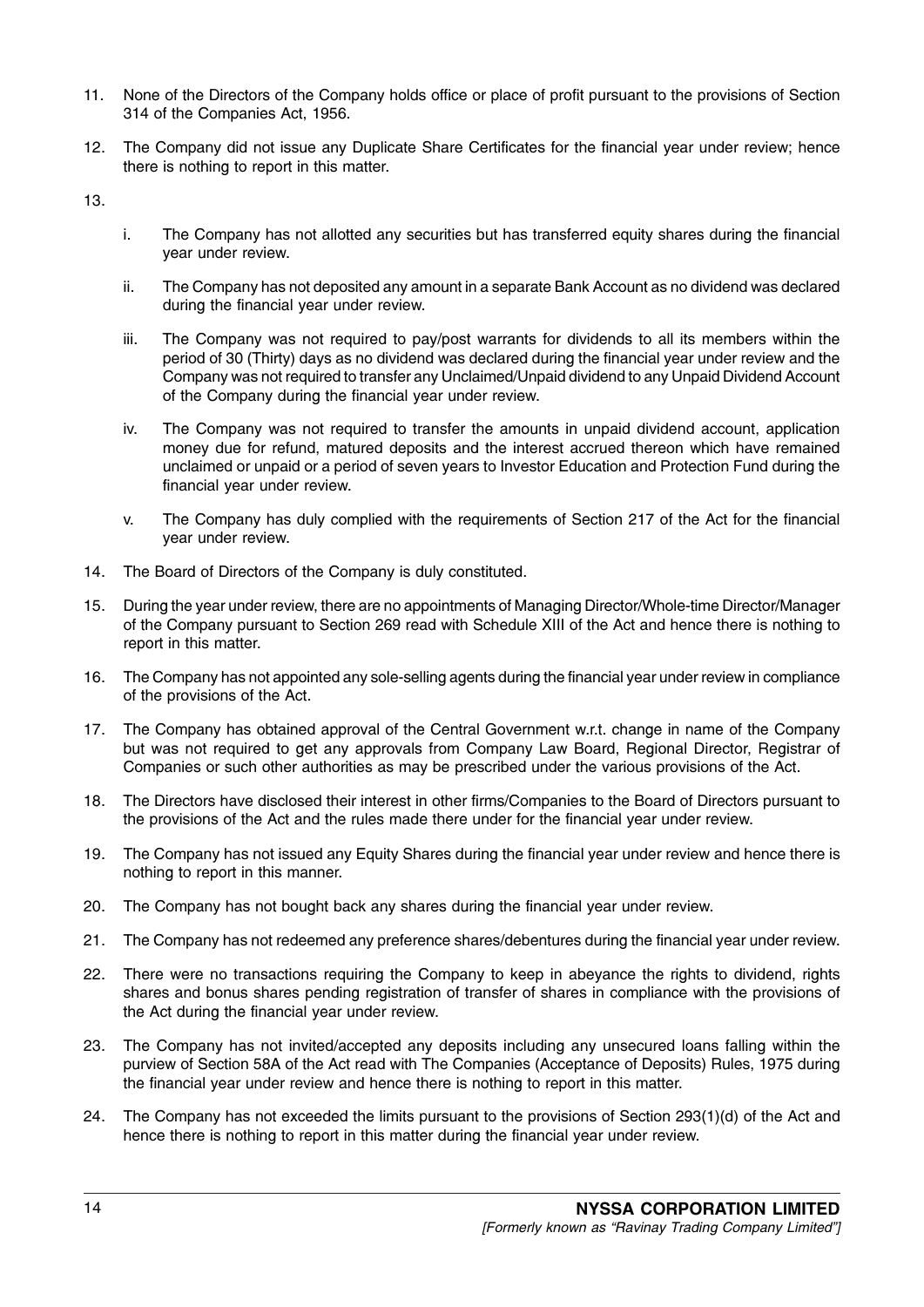- 25. The Company has made investments, but not has given any loans, or given guarantees or provided securities, in other bodies corporate in accordance to the provisions of Sec.372A of the Act, during the financial year under review. However, as confirmed to us by the management, it is yet to get approval for the same by the Board of Directors of the Company.
- 26. The Company has not altered the provisions of the Memorandum with respect to situation of the company's registered office from one state to another during the year under scrutiny.
- 27. The Company has altered the provisions of the Memorandum with respect to the objects of the company during the year under scrutiny.
- 28. The Company has altered the provisions of the Memorandum with respect to name of the Company during the year under scrutiny.
- 29. The Company has not altered the Memorandum with respect to share capital of the Company during the year under scrutiny.
- 30. The Company has not altered its Articles of Association during the financial year under scrutiny.
- 31. There was no prosecution initiated against or show cause notices received by the Company for alleged offences under the Act and also no fines and penalties or any other punishment was imposed on the Company during the financial year under review.
- 32. The Company has not received any money as security from its employees during the year under certification to be deposited as per provisions of Section 417(1) of the Act during the financial year under review.
- 33. There is nothing to report regarding employee's and employer's contribution to Provident Fund with prescribed authorities pursuant to the provisions of Section 418 of the Act for the financial year under review.

For: M/s. DEEP SHUKLA & ASSOCIATES COMPANY SECRETARIES

Place: Mumbai **FCS: 5652** Date: 13<sup>th</sup> August, 2014 **C.P.NO.5364** 

Sd/- PROPRIETOR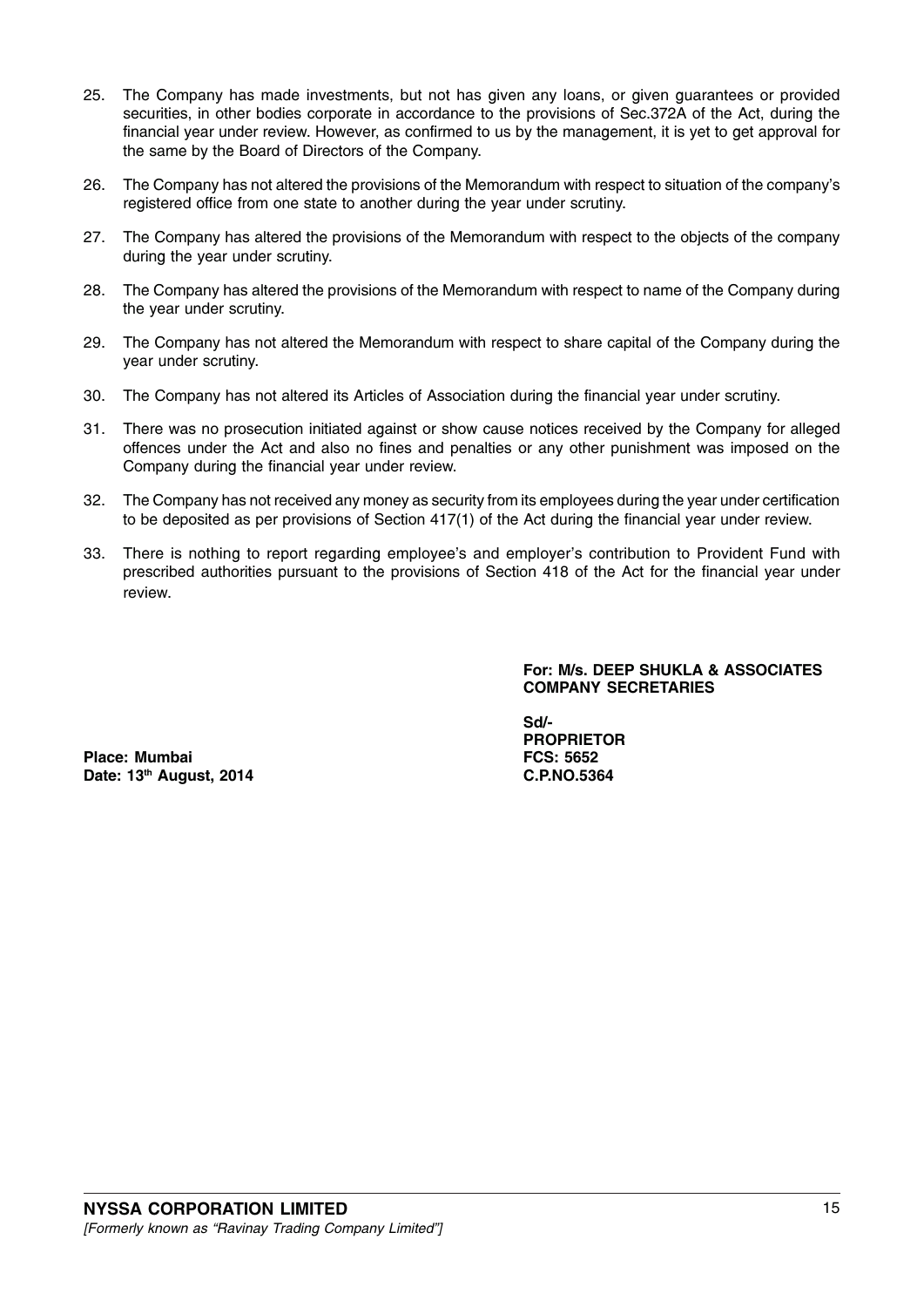# Annexure A

# The Company has maintained the following Registers during the financial year ending on 31st March, 2014:

- i. Register of Members and Shareholders u/s 150 of the Companies Act, 1956.
- ii. Register of Transfer of Shares.
- iii. Register of Directors, Managing Directors, etc. u/s 303 of the Companies Act, 1956.
- iv. Register of Directors' Shareholdings u/s 307 of the Companies Act, 1956.
- v. Returns u/s.163 of the Companies Act, 1956.
- vi. Minutes Book of the Meetings of:
	- Board Meetings.
		- General Meetings.

#### \*\*\*\*\*\*\*\*\*\*\*\*\*\*\*\*

# Annexure B

# Forms and Returns as filed by the Company with the Registrar of Companies, Regional Director, Central Government or other authorities during the financial year ending on 31st March, 2014:

|                 | Sr.   Form No./<br>No. Return/Particulars                                                     | Filed<br>under<br>Section | For                                                                                             | Whether filed<br>within prescribed<br>time | If Delay in filing<br>whether requisite<br>additional fees paid |
|-----------------|-----------------------------------------------------------------------------------------------|---------------------------|-------------------------------------------------------------------------------------------------|--------------------------------------------|-----------------------------------------------------------------|
| 01              | e-Form-20B [Annual Return<br>made up to<br>28/09/2013                                         | 159                       | AGM held on<br>28/09/2012                                                                       | <b>No</b>                                  | Yes                                                             |
|                 | 02 e-Form 23AC XBRL & Form<br>23ACA XBRL<br>[Balance Sheet and Statement]<br>of Profit& Loss] | 220                       | For Financial Year<br>2011-2012                                                                 | Yes<br>[Filed under<br>XBRL mode]          | <b>No</b>                                                       |
| 03              | E-Form-66<br>[Compliance Certificate]                                                         | 383A                      | For Financial Year<br>2011-2012                                                                 | Yes                                        | <b>No</b>                                                       |
|                 | 04 $ e$ -Form-1A                                                                              | ä,                        | Application form for<br>availability or change<br>of name.                                      | Yes                                        | <b>No</b>                                                       |
| 05              | $ e$ -Form-18                                                                                 | 146                       | Notice of situation or<br>change of situation of<br><b>Registered Office</b>                    | Yes                                        | <b>No</b>                                                       |
| 06              | e-Form-32                                                                                     | 303(2)                    | Particulars of<br>Appointment of<br><b>Additional Director &amp;</b><br>resignation of Director | Yes                                        | <b>No</b>                                                       |
|                 | 07   $e$ -Form-5                                                                              | 95                        | Notice of subdivision                                                                           | Yes                                        | <b>No</b>                                                       |
|                 | 08 e-Form-18                                                                                  | 146                       | Notice of situation or<br>change of situation of<br><b>Registered Office</b>                    | Yes                                        | <b>No</b>                                                       |
| 09              | e-Form-32                                                                                     | 303(2)                    | Particulars of<br>Appointment of<br><b>Director</b>                                             | Yes                                        | <b>No</b>                                                       |
| 10 <sup>1</sup> | e-Form-23                                                                                     | 192                       | Registration of<br>resolution(s) and<br>agreement(s)                                            | Yes                                        | <b>No</b>                                                       |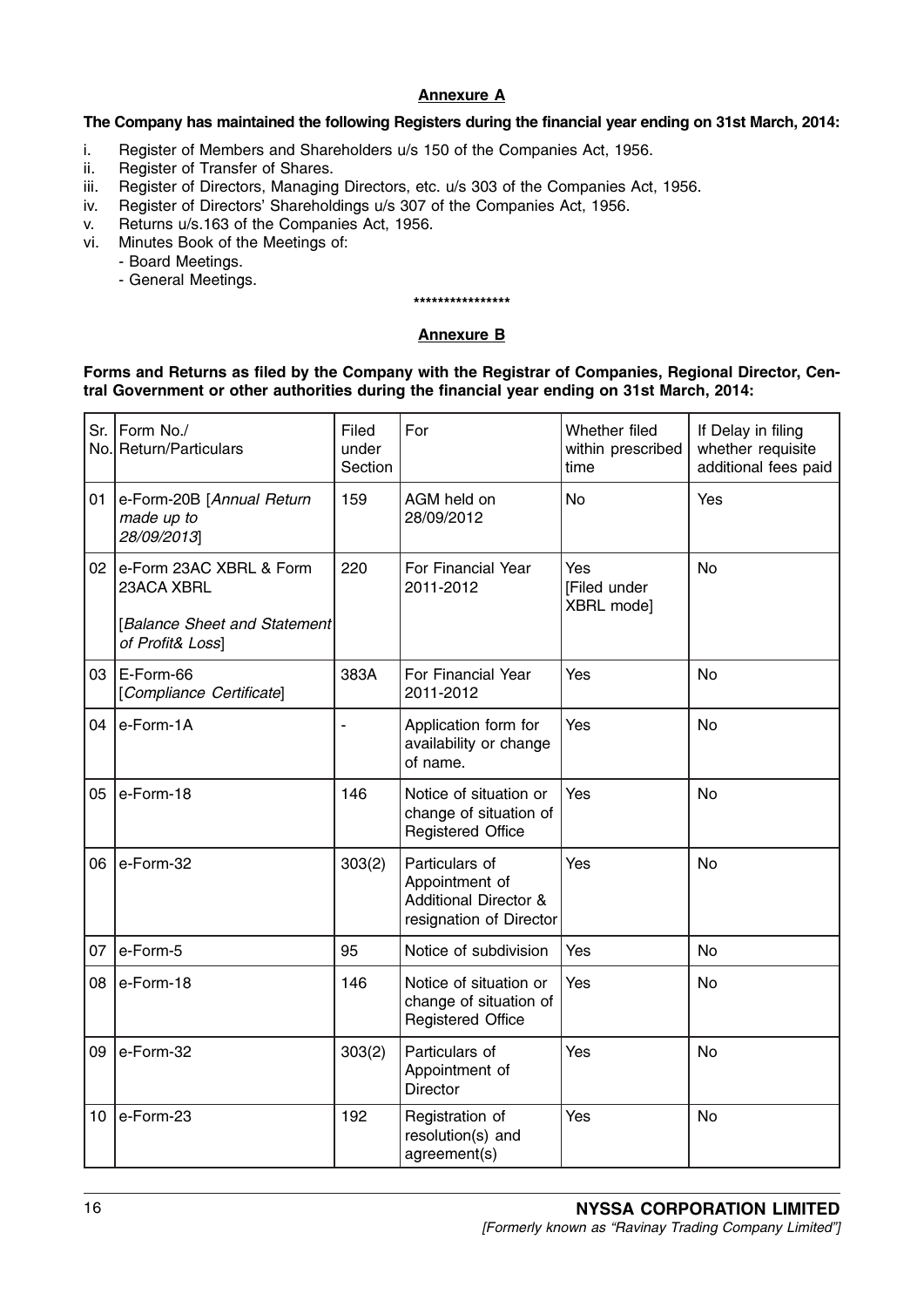|                 | Sr.   Form No./<br>No. Return/Particulars | Filed<br>under<br>Section | For                                                                                                                                                     | Whether filed<br>within prescribed<br>time | If Delay in filing<br>whether requisite<br>additional fees paid |
|-----------------|-------------------------------------------|---------------------------|---------------------------------------------------------------------------------------------------------------------------------------------------------|--------------------------------------------|-----------------------------------------------------------------|
| 11              | e-Form-62                                 | 192A                      | Form for submission<br>of documents with the<br>Registrar                                                                                               | Yes                                        | <b>No</b>                                                       |
| 12 <sub>2</sub> | le-Form-1A                                |                           | Application form for<br>availability or change<br>of name.                                                                                              | Yes                                        | <b>No</b>                                                       |
| 13              | le-Form-8                                 | 125                       | Particulars of creation<br>of Charges                                                                                                                   | Yes                                        | <b>No</b>                                                       |
| 14              | le-Form-1B                                | $21$ or<br>31(1)          | Application for<br>approval of the<br><b>Central Government</b><br>for change of name<br>or conversion of a<br>public company into<br>a private company | Yes                                        | <b>No</b>                                                       |
| 15 <sub>1</sub> | le-Form-20A                               | 149(2A)                   | Declaration of<br>compliance with the<br>provision of section<br>$149(2A)$ .                                                                            | Yes                                        | <b>No</b>                                                       |
| 16              | le-Form-23                                | 192                       | Registration of<br>resolution(s) and<br>agreement(s)                                                                                                    | Yes                                        | <b>No</b>                                                       |

#### \*\*\*\*\*\*\*\*\*\*\*\*\*\*\*\*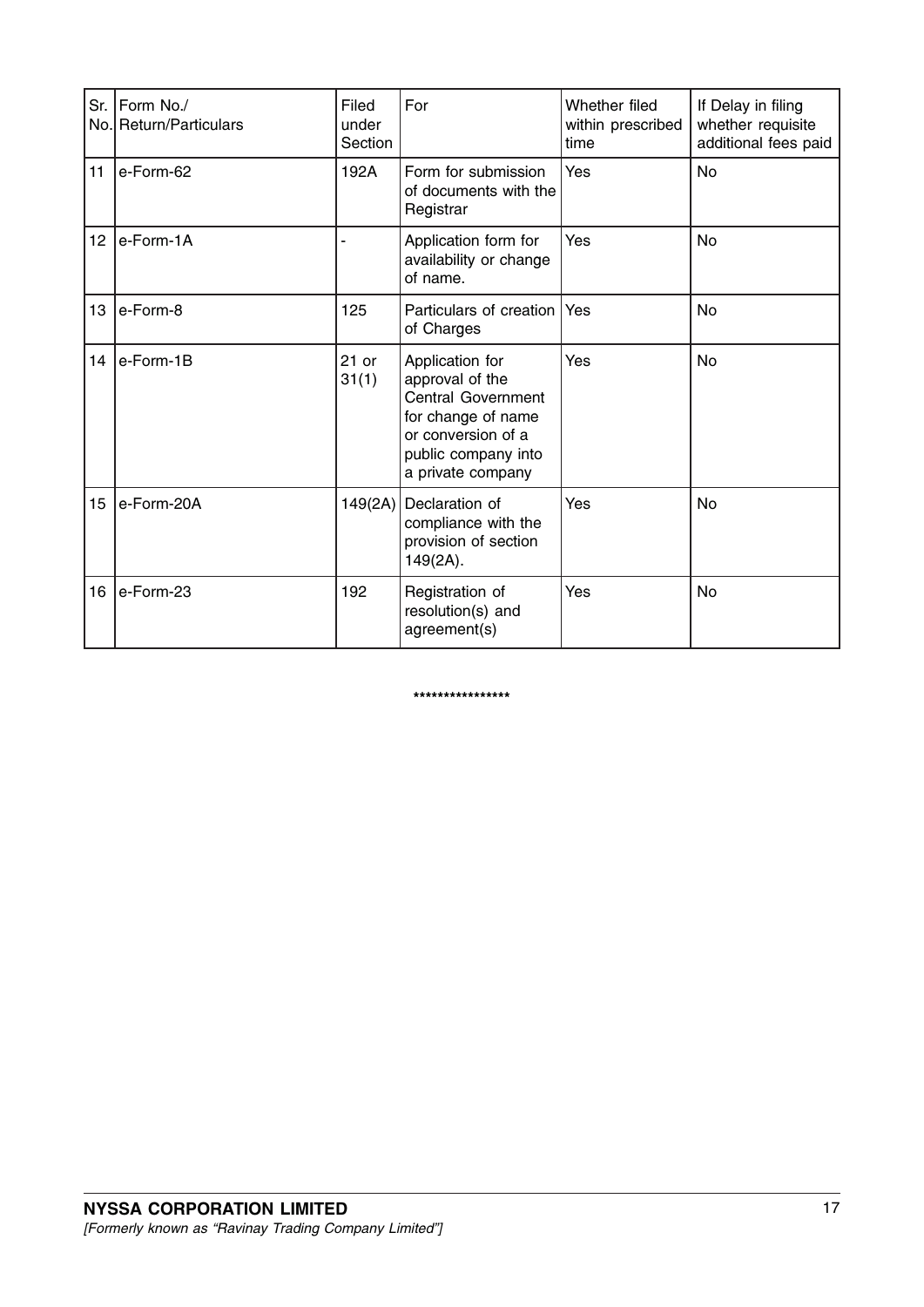# MANAGEMENT DISCUSSION AND ANALYSIS

(i) Industry Structure and Developments:

Company is engaged in business or commerce of real estate development and it has commenced residential cum commercial projects, at Ramwadi Bail Bazar, Kalyan (West) with its proprietorship form i.e. "Om Vasistha Developers" and at Dindoli within the limit of Surat Municipal Corporation with its partnership firm i.e. "Mark Developers".

The Company is constantly working towards achieving further improvements in the quality and technological & operational efficiencies of its products, projects and processes.

- (ii) Opportunities and Threats:
	- (a) Opportunities:

Housing is a very big business in India and company is confident of entering into more projects of this type resulting to good performance in coming years.

(b) Threats:

We do not see any major problem from outsiders except government policy towards housing which also will be favorable for developers considering requirement of housing.

(iii) Segment wise or product wise performance:

The company is engaged in real estate development which is only reportable segment.

(iv) Outlook:

Residential cum commercial project, at Ramwadi Bail Bazar, Kalyan (W) with its proprietorship firm "M/s Om Vasistha Developers" and at Dindoli within the limit of Surat Municipal Corporation with its partnership firm "M/s Mark Developers" are being developed by the company, both are at an advance stage of completion and looking forward to complete the same with the time specified.

(v) Risks and Concerns:

The Company's risk management system has identified some risks collated at the department level and planned suitable mitigation measures. These are subject to quarterly review by Audit Committee.

(vi) Internal Control System and their Adequacy:

The Company has in place adequate internal control systems and procedures covering all the financial and operating functions. The Audit Committee regularly reviews the adequacy of internal controls, compliance with the accounting standards as well as recommends to the Board the adoption of the quarterly and annual results of the Company and appointment of Auditors. The Audit Committee also reviews the related party transactions, entered into by the Company during each quarter.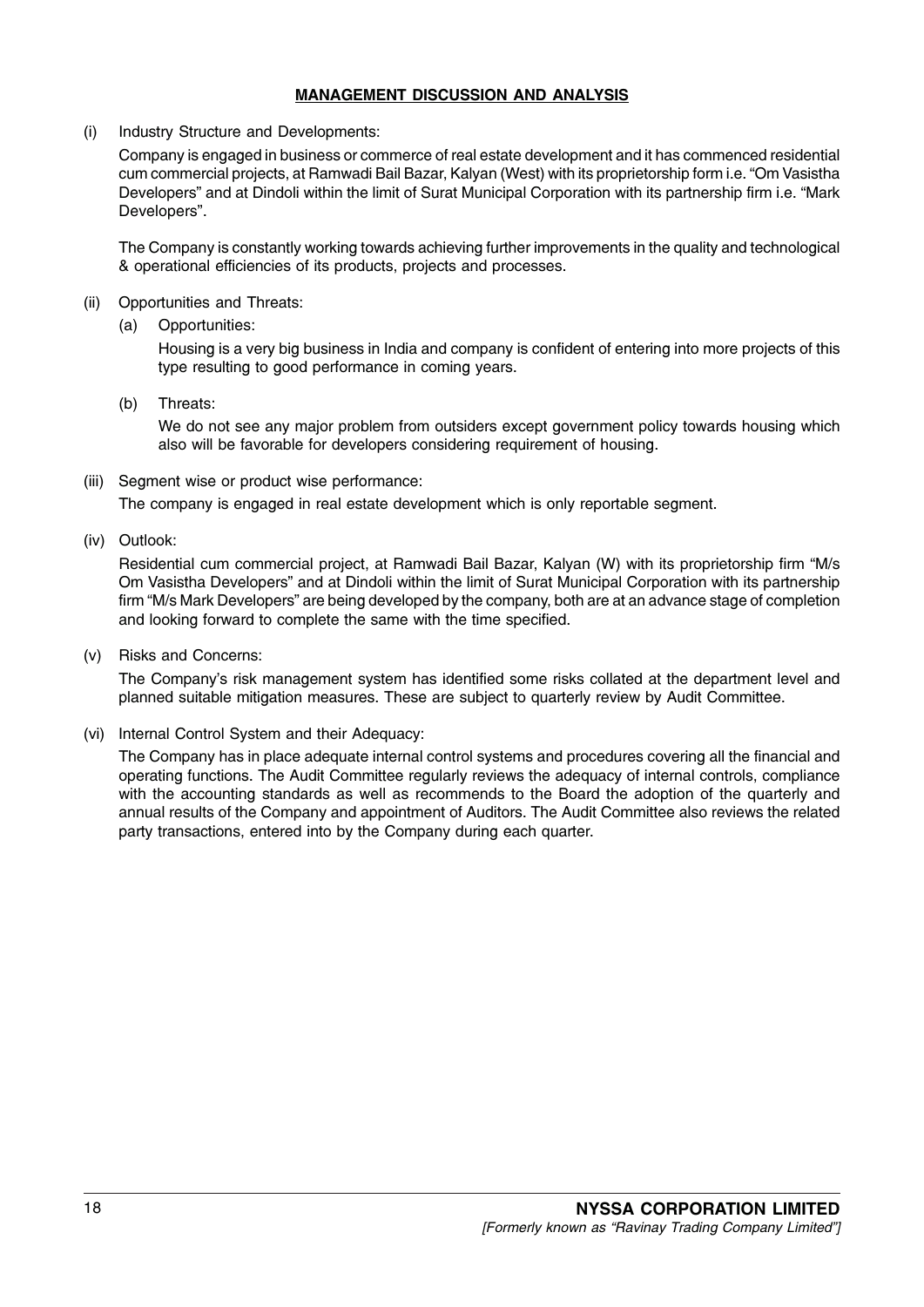# CORPORATE GOVERNANCE

The Company presents its report on compliance of Corporate Governance conditions specified in Clause 49 of Listing Agreement.

# 1. COMPANY'S PHILOSOPHY ON CORPORATE GOVERNANCE

Good governance practices stem from the culture and mindset of the organization. The governance is about out-performing sustainable organization. These are the organizations that succeed consistently in the market place, gain a greater share of market opportunities and sustainably drive their top and bottom lines.

The Company firmly believes that corporate governance and compliance practices are of paramount importance in order to maintain the trust and confidence of the stakeholders and clients of the Company and the unquestioned integrity of all personnel involved or related to the Company. To ensure transparency, fairness and objectivity in an organisation's functioning, the Company has proactively adopted best practices with regard to corporate governance and compliance, which are ahead of regulatory requirements.

Corporate Governance contains a set of principles, process and systems to be followed by directors, Management and all Employees of the Company for increasing the shareholders' value, keeping in view interest of other stakeholders. While adhering to the above, the Company is committed integrity, transparency, accountability and compliance with laws in all dealings with shareholders, employees, the Government, customers, suppliers and other stakeholders.

Corporate Governance is a journey for constantly improving sustainable value creation and upward moving target.

We have undertaken several initiatives towards maintaining the highest standards.

# 2. BOARD OF DIRECTORS:

# (i) Composition of Board of Directors

As on 31st March, 2014 the total strength of Board of Directors was 04, comprising of 2 Executive Directors and 2 Non-Executive Independent Directors.

The Board of Directors of the Company consists of eminent persons with considerable professional expertise and experience in business and industry, finance, management and marketing. The composition of the Board of Directors with reference to number of Executive and Non-Executive Directors meets with the requirements of Clause 49 (1) (A) of the Listing Agreement. None of the Directors on the Board is a member on more than ten Committees and Chairman of more than five Committees as per Clause 49 (IV) (B) across all Companies in which they are Directors.

The composition of the Board of Directors and also the number of other Companies of which he is a Director and Member/Chairman as on March 31, 2014 are as under:

| Sr. | <b>Name of the Directors</b> | Category of                  | Number of other                       |                              |                  |
|-----|------------------------------|------------------------------|---------------------------------------|------------------------------|------------------|
| No. |                              | <b>Directorship</b>          | <b>Directorship</b><br>Member-ship(s) | <b>Committee</b><br>Chairman | <b>Committee</b> |
| 1.  | Mr. Ravindrakumar V. Ruia    | Executive                    | 4                                     | Nil                          | Nil              |
| 2.  | *Mr. Vardhman M. Jain        | Executive                    | Nil                                   | Nil                          | Nil              |
| 3.  | **Mr. Ashish Kapoor          | Executive                    | Nil                                   | Nil                          | Nil              |
| 4.  | Mr. Durgesh Kabra            | Non Executive<br>Independent | $\overline{2}$                        | Nil                          | Nil              |
| 5.  | Mr. Vivek Moolchand Sharma   | Non Executive<br>Independent |                                       | Nil                          | Nil              |

\*Mr. Vardhman M. Jain resigned from Directorship of the company w.e.f. 01st July, 2013.

\*\* Mr. Ashish Kapoor appointed as Executive Director of the Company w.e.f. 01st July, 2013.

The Composition of the Board is in conformity with Clause 49 of the Listing Agreement entered into with the Stock Exchange.

None of the Directors holds directorships in more than 15 Companies, membership in committee of Board in more than 10 Companies and Chairmanship of more than 5 Committees.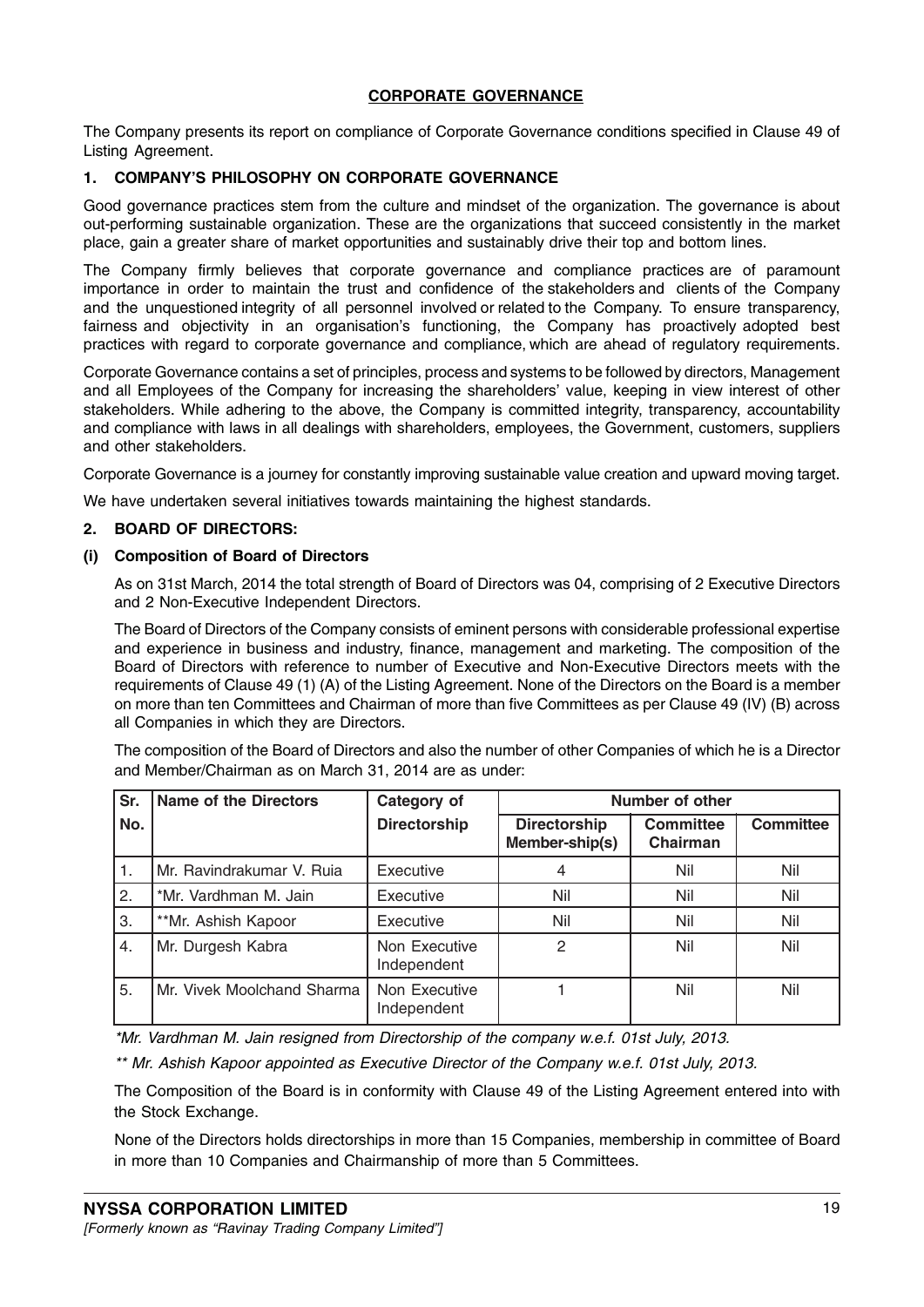# (ii) Meetings and Attendance

During the financial year 2013-14, 6 [Six] meeting of Board of Directors were held on 29th May, 2013, 01st july, 2013, 10th August 2013, 20th September, 2013, 31st October, 2013 and 14th February, 2014:

The necessary quorum was present for all the meetings.

# (iii) Directors' Attendance Record at the Board Meetings and the Last Annual General Meeting

| <b>Name of Directors</b>   | Category of<br><b>Directorship</b> | <b>No. of Board Meetings</b><br>attended during the<br>F.Y. 2013 - 14 | Attendance at the<br>32 <sup>nd</sup> AGM held on<br>20th September, 2013 |
|----------------------------|------------------------------------|-----------------------------------------------------------------------|---------------------------------------------------------------------------|
| Mr. Ravindrakumar V. Ruia  | Executive                          | 6                                                                     | Yes                                                                       |
| *Mr. Vardhman M. Jain      | Executive                          |                                                                       | No.                                                                       |
| **Mr. Ashish Kapoor        | Executive                          | 5                                                                     | Yes                                                                       |
| Mr. Durgesh Kabra          | Non Executive<br>Independent       | 5                                                                     | Yes                                                                       |
| Mr. Vivek Moolchand Sharma | Non Executive<br>Independent       | 4                                                                     | Yes                                                                       |

\*Mr. Vardhman M. Jain resigned from Directorship of the company w.e.f. 01st July, 2013.

\*\* Mr. Ashish Kapoor appointed as Executive Director of the Company w.e.f. 01st July, 2013.

# (iv) Board Committees:

The Board has three committees of namely Audit committee, Stakeholders' Relationship Committee (formerly known as Shareholders' / Investors' Grievance Committee) and Nomination and Remuneration Committee (formerly known as Remuneration committee). The said committees were renamed as per relevant provisions of the Companies Act, 2013. The committees of Board provide and evaluate the strategic direction of the company, Management policies and their effectiveness and ensure that the long-term interests as the shareholders are being served.

# (v) Board Procedure:

The Board meets at least once every quarter to review the quarterly performance and the financial results. The Board's role, functions, responsibility and accountability are clearly defined. All major decisions involving policy formulations, business plans, annual operating budgets, compliance with statutory requirements, major accounting provisions and write-offs are considered by the Board.

# (vi) Shareholding pattern of Directors:

Details of the Shares of the Company held by the Directors as on 31st March, 2014 are as follows:

| Name of the Director       | <b>Category of Directorship</b>                     | No. of shares held |
|----------------------------|-----------------------------------------------------|--------------------|
| Mr. Ravindrakumar V. Ruia  | <b>Executive Director</b>                           | 6,44,000           |
| Mr. Vardhman M. Jain       | Executive Director upto 01 <sup>st</sup> July, 2013 | Nil                |
| Mr. Ashish Kapoor          | Executive Director w.e.f 01st July, 2013            | Nil                |
| Mr. Durgesh Kabra          | Non Executive and Independent Director              | Nil                |
| Mr. Vivek Moolchand Sharma | Non Executive and Independent Director              | Nil                |

The Company has not issued any convertible instruments.

# 3. AUDIT COMMITTEE:

# (i) Composition:

The Board re-constituted the Audit Committee on 01/07/2013 and presently the audit committee comprises of 3 (three) Directors, out of 2 (two) member non executive and independent Directors. All the Directors possess knowledge by corporate finance, accounts and company law.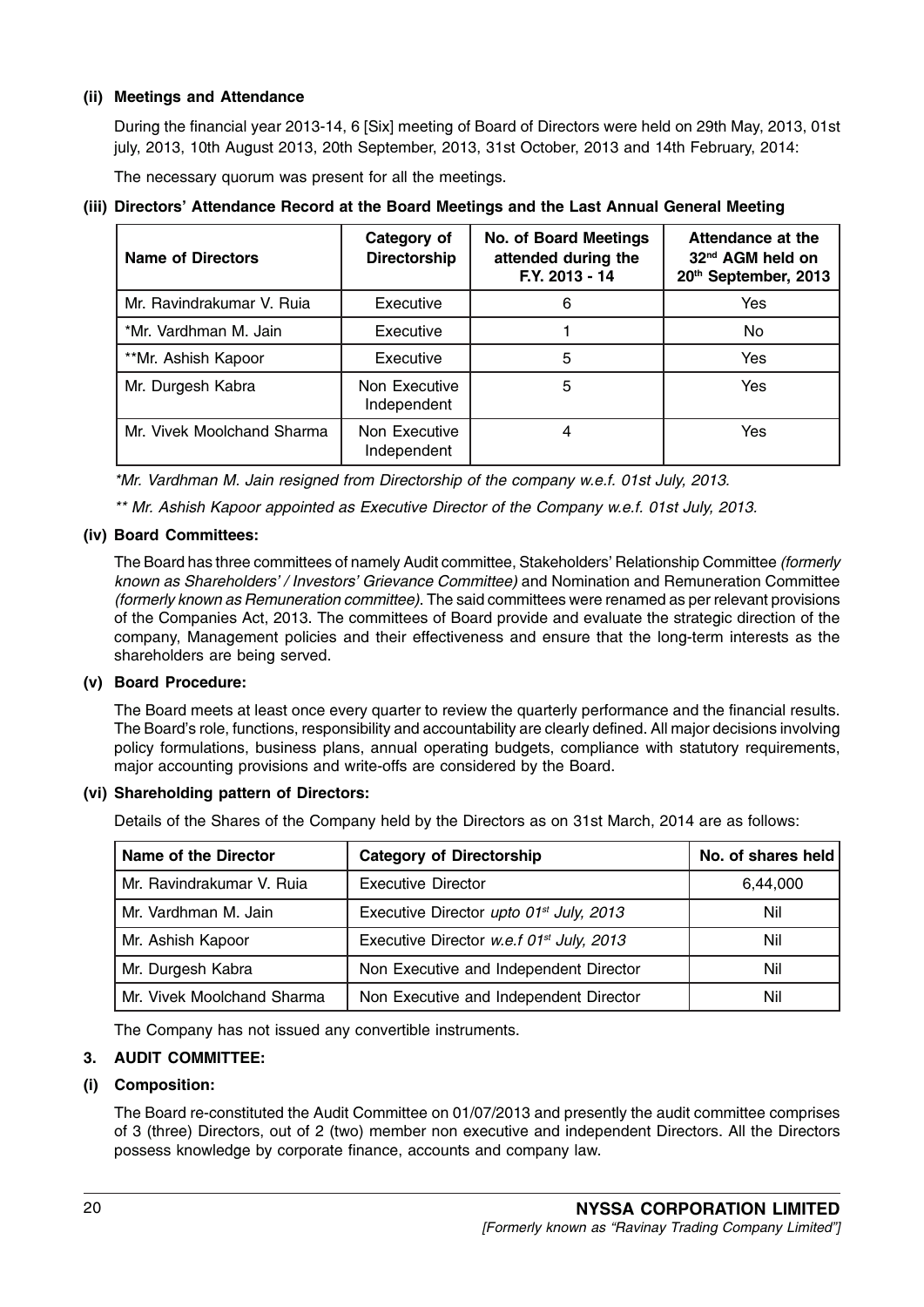The Constitution of the Audit Committee is as under:

| <b>Name of the Director</b> | Category                                 |
|-----------------------------|------------------------------------------|
| Mr. Durgesh Kabra           | Chairman, Non Executive Independent      |
| Mr. Vivek Moolchand Sharma  | Non-Executive Independent                |
| Mr. Vardhman Mishrilal Jain | Executive Director upto 1st July, 2013   |
| Mr. Ashish Kapoor           | Executive Director w.e.f. 1st July, 2013 |

#### (ii) Meetings and Attendance:

During the financial year 2013-14, 4 (four) Audit Committee Meetings were held on 29th May, 2013, 10th August 2013, 31st October, 2013 and 14th February, 2014. All the members including Chairman of Audit Committee have attended all the meetings of Audit Committee.

The Attendance of the Audit Committee meeting is as under:

| <b>Name of the Director</b> | Category                                 | No. of meetings<br>attended |
|-----------------------------|------------------------------------------|-----------------------------|
| Mr. Durgesh Kabra           | Chairman, Non Executive Independent      |                             |
| Mr. Vivek Moolchand Sharma  | Non-Executive Independent                |                             |
| Mr. Vardhman Mishrilal Jain | Executive Director upto 1st July, 2013   |                             |
| Mr. Ashish Kapoor           | Executive Director w.e.f. 1st July, 2013 |                             |

The Audit Committee has been vested with the following powers:

- i. To investigate any activity in terms of its reference;
- ii. To seek information from any employee;
- iii. To obtain outside legal or other professional advice;
- iv. To secure the attendance of outsiders with relevant expertise, if it considers necessary.

#### (iii) Terms of Reference:

The Audit Committee of the Company, inter-alia, acts as a control mechanism in the financial and other important departments of the Company. The terms of reference of the Audit Committee are in accordance with Clause 49 (II) of the Listing Agreement and as specified by the Board of Directors of the Company.

The Audit Committee while reviewing the Annual Financial Statements also reviewed the applicability of various Accounting Standards (AS) issued by the Institute of Chartered Accountants of India during the year. The role of the Audit Committee includes the following:

- Oversight of the Company's financial reporting process and the disclosure of its financial information to ensure that the financial statement is correct, sufficient and credible.
- Recommending to the Board, the appointment, re-appointment and, if required, the replacement or removal of the statutory auditor and the fixation of audit fees.
- Approval of payment to statutory auditors for any other services rendered by the statutory auditors.
- Reviewing, with the management, the annual financial statements before submission to the board for approval, with particular reference to:
	- a. Matters required being included in the Director's Responsibility Statement to be included in the Board's report in terms of clause (2AA) of Section 217 of the Companies Act, 1956
	- b. Changes, if any, in accounting policies and practices and reasons for the same
	- c. Major accounting entries involving estimates based on the exercise of judgment by management
	- d. Significant adjustments made in the financial statements arising out of audit findings
	- e. Compliance with listing and other legal requirements relating to financial statements
	- f. Disclosure of any related party transactions
	- g. Qualifications in the draft audit report.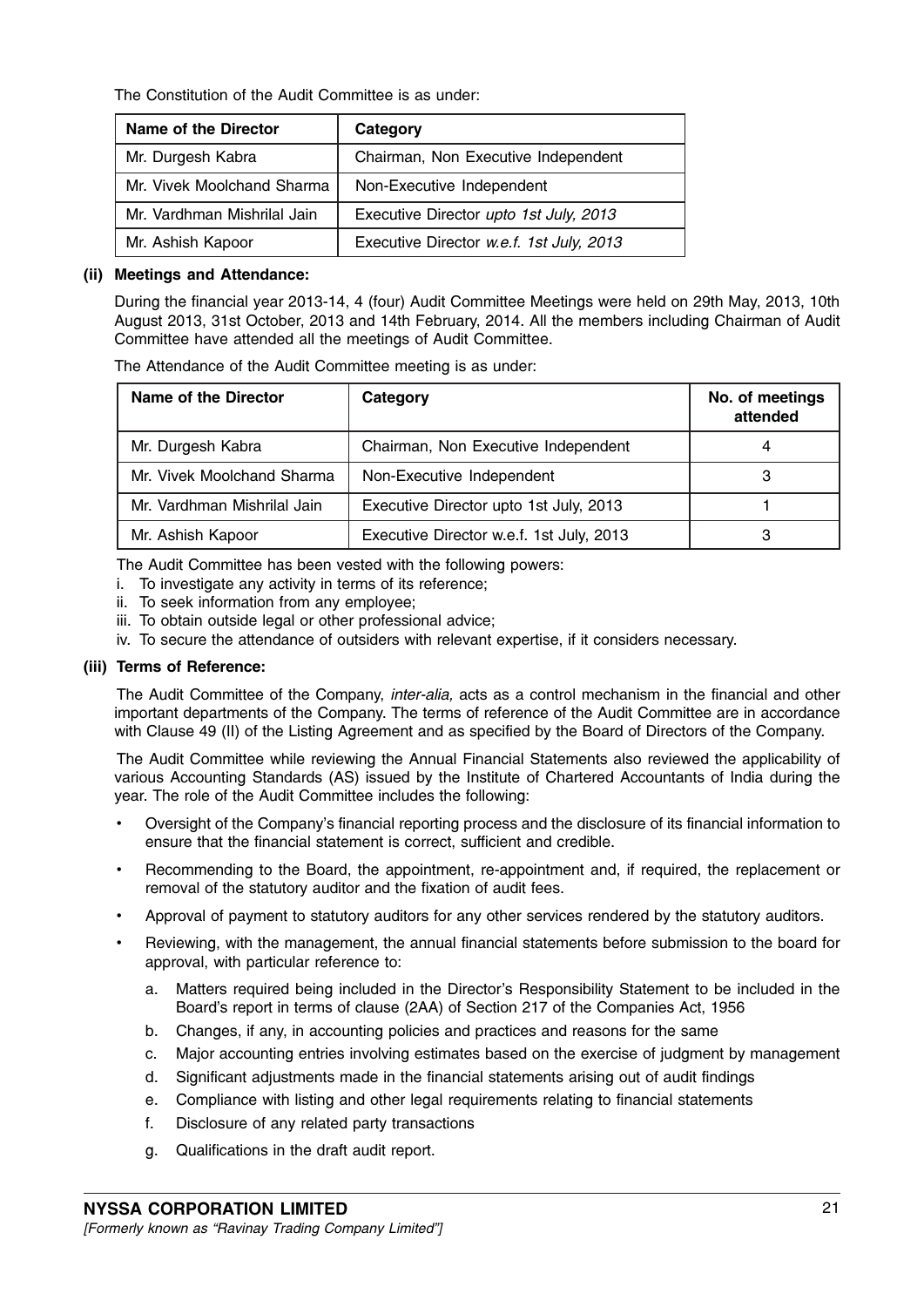- Reviewing, with the management, the quarterly financial statements before submission to the board for approval.
- Reviewing, with the management, the statement of uses / application of funds raised through an issue (public issue, rights issue, preferential issue, etc.), the statement of funds utilized for purposes other than those stated in the offer document/prospectus/notice and the report submitted by the monitoring agency, monitoring the utilization of proceeds of a public or rights issue, and making appropriate recommendations to the Board to take up steps in this matter.
- Reviewing, with the management, performance of statutory auditors, and adequacy of the internal control systems.
- Reviewing the adequacy of internal audit function, if any, including the structure of the internal audit department, staffing and seniority of the official heading the department, reporting structure coverage and frequency of internal audit.
- Reviewing the findings of any internal investigations by the auditors into matters where there is suspected fraud or irregularity or a failure of internal control systems of a material nature and reporting the matter to the board.
- Discussion with statutory auditors before the audit commences, about the nature and scope of audit as well as post-audit discussion to ascertain any area of concern.
- To look into the reasons for substantial defaults in the payment to the depositors, debenture holders, shareholders (in case of nonpayment of declared dividends) and creditors.
- Approval of appointment of CFO (i.e., the whole-time Finance Director or any other person heading the finance function or discharging that function) after assessing the qualifications, experience & background, etc. of the candidate.
- Carrying out any other function as is mentioned in the terms of reference of the Audit Committee.

# 4. Nomination and Remuneration Committee [formerly known as Remuneration Committee"] :

The Company has constituted Remuneration Committee w.e.f. 29th May, 2014. Further, the Committee was renamed as "Nomination and Remuneration Committee" on 31st August, 2014, and presently the Remuneration committee comprises of 3 (three) Directors, out of 2 (two) member non executive and independent Directors.

# (i) Composition:

The constitution of the Remuneration Committee is as follows:

| Name of the Director       | Category                            |
|----------------------------|-------------------------------------|
| Mr. Durgesh Kabra          | Chairman, Non Executive Independent |
| Mr. Vivek Moolchand Sharma | Non-Executive Independent           |
| Mr. Ashish Kapoor          | <b>Executive Director</b>           |

# (ii) Terms of reference

- Fix the remuneration payable to the Executive Directors;
- Review the performance of employees and their compensation; and
- Review the performance of employees against specific key result areas identified as yardsticks for measuring performance.

The Remuneration Committee has been constituted to recommend/review remuneration of the Managing Director and Whole-time Directors, based on their performance and defined assessment criteria.

# Remuneration Policy

The remuneration policy of the Company is directed towards rewarding performance, based on review of achievements on a periodic basis. However, during the year under review there is no remuneration paid to any of the directors of the company.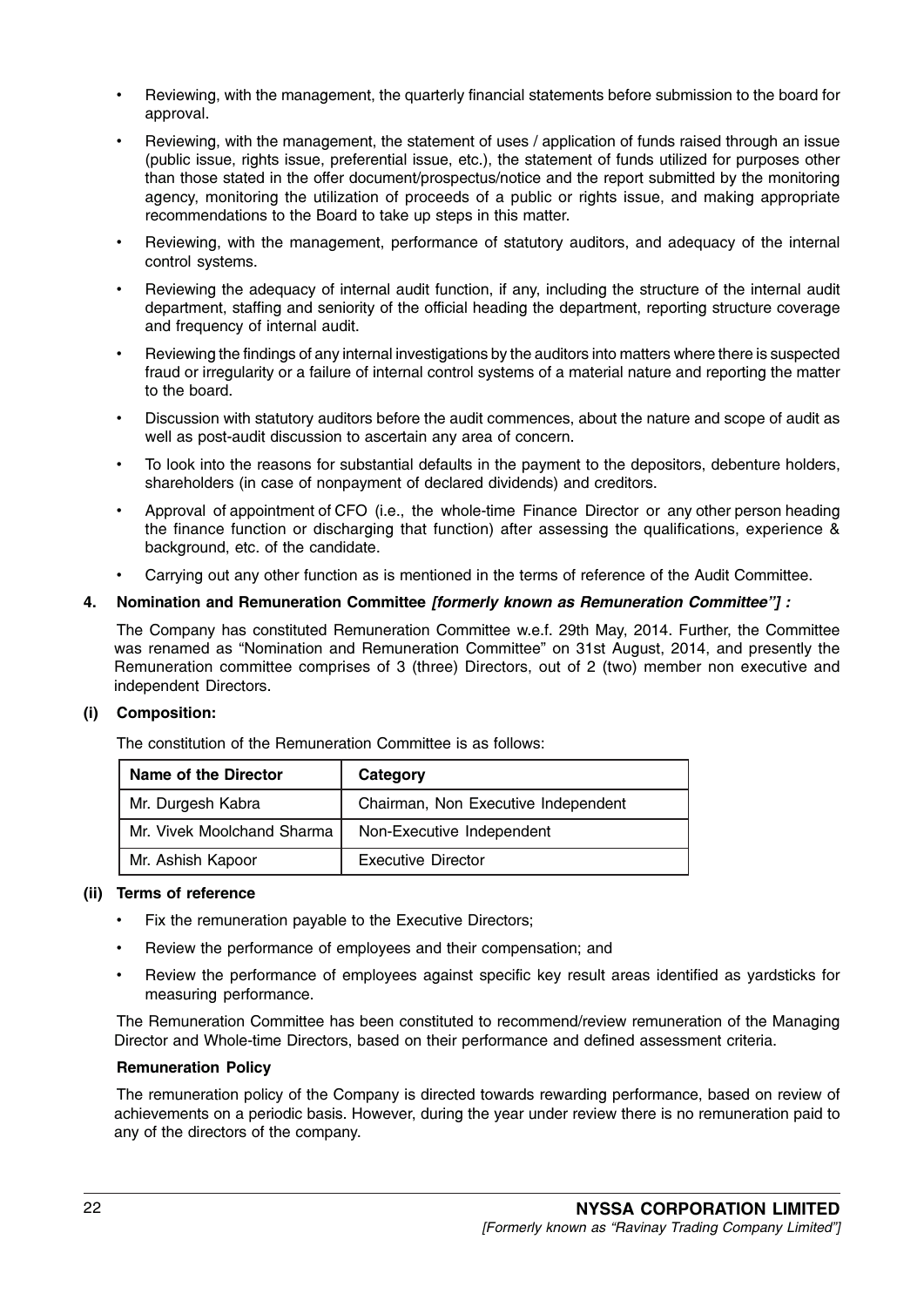# 5. Stakeholders Relationship Committee [formerly known as Shareholders'/Investors' Grievance Committee"]:

The Board of Directors of the Company has constituted a Committee of Directors which also functions as 'Shareholders'/Investors Grievances Committee', consisting of three members, chaired by non executive Director. The Committee, inter-alia, deals with various matters relating to:

- transfer/transmission of shares;
- issue of duplicate share certificates;
- Investors` grievances and redressal mechanism and recommend measures to improve the level of investor services.

Details of shares transfer/transmission approved by the Committee and Shareholders'/Investors' grievances are placed at the Board Meetings from time to time.

Further, the Board of Directors of the Company has renamed the said Committee as "Stakeholders Relationship Committee" on 13th August, 2014.

The share department of the company and registrar and transfer agents, Sharex Dynamic (India) Private Limited attends expeditiously to all grievances/ correspondences of the shareholders and investors. The complaints are generally resolved within 15 days of receipt, except in the cases that are constrained by disputes or legal impediment.

# (i) Composition:

The constitution of Shareholders'/ Investors' Grievance Committee is as under:

| Name of the Director       | Category                            |
|----------------------------|-------------------------------------|
| Mr. Vivek Moolchand Sharma | Chairman, Non Executive Independent |
| Mr. Durgesh Kabra          | Non Executive Independent           |
| Mr. Ravindrakumar V. Ruja  | <b>Executive Director</b>           |

### (ii) Compliance Officer:

Mr. R.V Ruia, Executive Director of the Company is the Compliance officer of the Company.

# (iii) Details of shareholders' complaints received, not solved and pending share transfers:

The Company had not received any investor complaint and no any complaint pending for the financial year ended 31st March, 2014.

# 6. GENERAL BODY MEETINGS:

(i) The details for the date, time and venue for the last three Annual General Meetings (AGM) of the Company are as under:

| <b>Financial Year</b> | Date of the AGM      | Location                                                                                        | Time      |
|-----------------------|----------------------|-------------------------------------------------------------------------------------------------|-----------|
| 2010-11               | 30th September, 2011 | State Bank Building Annex, 1st Floor,<br>Bank Street, Fort, Mumbai-400 023                      | 4.00 p.m. |
| 2011-12               | 28th September, 2012 | State Bank Building Annex, 1 <sup>st</sup> Floor,<br>Bank Street, Fort, Mumbai-400 023          | 4.00 p.m. |
| 2012-13               | 10th August, 2013    | 002, Gulmohar Complex, Opp. Anupam<br>Cinema, Station Road, Goregaon<br>(East), Mumbai - 400063 | 4.00 p.m. |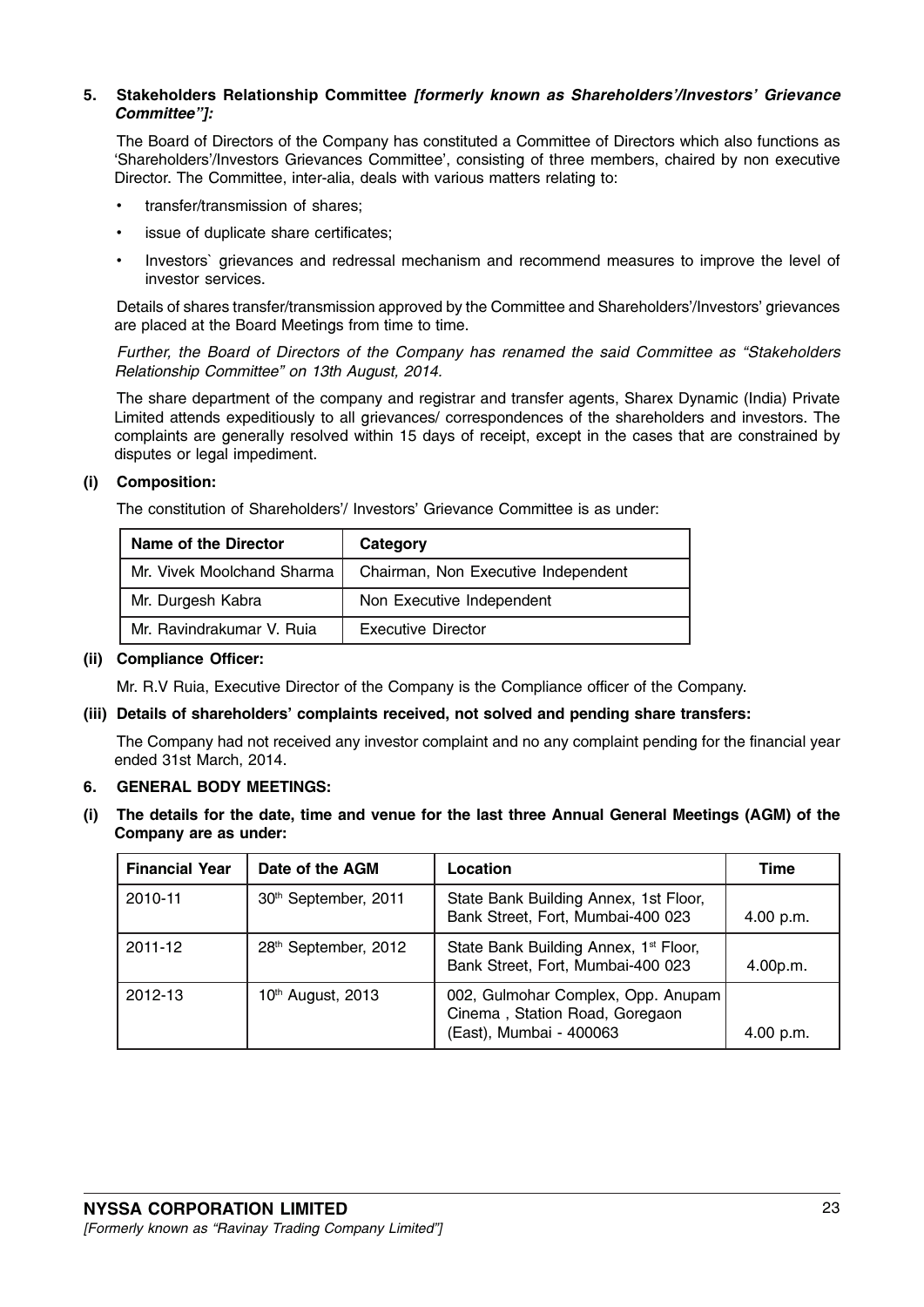### (ii) The details of Special Resolution passed in last three Annual General Meetings (AGM) of the Company are as under:

| <b>Financial</b><br>Year | Date of the AGM      | No. of Special<br><b>Resolution passed</b> | <b>Details of Special</b><br><b>Resolution passed</b>                                                                                                                                                                                                                           |
|--------------------------|----------------------|--------------------------------------------|---------------------------------------------------------------------------------------------------------------------------------------------------------------------------------------------------------------------------------------------------------------------------------|
| 2010-11                  | 30th September, 2011 |                                            | No special resolution was passed                                                                                                                                                                                                                                                |
| 2011-12                  | 28th September, 2012 |                                            | 1. Article no. 186 (a) & (b) of the Articles<br>of Association of the Company be<br>substituted by the new Article 186 (a)<br>and (b) so as to authorize the Board<br>of Directors of the Company to issue<br>Bonus shares as and when they deem<br>fit and expedient to do so. |
| 2012-13                  | 10th August, 2013    |                                            | No special resolution was passed                                                                                                                                                                                                                                                |

# Postal Ballot

The Company has passed Special Resolution through Postal Ballot in the financial year 2013-14 in respect of following matters are as under:

- For change of Name of the Company from "Ravinay Trading Company Limited" to "Nyssa Corporation Limited";
- For Alteration of Main Object clause of the Memorandum of Associations; and
- Authorisation for Commencement of New Businesses.

# 7. DISCLOSURES:

#### Accounting Treatment in preparation of Financial Statements

The Company has followed the Accounting Standards laid down by The Companies (Accounting Standards) Rules, 2006 in preparation of its financial statements.

#### **Related Party Transactions**

The details regarding related party transactions, are given in the Notes to Accounts to the Annual Accounts for the year ended 31st March, 2014.

#### Statutory Compliance, Penalties and Strictures

The Company has complied with the requirements of the Stock Exchanges/SEBI/and Statutory Authority on all matters related to Capital Markets during the last three years. No penalties or strictures have been imposed on the Company by these authorities.

#### CEO Certification

The certificate required under clause 49(V) of the Listing Agreement duly signed by the Managing Director was placed before the Board and the same is also provided with this report.

#### Compliance with the mandatory requirements of Clause 49 of the Listing Agreement

The Company has complied with all the mandatory requirements of the Code of Corporate Governance as stipulated under the Listing Agreement. The Company has also obtained a certificate affirming the compliances from M/s CLB & Associates, Chartered Accountants, the Statutory Auditors of the Company and the same is attached to this Report.

#### 8. MEANS OF COMMUNICATION:

- The Company publishes its quarterly audited & unaudited financial results in one English daily newspaper circulating in the whole or substantially the whole of India and in one daily newspaper published in the language of the region (Maharashtra), where the registered office of the Company is situated.
- The Company normally published its financial results in the one English Newspaper i.e. "The Financial Express" and in one language of the region (Maharashtra) i.e. "Mahanayak".
- The Company also sends the financial results to the Stock Exchange immediately after it is approved by the Board and it is displayed on the website of BSE.
- The Company informs all the official news releases to the BSE and it is displayed on the website of BSE.
- The presentations, if any, made to Institutional Investors or to the analysts will be covered in the Company's website, which is under process.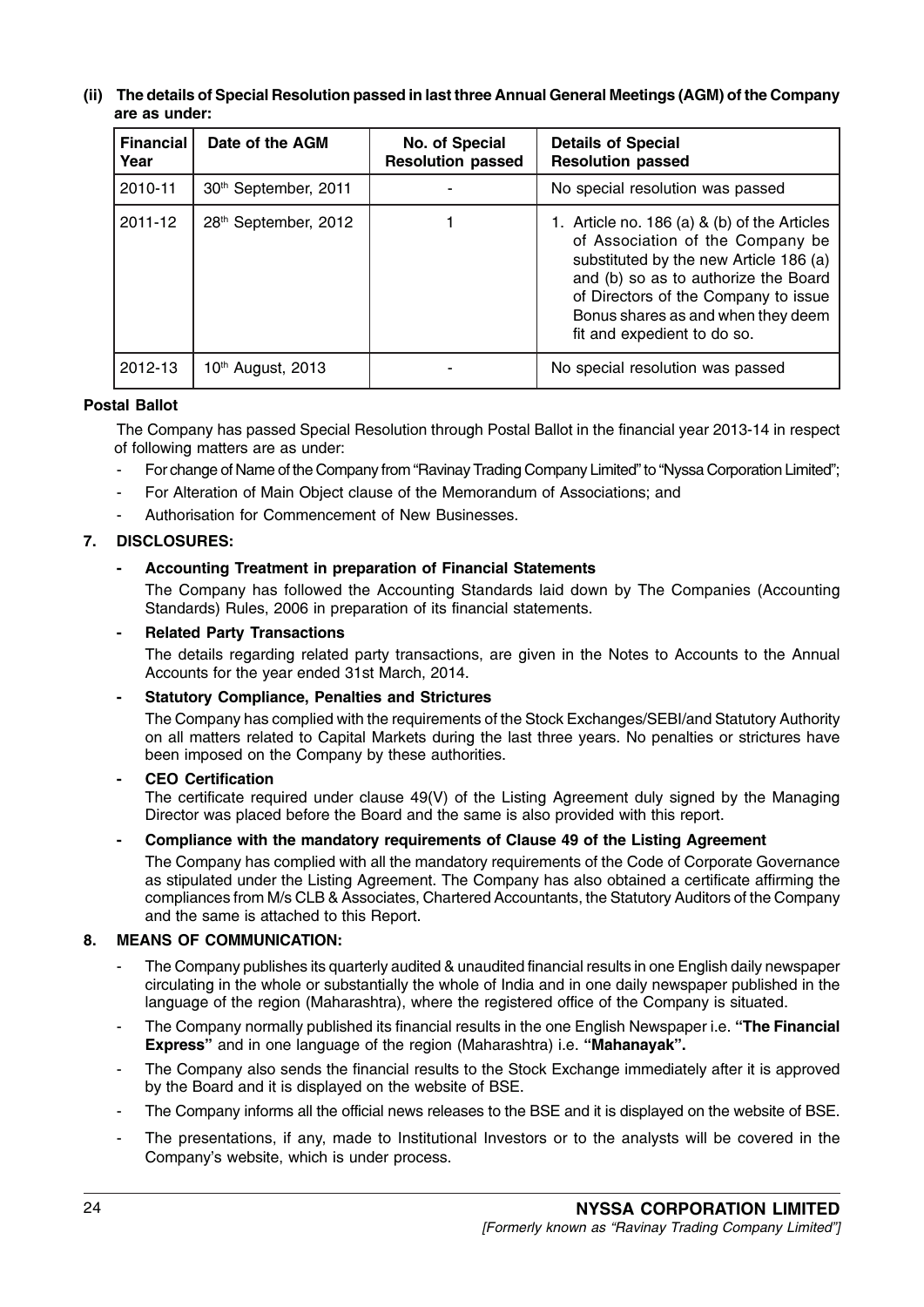# 9. SECRETARIAL AUDIT FOR RECONCILIATION OF CAPITAL:

As stipulated by SEBI, a Company Secretary in Whole Time Practice carries out Secretarial Audit to reconcile the total admitted capital with National Securities Depository Limited and Central Depository Services (India) Limited and the total issued and listed capital. This audit is carried out every quarter and the report thereon is submitted to the Stock Exchanges as well as placed before the Board of Directors. The audit confirms that the total Listed and paid up capital is in agreement with the aggregate of the total number of Shares in dematerialized form (held by NSDL and CDSL) and total number of Shares in physical form.

# 10. GENERAL SHAREHOLDERS' INFORMATION:

| <b>Annual General Meeting</b>    |                                                                                                                              |  |  |
|----------------------------------|------------------------------------------------------------------------------------------------------------------------------|--|--|
| Day, Date and Time               | Monday, September 29, 2014 at 04.30 P.M.                                                                                     |  |  |
| Venue                            | At 002, Gulmohar Complex, Opposite Anupam Cinema,<br>Station Road, Goregaon (East), Mumbai - 400063.                         |  |  |
| <b>Financial Year</b>            | 1st April, 2014 to 31st March, 2015 [tentative]                                                                              |  |  |
|                                  | Financial Reporting for the quarter<br>- Up to 15th August, 2014<br>ending 30th June, 2014                                   |  |  |
|                                  | - Up to 15th November 2014<br>Financial Reporting for the quarter<br>ending 30th September, 2014                             |  |  |
|                                  | Financial Reporting for the quarter<br>- Up to 15th February 2015<br>ending 31st December, 2014                              |  |  |
|                                  | - Up to 30th May 2015<br>Financial Reporting for the<br>year ending 31st March, 2015                                         |  |  |
| Date of Book Closure             | Thursday, 25th September, 2014 to Monday, 29th September, 2014<br>(both days inclusive).                                     |  |  |
| <b>Listing on Stock Exchange</b> | <b>Bombay Stock Exchange Limited</b><br>Phiroze Jeejeebhoy Towers,<br>Dalal Street, Mumbai- 400 001<br>Web: www.bseindia.com |  |  |
| <b>Scrip Code</b>                | 504378                                                                                                                       |  |  |
| <b>ISIN</b>                      | INE812K01027                                                                                                                 |  |  |

# Market Price Data

The monthly high and low price and volume of shares traded on Bombay Stock Exchange Limited during the financial year 2013-14 are as follows:

|      |           | <b>BOMBAY STOCK EXCHANGE (BSE)</b> |           |                      |
|------|-----------|------------------------------------|-----------|----------------------|
| Year | Month     | High $(\overline{\tau})$           | Low $(₹)$ | No. of Shares traded |
| 2013 | April     | 499.30                             | 337.05    | 26,560               |
|      | May       | 539.95                             | 460.25    | 1,13,701             |
|      | June      | 642.25                             | 475       | 4,92,178             |
|      | July      | 818.80                             | 579.35    | 1,61,156             |
|      | August    | 1138.85                            | 770       | 2,89,911             |
|      | September | 1250.00                            | 122.55    | 13,02,542            |
|      | October   | 152.75                             | 117.3     | 26,64,855            |
|      | November  | 142.90                             | 113.25    | 21,98,179            |
|      | December  | 148.15                             | 122.5     | 29,26,358            |
| 2014 | January   | 177.00                             | 133.35    | 48, 11, 246          |
|      | February  | 147.95                             | 57.45     | 26,47,527            |
|      | March     | 54.60                              | 46.45     | 88,61,127            |

[Source: This information is compiled from the data available from the websites of BSE]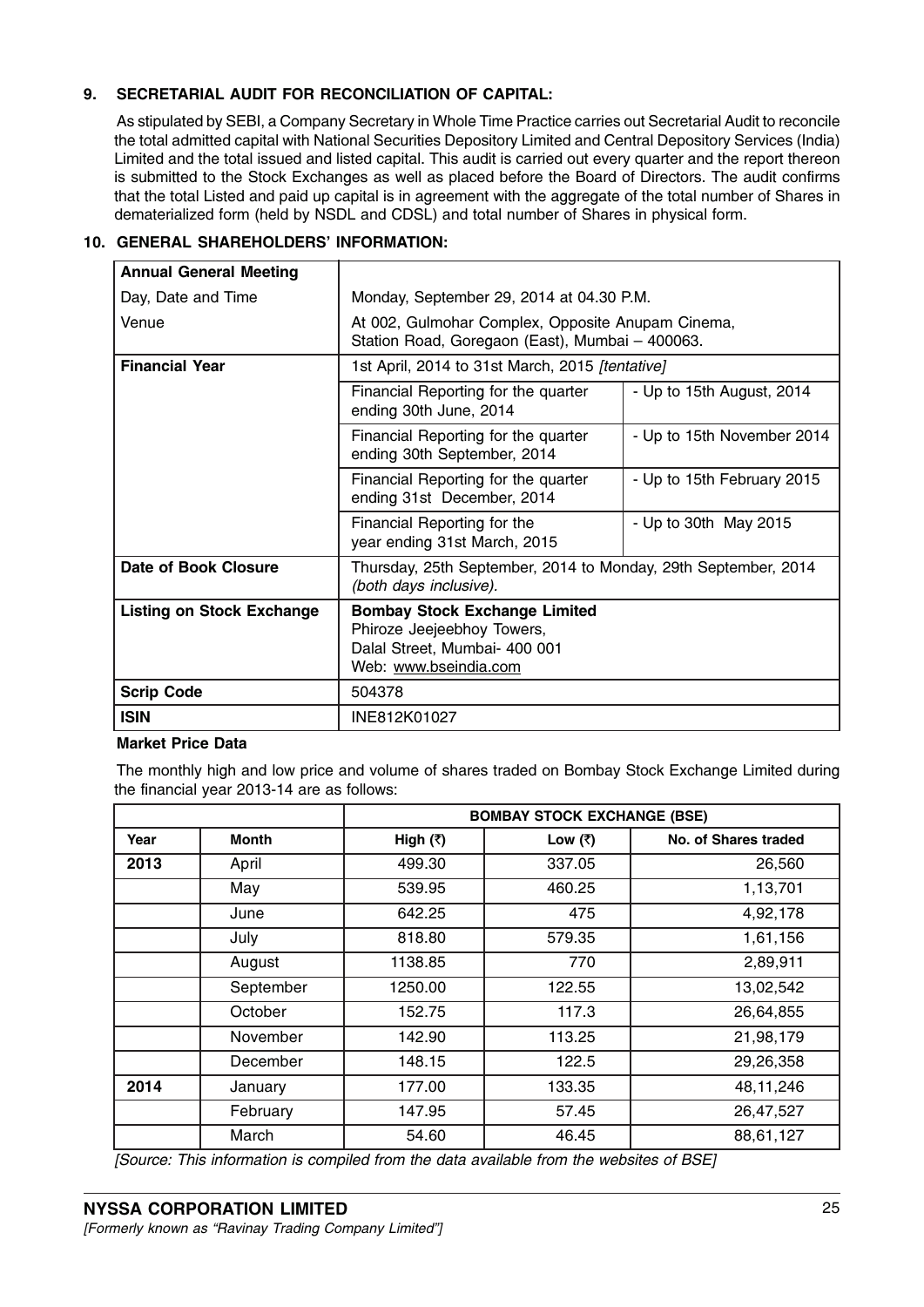# Company's performance in comparison to BSE Sensex:



During the financial year, the face value of Equity Share of the Company sub divided from  $\bar{\tau}$  10/-(Rupees Ten) each  $\bar{\tau}$  1/- (Rupee One) each.

| <b>Address for Correspondence</b><br><b>Register office</b> | 002, Gulmohar Complex,<br>Opposite Anupam Cinema,<br>Station Road, Goregaon (East),<br>Mumbai - 400063.<br>Tel: +91-22-26865205<br>Fax: +91-22-26865205<br>Web Site: www.ravinay.trading.com                                                                                                                                                                                                                                                                               |
|-------------------------------------------------------------|----------------------------------------------------------------------------------------------------------------------------------------------------------------------------------------------------------------------------------------------------------------------------------------------------------------------------------------------------------------------------------------------------------------------------------------------------------------------------|
| Registrar &<br><b>Share Transfer Agent</b>                  | <b>Sharex Dynamic (India) Private Limited</b><br><b>Corporate Office:</b><br>Luthra Indus. Estate, 1st Floor,<br>Safed Pool, Andheri-Kurla Road,<br>Mumbai: 400 072.<br>Tel. Nos.: 022-28515606/28528087/28516338<br>Fax No.: 022-28512885<br>E-mail: sharexindia@vsnl.com<br>Web Site: www.sharexindia.com                                                                                                                                                                |
| <b>Share Transfer System</b>                                | Shares sent for transfer in physical to Sharex Dynamic (India) Private<br>Limited (R&T Agents), are registered and returned within a period of 15<br>days from the date of receipt, if the documents are in order. The Share<br>Transfer Committee meets generally on a fortnightly basis to consider<br>the transfer proposal. All requests for dematerialization of shares are<br>processed by the Company and Sharex Dynamic (India) Private Limited<br>within 21 days. |
| Dematerialisation of shares                                 | Equity Shares of the Company can only be traded in dematerialized form,<br>so it is advisable that the shareholders who have shares in physical form<br>get their shares dematerialized. As on 31st March, 2014, 2,99,96,000 of<br>Re. 1/- each comprising 99.98% of the total paid up share capital were<br>held in dematerialized form with NSDL and CDSL.                                                                                                               |

There is no outstanding GDR/ADR/Warrant, Convertible Instruments etc. or any Conversation date, which is likely to impact on Equity Shares.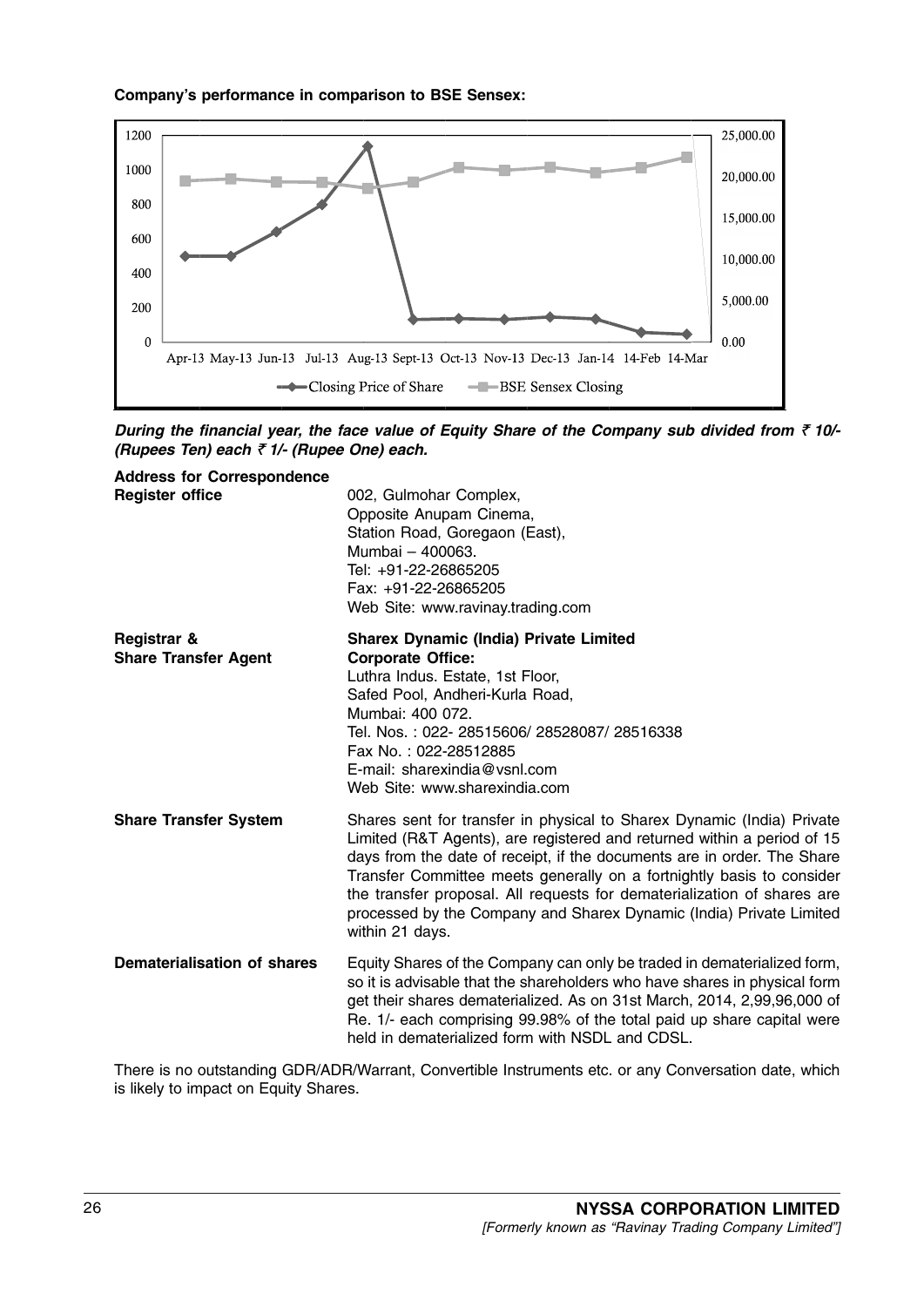# Distribution of Shareholding as on 31st March, 2014

| No. of shares held | No. of shareholders | No. of shares held | % of Shareholding |
|--------------------|---------------------|--------------------|-------------------|
| 1 to 100           | 72                  | 2,493              | 0.01              |
| 101 to 200         | 16                  | 2,722              | 0.01              |
| 201 to 500         | 26                  | 10,111             | 0.03              |
| 501 to 1000        | 21                  | 18,041             | 0.06              |
| 1001 to 5000       | 58                  | 1,65,271           | 0.55              |
| 5001 to 10,000     | 85                  | 7,01,165           | 2.34              |
| 10,001 to 1,00,000 | 152                 | 49,51,145          | 16.50             |
| 1,00,001 to above  | 56                  | 2,41,49,052        | 80.50             |
| <b>TOTAL</b>       | 486                 | 3,00,00,000        | 100.00            |

Shareholding Pattern as on 31st March, 2014

| Category                                                                                              | No. of Shares held | % of holding |
|-------------------------------------------------------------------------------------------------------|--------------------|--------------|
| <b>Shareholding of Promoter and Promoter Group</b>                                                    |                    |              |
| Individuals / Hindu Undivided Family                                                                  | 66,44,010          | 22.15        |
| <b>Bodies Corporate</b>                                                                               | 9,83,040           | 3.28         |
| <b>Sub Total</b>                                                                                      | 76,27,050          | 25.42        |
| <b>Public Shareholding</b>                                                                            |                    |              |
| Financial Institutions, Insurance Companies, Banks<br>and Mutual Funds, Central/State Government etc. | 0                  | O            |
| Foreign Institutional Investors                                                                       | 0                  | 0            |
| <b>Bodies Corporate</b>                                                                               | 1,18,57,353        | 39.52        |
| NRIs / OCBs                                                                                           | 0                  | 0            |
| Indian Public                                                                                         | 84,43,250          | 28.14        |
| <b>Clearing Members</b>                                                                               | 20,72,347          | 6.91         |
| Sub Total                                                                                             | 2,23,72,950        | 74.58        |
| Total                                                                                                 | 3,00,00,000        | 100.00       |



# Plant/ Construction Location:

The Company is currently engaged in completion of a residential/ commercial project at Ramwadi Bail Bazar, Kalyan (West) undertaken with its proprietorship firm i.e. "Om Vasistha Developers" & also in process of completing a residential cum commercial complex at Dindoli within the limit of Surat Municipal Corporation with its partnership firm i.e. "Mark Developers".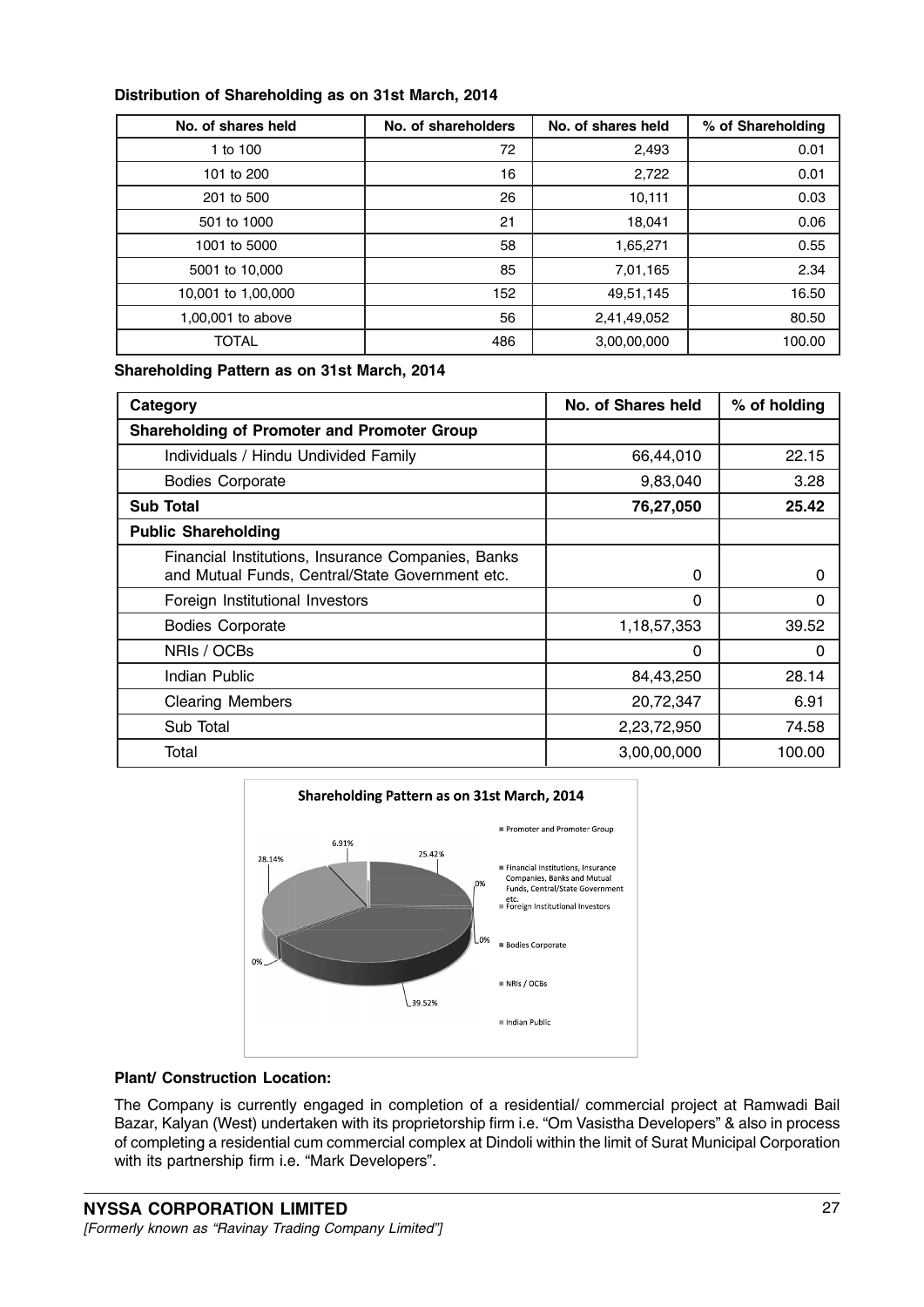# DECLARATION ON CODE OF CONDUCT

The Board has laid down a Code of Conduct for all Board Members and Senior Management of the Company. In terms of Clause 49 of Listing Agreement, the Company has received the annual affirmations with regard to the adherence to Code of Conduct from all Board Members and Senior Management of the Company, for the Financial Year 2013-14.

# For NYSSA CORPORATION LIMITED [Formerly known as "Ravinay Trading Company Limited]

| Date: 13th August, 2014 | Sd/-            |
|-------------------------|-----------------|
| Place: Mumbai           | R.V.Ruja        |
|                         | <b>Director</b> |

# CERTIFICATION BY DIRECTOR

I, R. V. Ruia, Director of NYSSA CORPORATION LIMITED [Formerly known as "Ravinay Trading Company Limited"], to the best of my knowledge and belief, certify that:

- (a) I have reviewed financial statements and the cash flow statement for the year and that to the best of my knowledge and belief:
	- (i) These statements do not contain any materially untrue statement or omit any material fact or contain statements that might be misleading;
	- (ii) These statements together present a true and fair view of the Company's affairs and are in compliance with existing accounting standards, applicable laws and regulations.
- (b) There are, to the best of my knowledge and belief, no transactions entered into by the Company during the year which are fraudulent, illegal or violative of the Company's code of conduct.
- (b) I accept responsibility for establishing and maintaining internal controls for financial reporting and that I have evaluated the effectiveness of internal control systems of the Company pertaining to financial reporting and there is no deficiency in the design or operation of such internal controls.
	- (i) There has not been any significant change in internal control over financial reporting during the Year;
	- (ii) There has not been any change in accounting policies during the year
	- (iii) There has not been any instance of fraud and the involvement therein, of the management or an employee having a significant role in the Company's internal control system over financial reporting.

# For NYSSA CORPORATION LIMITED [Formerly known as "Ravinay Trading Company Limited]

Date : 13<sup>th</sup> August, 2014 Sd/-Place : Mumbai R.V.Ruia

**Director**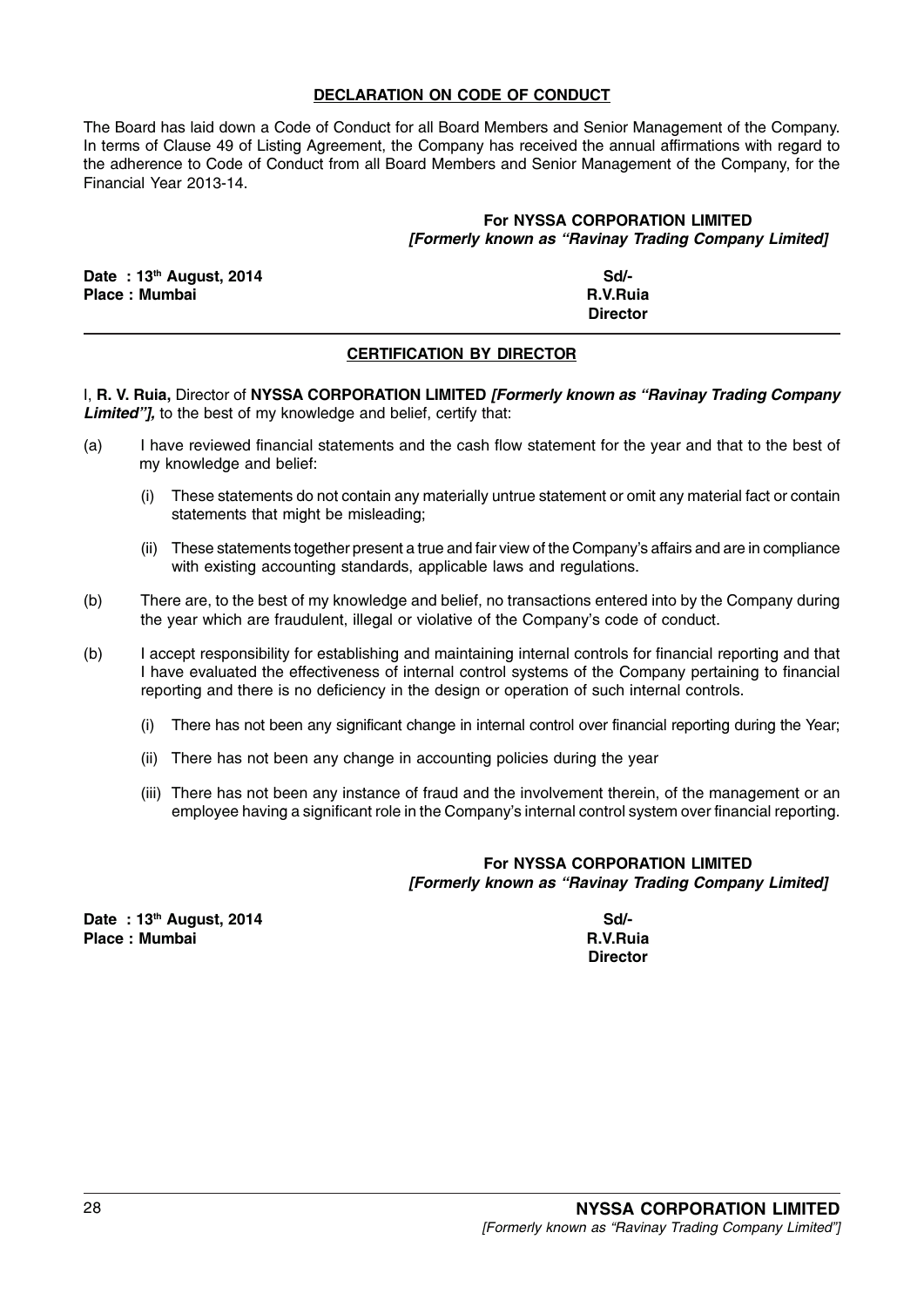# AUDITORS' CERTIFICATE ON CORPORATE GOVERNANCE

#### To, The Members of NYSSA CORPORATION LIMITED [Formerly known as "Ravinay Trading Company Limited"]

We have examined the compliance of conditions of Corporate Governance by NYSSA CORPORATION LIMITED, for the year ended on 31st March, 2014, as stipulated in clause 49 of the Listing Agreement of the said Company with stock exchanges.

The compliance of conditions of Corporate Governance is the responsibility of the Management. Our examination was limited to procedures and implementation thereof, adopted by the Company for ensuring the compliance of the conditions of the Corporate Governance. It is neither an audit nor an expression of opinion on the financial statements of the Company.

In our opinion and to the best of our information and according to the explanations given to us, we certify that the Company has complied with the conditions of Corporate Governance as stipulated in the above mentioned Listing Agreement.

We state that no investor grievance is pending for a period exceeding one month against the Company as per the records maintained by the Shareholders/ Investors Grievance Committee.

We further state that such compliance is neither an assurance as to the future viability of the Company nor the efficiency or effectiveness with which the Management has conducted the affairs of the Company.

For CLB & Associates Chartered Accountants

Sd/- S. SARUPRIA Partner M.No. 035783

Date: 13th August, 2014 Place : Mumbai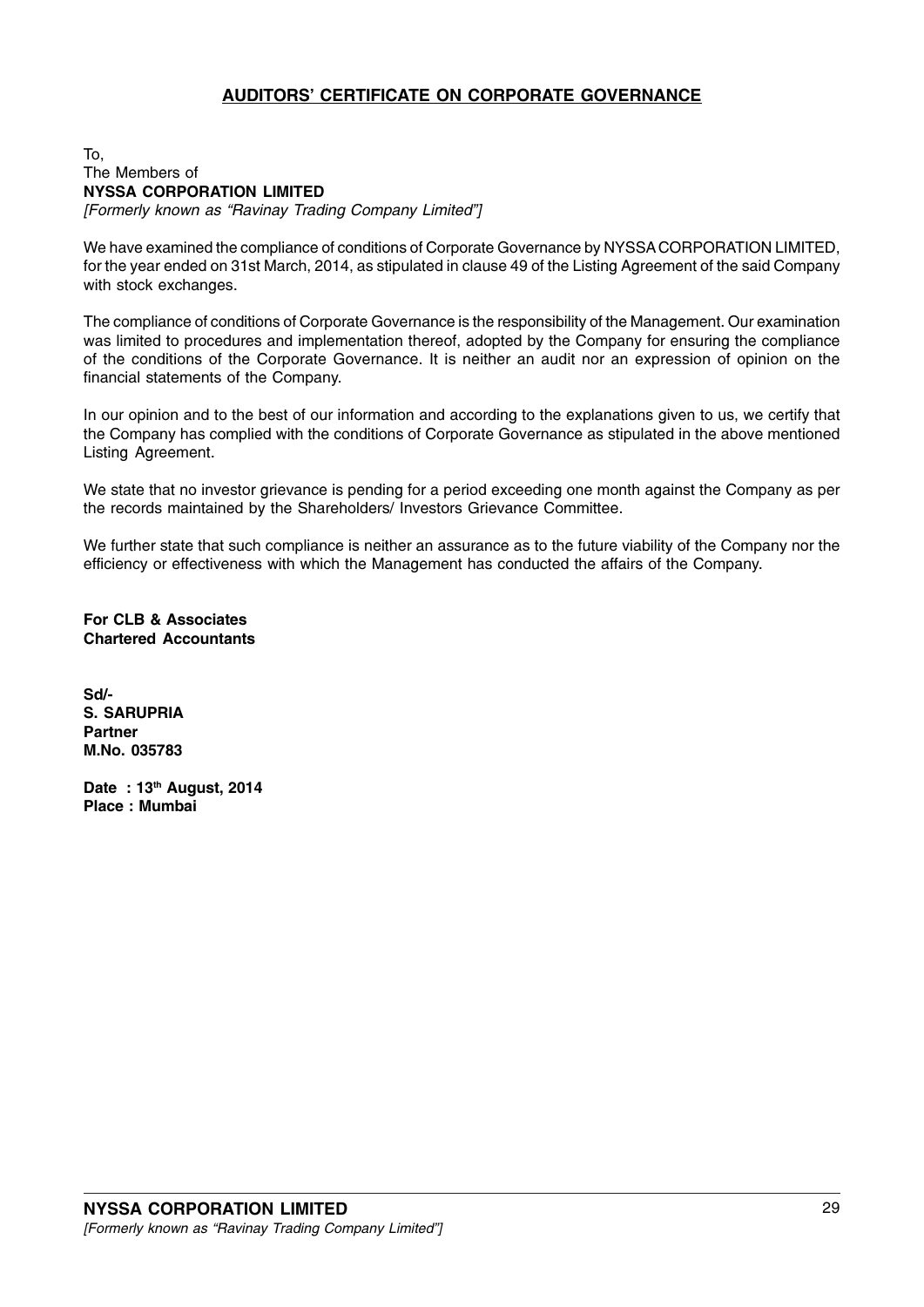#### INDEPENDENT AUDITOR'S REPORT

# TO THE MEMBERS OF NYSSA CORPORATION LIMITED **IFORMERLY KNOWN AS RAVINAY TRADING COMPANY LIMITED.1**

#### Reporl on the Financial Statements

We have audited the accompanying financial statements of NYSSA CORPORATION LIMITED [ FORMERLY KNOWN AS RIVINAY COMPANY LIMITED] ("the Company"), which comprise the Balarce Sheet as at March 31, 2014, and the Statenrent of Profit and Loss and Cash Flow Statement for the year then ended, and a summary of significant accounting policies and other explanatory information.

#### Management's Responsibility for the Financial Statements

The Company's Management is responsible for the preparation of these financial statements that give a true and fair view of the financial position, financial performance and cash flows ol the Company in accordance with the Accounting Standards notified under the Companies Act, 1956 read with the General Circular 15/2013 dated 13th September, 2013 of the Ministry of Corporate Affairs in respect of Section133 of the Companies Act, 2013 and in accordance with the accounting principles generally accepted in India. This responsibility includes the design, implementation and maintenance of internal control relevant to the preparation and presentation of the financial statements that give a true and fair view and are free from material misstatement, whether due to fraud or error.

# Auditor's Responsibility

our responsibility is to express an opinion olr these financial statements based on our audit. We conducted our audit in accordance with the Standards on Auditing issued by the Institute of Chartered Accountants of tndia. Those Standards require that we comply with ethiealrequirements and plan and perform the audit to obtain reasonable assurance about whether the financial statements are free from material misstatement.

An audit involves performing procedures to obtain audit evidence about the amount and disclosures in the financial statements. The procedures selected depend on the auditor's judgment, including the assessment of the risks of material misstatement of the financial statements. whether due to fraud or error. ln making those risk assessments, the auditor considers internal control relevant to the Company's preparation and fair presentation of the financial statements in order to design audit procedures that are appropriate in the circumstances. An audit also includes evaluating the appropriateness of accounting policies used and the reasonableness of the accounting estimates made by management, as well as evaluating the overall presentation of the financial statements. We believe that the audit evidence we have obtained is sufficient and appropriate to provide a basis for our audit opinion.

#### Opinion

In our opinion and to the best of our information and according to the explanations given to us, the financial statements give the information required by the Act in the manner so required and give a true and fair view in conformity with the accounting principles generally accepted in India;

- (a) in the case of the Balance Sheet, of the state of affairs of the Company as at March 31, 2014
- (b) in the case of the Statement of Profit and Loss, of the profit for the year ended on that date: and
- (c) in the case of the Cash Flow Statement, of the cash flows for the year ended on that date.

#### Report on Other Legal and Regulatory Requirements

- 1. As required by the Companies (Auditor's Reporl) Order, 2003 ("the Order") issued by the Central Government of India in terms of sub-section (4A) of section 221 of the Act, we give in the Annexure a statement on the matters specified in paragraphs 4 and 5 of the Order.
- 2. As required by section 227(3) of the Act. we report rhat:
	- a. we have obtained all the information and explanations which to the best of our knowledge and belief were necessary for the purpose of our audit;
	- b. in our opinion proper books of account as required by law have been kept by the Company so far as appears from our examination of those books;
	- c. the Balance Sheet, Statement of Profit and Loss, and Cash Flow Statement dealt with by this Report are in agreement with the books of account;
	- d. In our opinion, the Balance Sheet. the Statement of Profit and Loss. and the Cash Flow statement comply with Accounting Standards notified under the Act read with the General Circular 15/2013 dated 13th September. 2013 of the Ministry of Corporate Affairs in respect of Section 133 of the Companies Act, 2013
	- e. On the basis of the written representations received from the directors as on March 31, 2014, taken on record by the Board of Directors, none of the directors is disqualified as on March 31, 2014, from being appointed as a director in terms of section 274(1) (g) of the Act.

For CLB & Associates Chartered Accountants F. R. No. 124305W Sd/- S. Sarupria

Place: Mumbai Partner Date: 29/05/2014 M. No. 035783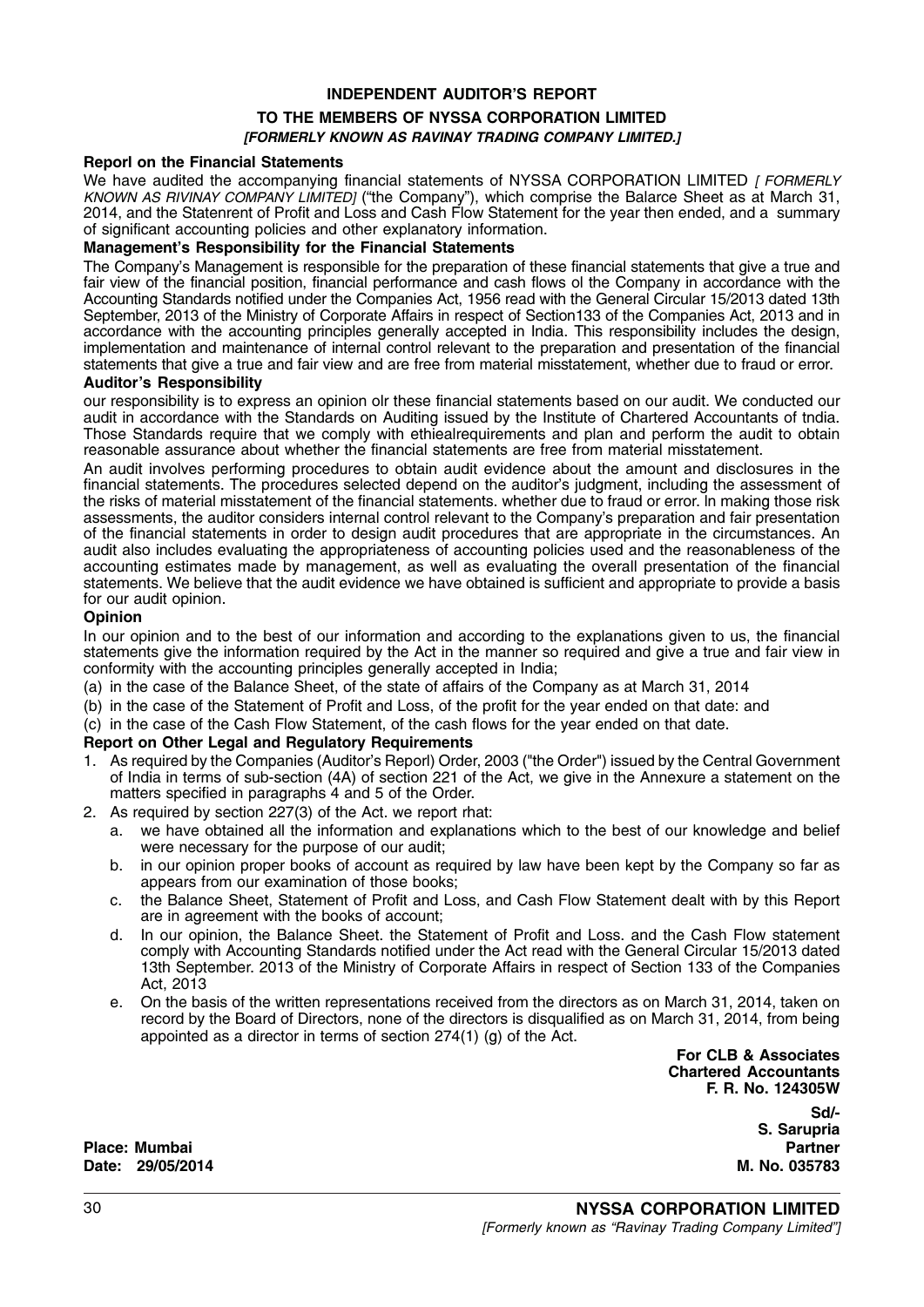# ANNEXURE TO THE AUDITORS REPORT

Referred to in paragraph 1 under the heading of "Report on Other Legal and Regulatory Requirements" of our report of even date.

- 1. Fixed Assets
	- i) The Company has maintained proper records showing full particulars, including quantitative details and situation of fixed assets.
	- ii) As explained to us, all the fixed assets have been physically verified by the management in phase periodical manner, which is in our opinion reasonable. No material discrepancies were noticed on such verification.
	- iii) In our opinion none of the fixed assets has been disposed off by the company, however according to the information and explanation given to us the going concern status of the Company is not affected.
- 2. Inventories
	- i) The Management has conducted physical verification of inventory at reasonable interval.
	- ii) The procedure of physical verification of inventory followed by the management are reasonable and adequate in relation to the size of the company and the nature of its business,
	- iii) The company is maintaining proper records of inventory and no material discrepancies were noticed on physical verification as compared to book records.
- 3. The Company has neither granted nor taken any loans, secured or unsecured, to/from companies, firms or other parties listed in the Register maintained under section 301 of the Companies Act, 1956.
- 4. In our opinion and according to the information and explanations given to us, there are adequate internal control system commensurate with the size of the Company and the nature of its business, for the purchase of inventory and fixed assets and for the sale of goods. During the course of our audit, we have not observed any major weakness in such internal control system.
- 5. In our opinion and according to the information and explanations given to us and record examined by us there was no transaction in pursuance of such contract with parties exceeding in value Rupees five lakhs have been made.
- 6. According to the information and explanation given to us the Company has not accepted any deposits from the public during the year and, consequently the directives issued by the Reserve Bank of India and the provision of Section 58A and 58AA or any other relevant provisions of the Companies Act, 1956 and the rules framed there under are not applicable.
- 7. In our opinion , the company has an internal audit system commensurate With the size and nature of its business.
- 8. According to the information given to us by the management, Maintenance of cost records under section 209(1) (d) of the companies Act, 1956 are not applicable to the company.
- 9. Taxes and Duties :
	- i) According to the books and records as examined by us and according to the information and explanation given to us, in our opinion, the Company is generally regular in depositing with appropriate authorities, undisputed statutory dues including provident fund, investor education and protection fund, employees state insurance, income-tax, sales-tax, wealth- tax, custom duty, excise duty, cess and other statutory dues applicable to it.
	- ii) According to the information and explanations given to us, no undisputed amounts payable in respect of income tax wealth tax, sales tax, customs duty, and excise duty were outstanding, at the year end for a period of more than six months from the date they became payable.
	- iii) As at 31st March 2014, according to the records of the company and the information and explanation given to us, there are no disputed dues in respect of Sales Tax, Income Tax, Wealth Tax, Customs Duty, Excise Duty, and Cess.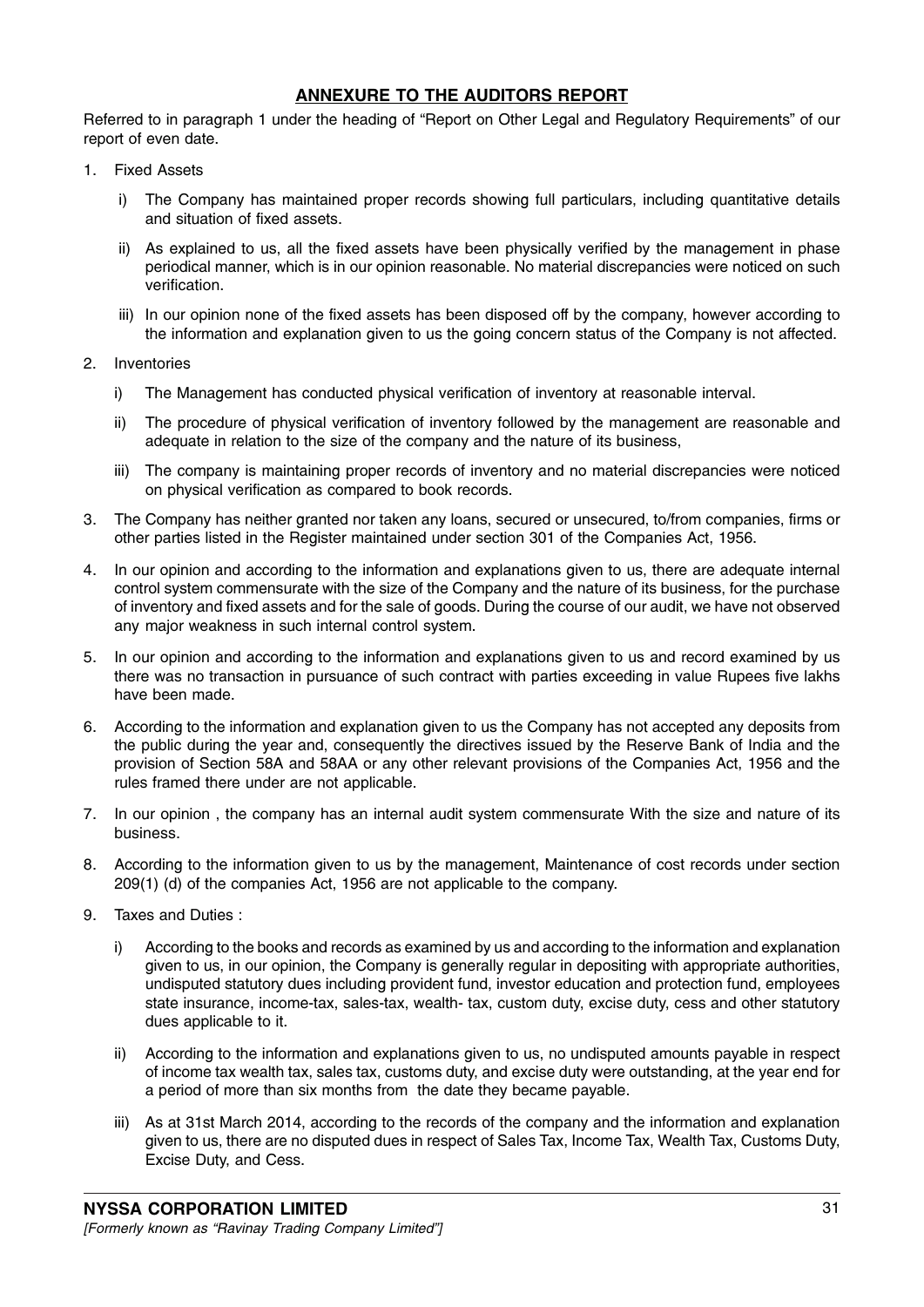- 10. The company does not have any accumulated losses as at the end of the financial year. The company has not incurred cash loss during the current year and the immediately preceding financial year.
- 11. Based on the audit procedures and according to the records of the Company examined by us and the information and explanations given to us, the company has not defaulted in repayment of dues to bank. The company has neither taken any loans from a financial institution nor issued any debentures.
- 12. Based on our examination of records and information and explanation given to us, the company has not granted any loans and advances on the basis of security by way of pledge of shares, debentures and other securities. Therefore, the provision of the clause 4 (xii) of the Order are not applicable to the company.
- 13. The Company is not a chit fund / Nidhi/ Mutual benefit fund/ Society. Therefore, the provisions of clause 4(xiii) of the Order are not applicable to the Company.
- 14. The company has maintained proper records of transactions and contracts in respect of Investment in securities, debentures and other investments and timely entries have been made therein. All shares, debentures and other investments have been held by the Company in its own name except for the shares which are lodged for transfer or pending to be received from the Company or lying with the Broker as certified by the management.
- 15. As per the information and explanations given to us, in our opinion the Company has not given any guarantee for loans taken by others from banks or financial institutions.
- 16. As per the information and explanations given to us by the management, the term loans have been applied for the purpose for which the loans were obtained.
- 17. According to information and explanations given to us and on overall Examination of the balance sheet of the Company, we report that no funds Raised on short-term basis have been used for long-term investment.
- 18. The Company has not made any preferential allotment of shares to the parties or companies covered in the register maintained under Section 301 of The Companies Act, 1956.
- 19. The Company has not issued any debentures during the year and there are no debentures outstanding on at the year end, therefore the question of creation of Securities do not arise.
- 20. The Company has not raised any money through a public issue during the year.
- 21. According to the information and explanations given to us, we report that no fraud on or by the Company has been noticed or reported during the year.

For CLB & Associates Chartered Accountants F. R. No. 124305W

sd/-

S. Sarupria

Place: Mumbai Partner Date : 29/05/2014 M. No. 035783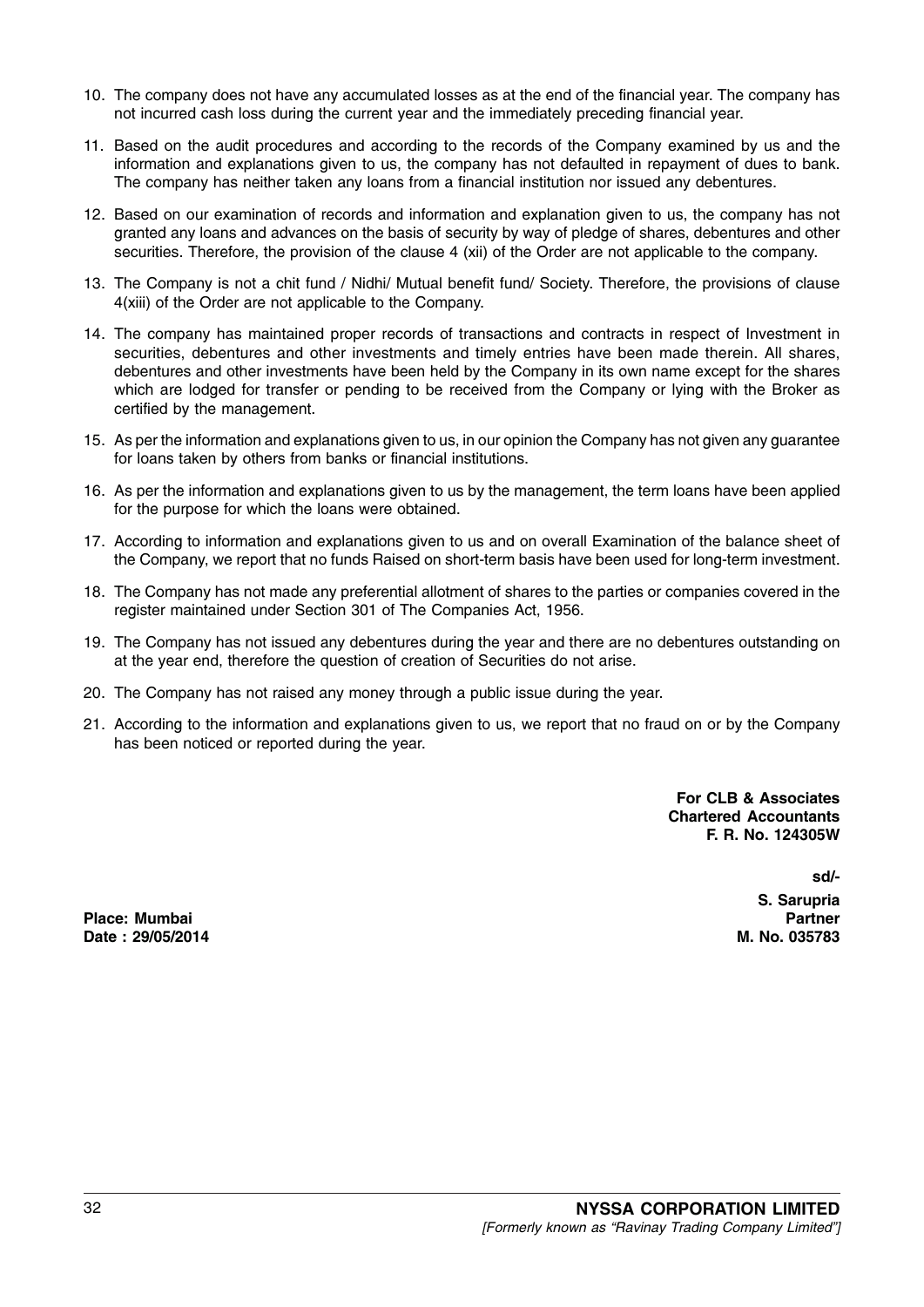# NYSSA CORPORATION LIMITED Formerly known as Ravinay Trading Company Limited BALANCE SHEET AS AT 31<sup>ST</sup> MARCH, 2014

(In  $\bar{z}$ )

| <b>Particulars</b>                                  | Note No.       | 31.03.2014  | 31.03.2013  |
|-----------------------------------------------------|----------------|-------------|-------------|
| <b>I. EQUITY AND LIABILITIES</b>                    |                |             |             |
| (1) Shareholder's Funds                             |                |             |             |
| (a) Share Capital                                   | 1              | 30,000,000  | 30,000,000  |
| (b) Reserves and Surplus                            | $\overline{c}$ | 156,688,807 | 123,888,435 |
| (2) Non-Current Liabilities                         |                |             |             |
| (a) Long-Term Borrowings                            | 3              | 46,502,301  |             |
| (b) Deferred Tax Liabilities (Net)                  | 4              | 11,726      | 13,510      |
|                                                     |                |             |             |
| (3) Current Liabilities                             |                |             |             |
| (a) Short-Term Borrowings                           | 5              |             | 1,190,919   |
| (b) Trade Payables                                  | 6              | 7,612,130   | 9,933,519   |
| (c) Other Current Liabilities                       | $\overline{7}$ | 111,944,677 | 125,006,228 |
| (d) Short-Term Provisions                           | 8              | 14,850,000  | 10,795,000  |
| <b>Total</b>                                        |                | 367,609,641 | 300,827,611 |
|                                                     |                |             |             |
| <b>II. ASSETS</b>                                   |                |             |             |
| (1) Non-Current Assets                              |                |             |             |
| (a) Fixed Assets                                    |                |             |             |
| (i) Tangible Assets                                 | 9              | 53,650      | 63,230      |
| (b) Non-Current Investments                         | 10             | 116,011,719 | 52,866,920  |
| (c) Long Term Loans and Advances                    | 11             | 55,800,000  | 29,300,000  |
| (2) Current Assets                                  |                |             |             |
| (a) Inventories                                     | 12             | 36,733,673  | 48,873,425  |
| (b) Sundry debtors                                  | 13             | 42,909,846  | 119,857,257 |
| (c) Cash and Cash Equivalents                       | 14             | 2,807,162   | 1,659,501   |
| (d) Short-Term Loans and Advances                   | 15             | 113,249,323 | 48,148,253  |
| (e) Other Current Assets                            | 16             | 44,268      | 59,024      |
| <b>Total</b>                                        |                | 367,609,641 | 300,827,611 |
| Significant Accounting Policies & Notes on Accounts | 26             |             |             |

The schedule referred above to form an integral part of the Balance Sheet in our report of even date.

For CLB & Associates For and on Behalf of the Board of CHARTERED ACCOUNTANTS

FRN No. 124305W

Sd/- Sd/- Sd/- Partner (Director) (Director) M.No. 035783

S. SARUPRIA R. V. Ruia Ashish Kapoor

Place: Mumbai Date: 29th May, 2014.

[Formerly known as "Ravinay Trading Company Limited"]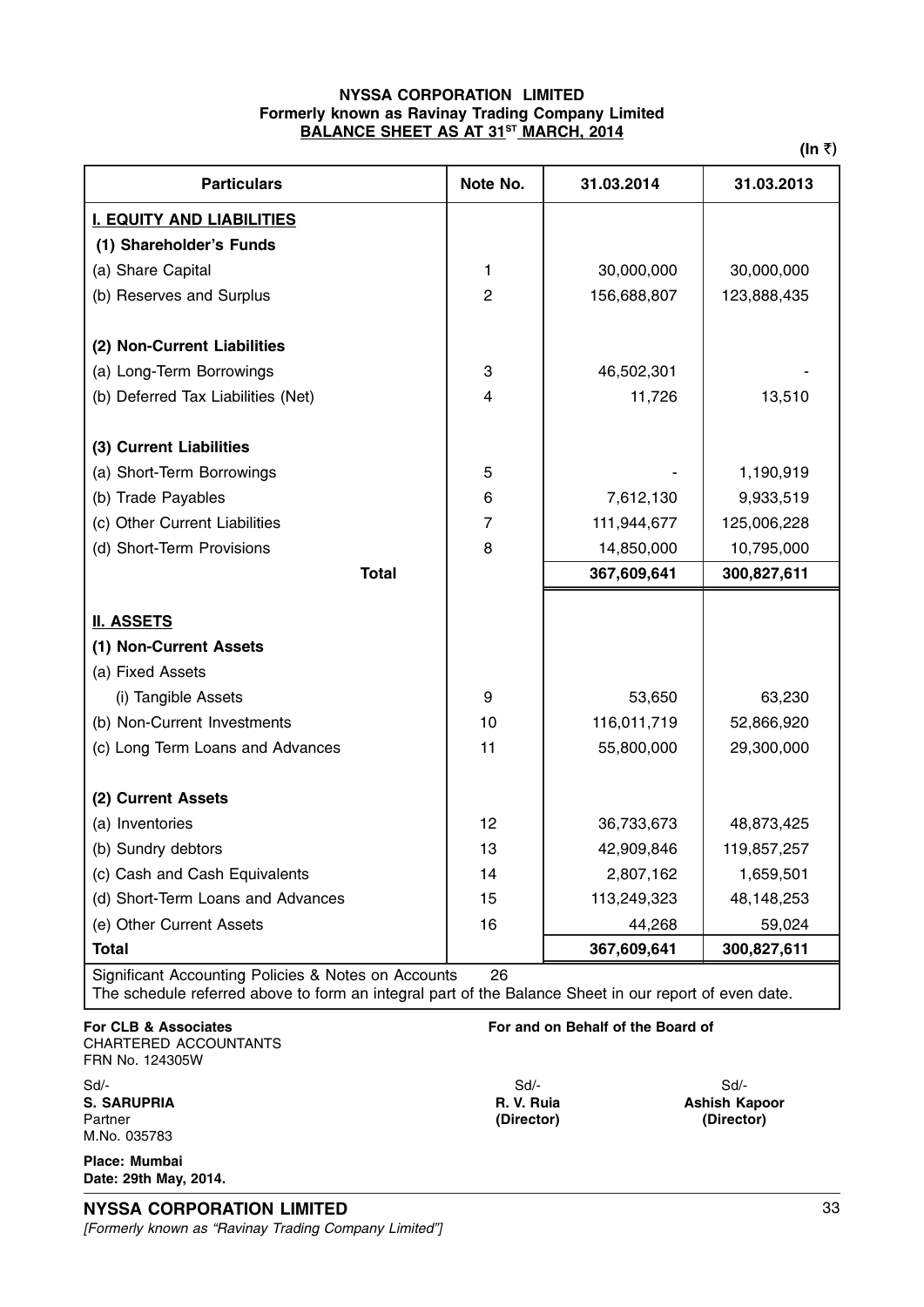# NYSSA CORPORATION LIMITED Formerly known as Ravinay Trading Company Limited STATEMENT OF PROFIT AND LOSS FOR THE YEAR ENDED 31ST MARCH, 2014

(In  $\bar{z}$ )

| <b>Particulars</b>                                                                                                                                                | <b>Note No</b>                                                             | F.Y. 2013-14                                      | F.Y. 2012-13                  |
|-------------------------------------------------------------------------------------------------------------------------------------------------------------------|----------------------------------------------------------------------------|---------------------------------------------------|-------------------------------|
| I. Revenue from Operations                                                                                                                                        | 17                                                                         | 123,697,180                                       | 323,603,780                   |
| II. Other Income                                                                                                                                                  | 18                                                                         | 7,447,933                                         | 1,787,091                     |
| III. Total Revenue (I +II)                                                                                                                                        |                                                                            | 131, 145, 113                                     | 325,390,871                   |
| <b>IV. Expenses:</b><br>Cost of Land, Plots & Constructed Properties &                                                                                            |                                                                            |                                                   |                               |
| Development Rights                                                                                                                                                | 19                                                                         | 82,117,489                                        | 94,970,544                    |
| Purchase of Stock-in-Trade                                                                                                                                        | 20                                                                         | 41,705                                            | 17,895,992                    |
| Change in inventories of finished goods & work in progress                                                                                                        | 21                                                                         | 12,139,752                                        | 163,311,178                   |
| <b>Employee Benefit Expense</b>                                                                                                                                   | 22                                                                         | 2,035,808                                         | 1,507,080                     |
| Financial costs                                                                                                                                                   | 23                                                                         | 6,335,914                                         | 148,622                       |
| Depreciation & Amortisation                                                                                                                                       | 24                                                                         | 24,336                                            | 25,326                        |
| <b>Other Expenses</b>                                                                                                                                             | 25                                                                         | 1,912,872                                         | 1,288,658                     |
| <b>Total Expenses</b>                                                                                                                                             |                                                                            | 104,607,876                                       | 279,147,399                   |
| V. Profit before exceptional and extraordinary items and tax                                                                                                      | $(III - IV)$                                                               | 26,537,238                                        | 46,243,472                    |
| VI. Exceptional Items<br>VII. Profit before extraordinary items and tax                                                                                           | $(V - VI)$                                                                 | 26,537,238                                        | 46,243,472                    |
| VIII. Extraordinary Items                                                                                                                                         |                                                                            |                                                   |                               |
| IX. Profit Before Tax                                                                                                                                             | $(VII - VIII)$                                                             | 26,537,238                                        | 46,243,472                    |
| X. Tax Expense:<br>(1) Current Tax<br>- Income Tax<br>(2) Earlier Year Tax<br>- Short/(Excess) Provision of Tax<br>(3) Deferred Tax<br>(4) MAT Credit entitlement |                                                                            | 4,600,000<br>116,302<br>(1,784)<br>(10, 977, 652) | 9,550,000<br>59,641<br>10,286 |
| XI. Profit(Loss) from the period from continuing operations                                                                                                       | $(IX-X)$                                                                   | 32,800,371                                        | 36,623,546                    |
| XII. Earning per equity share:<br>$(1)$ Basic<br>(2) Diluted                                                                                                      |                                                                            | 1.09<br>1.09                                      | 12.21<br>12.21                |
| Significant Accounting Policies & Notes on Accounts<br>The schedule referred above to form an integral part of the Profit & Loss in our report of even date.      | 26                                                                         |                                                   |                               |
| For CLB & Associates<br>CHARTERED ACCOUNTANTS<br>FRN No. 124305W                                                                                                  |                                                                            | For and on Behalf of the Board of                 |                               |
| Sd/-<br>S. SARUPRIA<br>Partner<br>M.No. 035783                                                                                                                    | Sd<br>Sd<br>R. V. Ruia<br><b>Ashish Kapoor</b><br>(Director)<br>(Director) |                                                   |                               |
| Place: Mumbai<br>Date: 29th May, 2014.                                                                                                                            |                                                                            |                                                   |                               |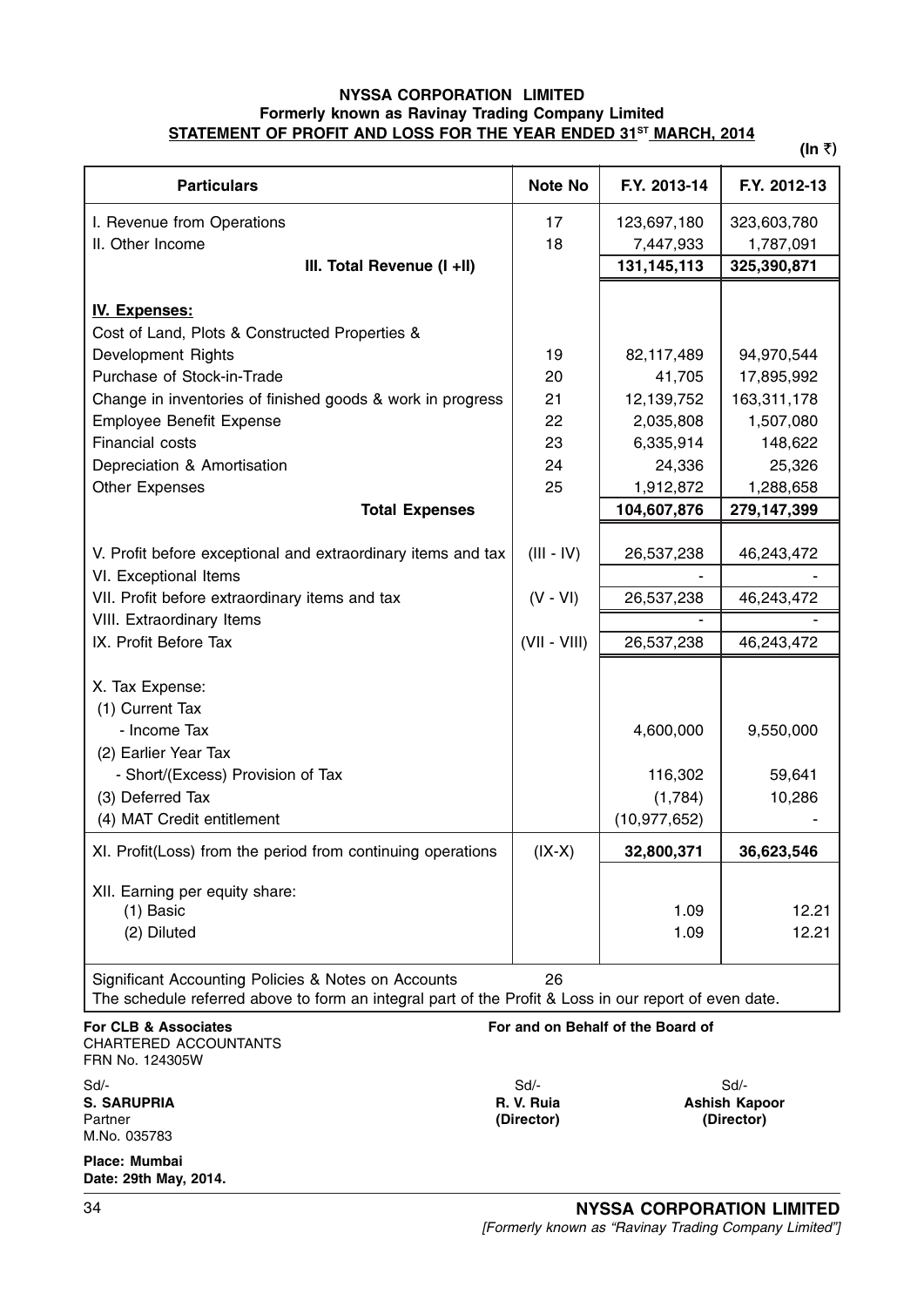# NYSSA CORPORATION LIMITED Formerly known as Ravinay Trading Company Limited CASH FLOW STATEMENT FOR THE YEAR ENDED 31ST MARCH 2014

(In  $\bar{z}$ )

|                                                                                                                                                                                                                                                        | 31.03.2014<br>₹                                                 | 31.03.2013<br>₹                                                           |
|--------------------------------------------------------------------------------------------------------------------------------------------------------------------------------------------------------------------------------------------------------|-----------------------------------------------------------------|---------------------------------------------------------------------------|
| A. CASH FLOW FROM OPERATING ACTIVITIES:<br>Profit before tax from continuing operations<br>Profit before tax from dis-continuing operations<br>Profit before tax                                                                                       | 26,537,238<br>26,537,238                                        | 46,243,472<br>46,243,472                                                  |
| Non-cash adjustment to reconcile profit before tax to net cash flows<br>Share of (profit)/loss from investment in partnership firm<br>Dividend received<br>Depreciation/amortization on continuing operation<br>Interest expenses                      | (4, 151, 123)<br>(135, 716)<br>9,580<br>6,335,914               | (144, 279)<br>10,570                                                      |
| Operating profit before working capital changes                                                                                                                                                                                                        | 28,595,893                                                      |                                                                           |
| <b>Movement in Working Capital:</b><br>Increase/(decrease) in Inventory<br>Increase/(decrease) in Trade receivables<br>Increase/(decrease) in Current Liabilities<br>Increase/(decrease) in Other Current Assets<br>Direct taxes paid (net of refunds) | 12,139,753<br>76,947,411<br>(12,518,858)<br>14,756<br>6,261,350 | 163,311,178<br>(119, 857, 257)<br>(19,045,681)<br>(59,024)<br>(9,609,641) |
| Net Cash Flow from Operating Activities(A)                                                                                                                                                                                                             | 111,440,305                                                     | 60,849,338                                                                |
| <b>B. CASH FLOW FROM INVESTING ACTIVITIES</b>                                                                                                                                                                                                          |                                                                 |                                                                           |
| Investments in Partnership Firm<br>Share of (profit)/loss from investment inpartnership firm<br>Proceed from Sale of Debanture & Bonds<br>Income from Dividend<br><b>Purchased of Fixed Assets</b>                                                     | (64,051,124)<br>4,151,123<br>906,325<br>135,716                 | (27, 390, 595)<br>(52,046)<br>144,279<br>(37, 800)                        |
| Net Cash Flow from Invesing Activities(B)                                                                                                                                                                                                              | (58, 857, 960)                                                  | (27, 336, 162)                                                            |
| <b>C. CASH FLOW FROM FINANCING ACTIVITIES</b>                                                                                                                                                                                                          |                                                                 |                                                                           |
| Proceed from long term borrowing<br>Increase in Advances Given<br>Reduction in Advances Given<br>Increase in Short Term Loan & Advances<br>Interest Paid                                                                                               | 46,502,301<br>(26,500,000)<br>(65, 101, 070)<br>(6,335,914)     | 6,400,000<br>(38,968,918)                                                 |
| Net Cash Flow from Financing Activities(C)                                                                                                                                                                                                             | (51, 434, 683)                                                  | (32,568,918)                                                              |
| Net increase/(decrease) in cash & cash equivalents(A+B+C)<br>Cash and Cash equivalents (Opening Balance)                                                                                                                                               | 1,147,662<br>1,659,500                                          | 944,258<br>715,242                                                        |
| <b>Cash and Cash equivalents (Closing Balance)</b>                                                                                                                                                                                                     | 2,807,162                                                       | 1,659,500                                                                 |

Previous year figure have been regrouped/ reclassified wherever necessary

For CLB & Associates For and on Behalf of the Board of CHARTERED ACCOUNTANTS FRN No. 124305W

Sd/- Sd/- Sd/- Partner (Director) (Director) M.No. 035783

S. SARUPRIA R. V. Ruia Ashish Kapoor

Place: Mumbai Date: 29th May, 2014.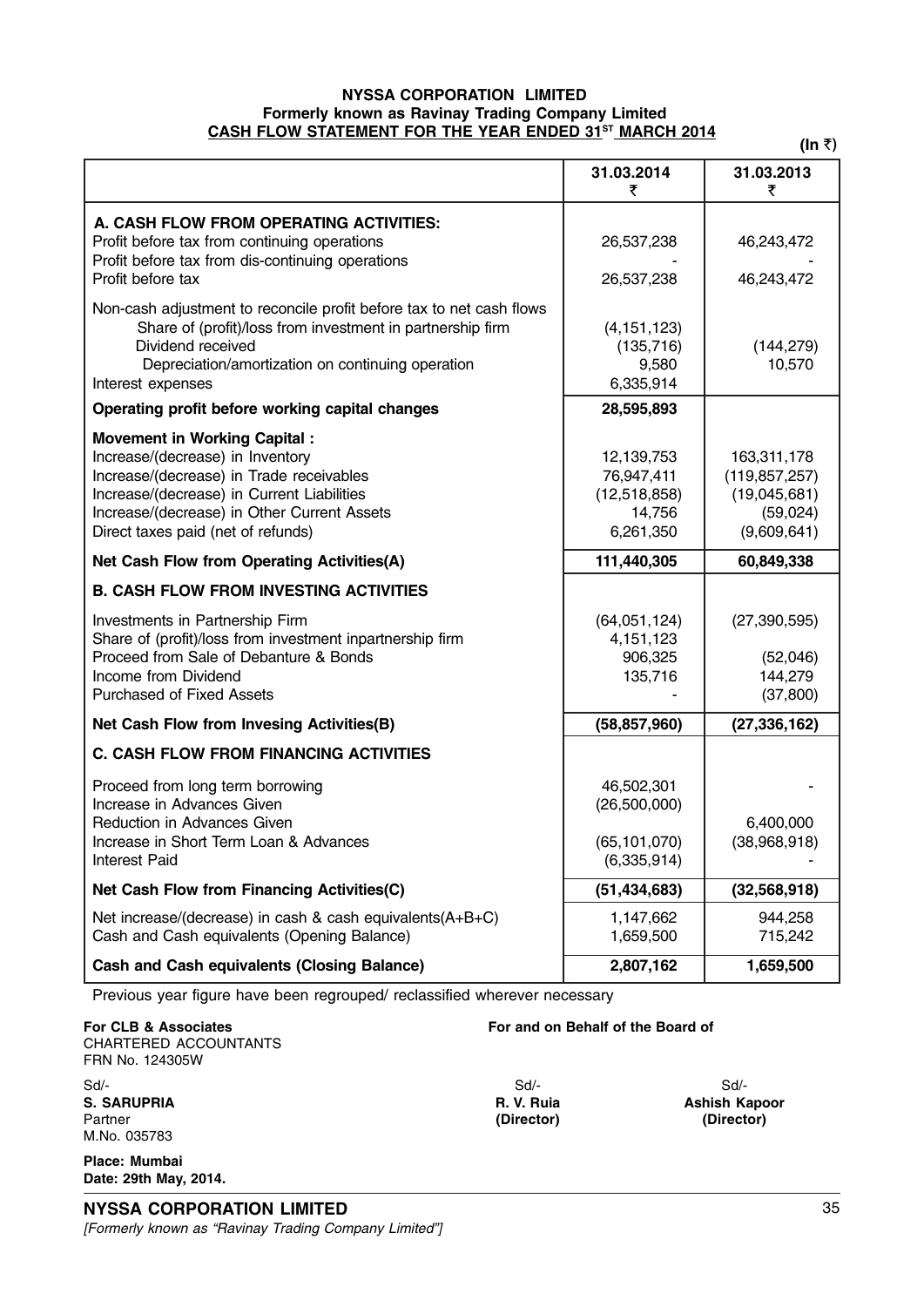# NYSSA CORPORATION LIMITED Formerly known as Ravinay Trading Company Limited NOTES TO ACCOUNTS FOR YEAR ENDED MARCH 31, 2014

The previous year's figures have been reworked, regrouped, rearranged and reclassified wherever necessary

# NOTE 1: SHARE CAPITAL

| <b>Particulars</b>                                                                                       | As at 31 March, 2014<br>As at 31 March, 2013 |            |                     |             |
|----------------------------------------------------------------------------------------------------------|----------------------------------------------|------------|---------------------|-------------|
|                                                                                                          | Number of<br>shares                          | Amt. (₹)   | Number of<br>shares | Amt. $($ ₹) |
| (a) Authorised:<br>52,00,000 Equity Shares of ₹10/- each                                                 | 52,000,000                                   | 52,000,000 | 5,200,000           | 52,000,000  |
| (Previous year 52,00,000 Equity Shares of<br>₹ 10/- each)                                                |                                              |            |                     |             |
| (b) Issued, subscribed and fully paid-up shares:<br>30,00,000 Equity Shares of ₹ 10/- each fully paid up |                                              |            |                     |             |
| (Previous year 30,00,000 Equity Shares of ₹10/- each)                                                    | 30,000,000                                   | 30,000,000 | 3,000,000           | 30,000,000  |
| Total Issued, subscribed and fully paid-up shares                                                        | 30,000,000                                   | 30,000,000 | 3,000,000           | 30,000,000  |

# (a) Reconciliation of the shares outstanding at the beginning and end of the reporting year

|                                                                             | As at 31 March, 2014 |             | As at 31 March, 2013 |             |
|-----------------------------------------------------------------------------|----------------------|-------------|----------------------|-------------|
|                                                                             | Number of<br>shares  | Amt. $($ ₹) | Number of<br>shares  | Amt. $($ ₹) |
| <b>Equity Shares</b><br>At the beginning of the year<br>Add during the year | 3,000,000            | 30,000,000  | 3,000,000            | 30,000,000  |
| Addition due to Split in share from $\bar{\tau}$ 10/- each to<br>₹ 1/- Each | 27,000,000           | ۰           |                      |             |
| Outstanding at the end of the year                                          | 30,000,000           | 30,000,000  | 3,000,000            | 30,000,000  |

Share were spilt from  $\bar{\tau}$  10/- each to  $\bar{\tau}$  1/- each with effect from 17th September 2013.

# (b) Shares held by each shareholder holding more than 5% of equity share capital:

| Name of the shareholder        |                     | As at 31 March, 2014     | As at 31 March, 2013 |                          |
|--------------------------------|---------------------|--------------------------|----------------------|--------------------------|
|                                | Number of<br>shares | %<br><b>Shareholding</b> | Number of<br>shares  | %<br><b>Shareholding</b> |
| Indianivesh Securities Pvt Ltd |                     | ۰                        | 168,090.00           | 5.60                     |
| Shailaji R Ruia                | 3,000,000           | 10.00                    | 300,000              | 10.00                    |
| Rekha R Ruia                   | 3,000,000           | 10.00                    | 300,000              | 10.00                    |
| TOTAL [5% & above ]            | 6,000,000           | 20.00                    | 768,090              | 25.60                    |

# ( c) Terms/rights attached to equity shares

The Company has only one class of equity shares having a par value of  $\bar{\tau}$ 10 per share.Each holder of equity shares is entitled to one vote per share.

The Company declares and pays dividend in Indian Rupees. The dividend proposed by the Board of directors is subject to the approval of the shareholders in ensuing Annual General Meeting. In event of liquidation of the Company,the holders of equity shares would be entitled to receive remaining assets of the Company, after distribution of all preferential amounts. The Distribution will be in proportion to the number of equity shares held by the shareholders.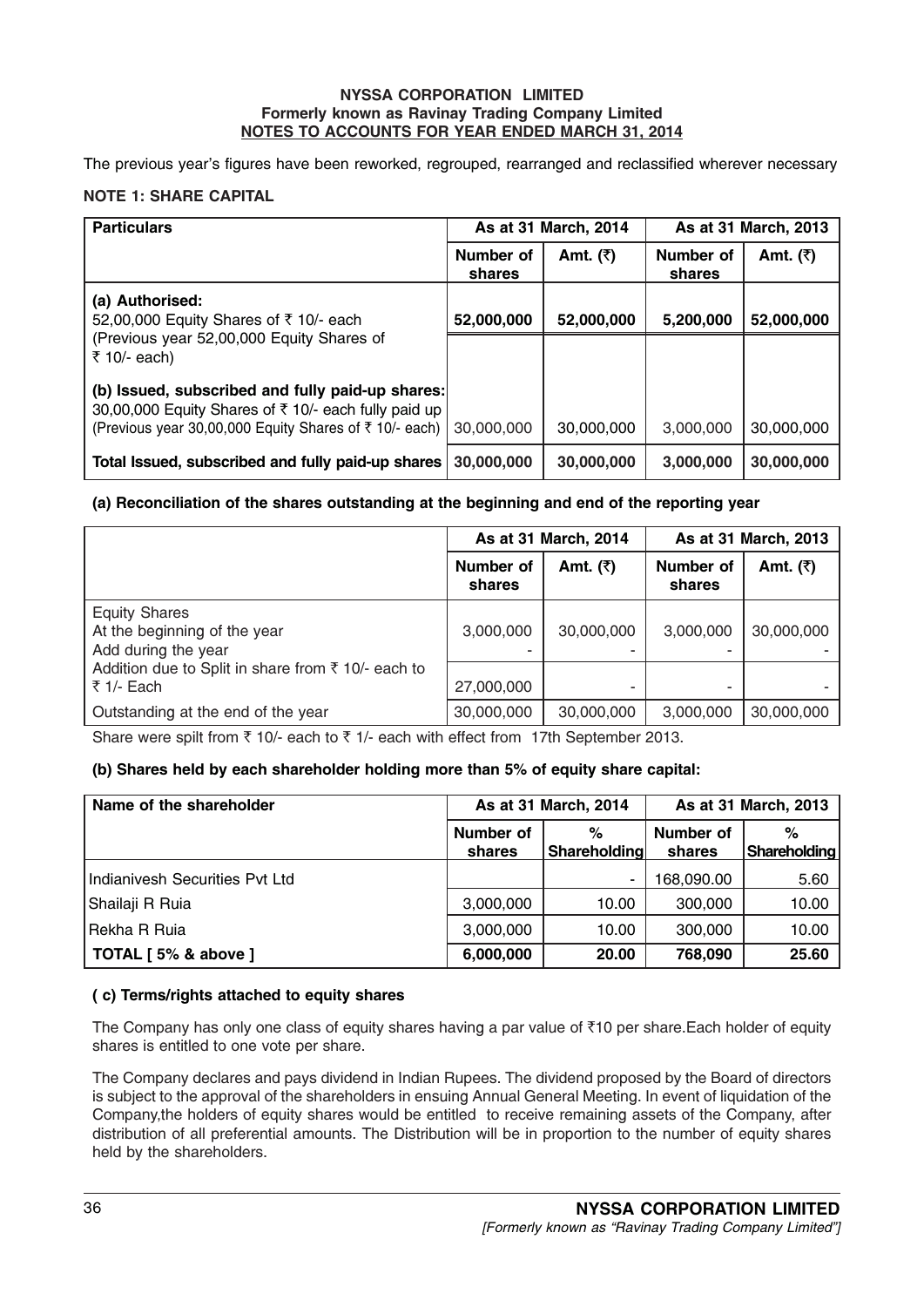# Note : 2 Reserve & Surplus  $(\ln \overline{\zeta})$

| Sr. No | <b>Particulars</b>                                      | As at 31.03.2014 | As at 31.03.2013 |
|--------|---------------------------------------------------------|------------------|------------------|
|        | Capital Reserve<br>As Per Last Balance sheet            | 1,024,970        | 1,024,970        |
| 2      | Securities Premium Reserve<br>As Per Last Balance sheet | 42,750,000       | 42,750,000       |
| 3      | Profit and loss Account                                 |                  |                  |
|        | As Per Last Balance sheet                               | 80,113,465       | 43,489,918       |
|        | Add: Profit for the year                                | 32,800,371       | 36,623,546       |
|        | Amount available for Appropriation                      | 112,913,837      | 80,113,465       |
|        | Less: Appropriations                                    |                  |                  |
|        | Balance in Profit & Loss                                | 112,913,837      | 80,113,465       |
|        | <b>Total</b>                                            | 156,688,807      | 123,888,435      |

# Note : 3 Long Term Borrowings

| Sr. No         | <b>Particulars</b>                                                                      | As at 31.03.2014        | As at 31.03.2013 |
|----------------|-----------------------------------------------------------------------------------------|-------------------------|------------------|
|                | <b>Secured</b><br>United Bank of India                                                  | 68,503,537              |                  |
|                | Less: Maturity with in one year shown in note no. 7<br>under Other Current Liabilities. | 25,031,236              |                  |
| $\overline{2}$ | <b>Unsecured</b><br>Deposits                                                            | 43,472,301<br>3,030,000 |                  |
|                | Total                                                                                   | 46,502,301              |                  |

# Nature of Security

1. Secured by mortagage of three Commercial Shop 6,17 and 18 located at "Aum Supreme" Old Bail Bazar, Opp. H P Petrol Pump, Kalyan West, District-Thane

# Note : 4 Deferred Tax

| Sr. No | <b>Particulars</b>      | As at 31.03.2014 | As at 31.03.2013 |
|--------|-------------------------|------------------|------------------|
|        | Deferred Tax Liability  |                  |                  |
|        | Related to Depreciation | 11.726           | 13.510           |
|        | Total                   | 11.726           | 13,510           |

# Note : 5 Short Term Borrowings

| Sr. No | <b>Particulars</b>  | As at 31.03.2014 | As at 31.03.2013 |
|--------|---------------------|------------------|------------------|
|        | Intercorporate Loan | -                | 1,190,919        |
|        | <b>Total</b>        |                  | 1,190,919        |

#### Note : 6 Trade Payables

| Sr. No | <b>Particulars</b>                 | As at 31.03.2014 | As at 31.03.2013 |
|--------|------------------------------------|------------------|------------------|
|        | Sundry Creditors (Net of Advances) | 7.612.130        | 9,933,519        |
|        | <b>Total</b>                       | 7.612.130        | 9,933,519        |

The Company has not received any intimation from suppliers regarding their status under the Micro,Small and Medium Enterprised Development Act,2006 and hence disclosures, if any, relating to amount unpaid as at the year end together with interest paid/payable as required under the said Act could not be furnished.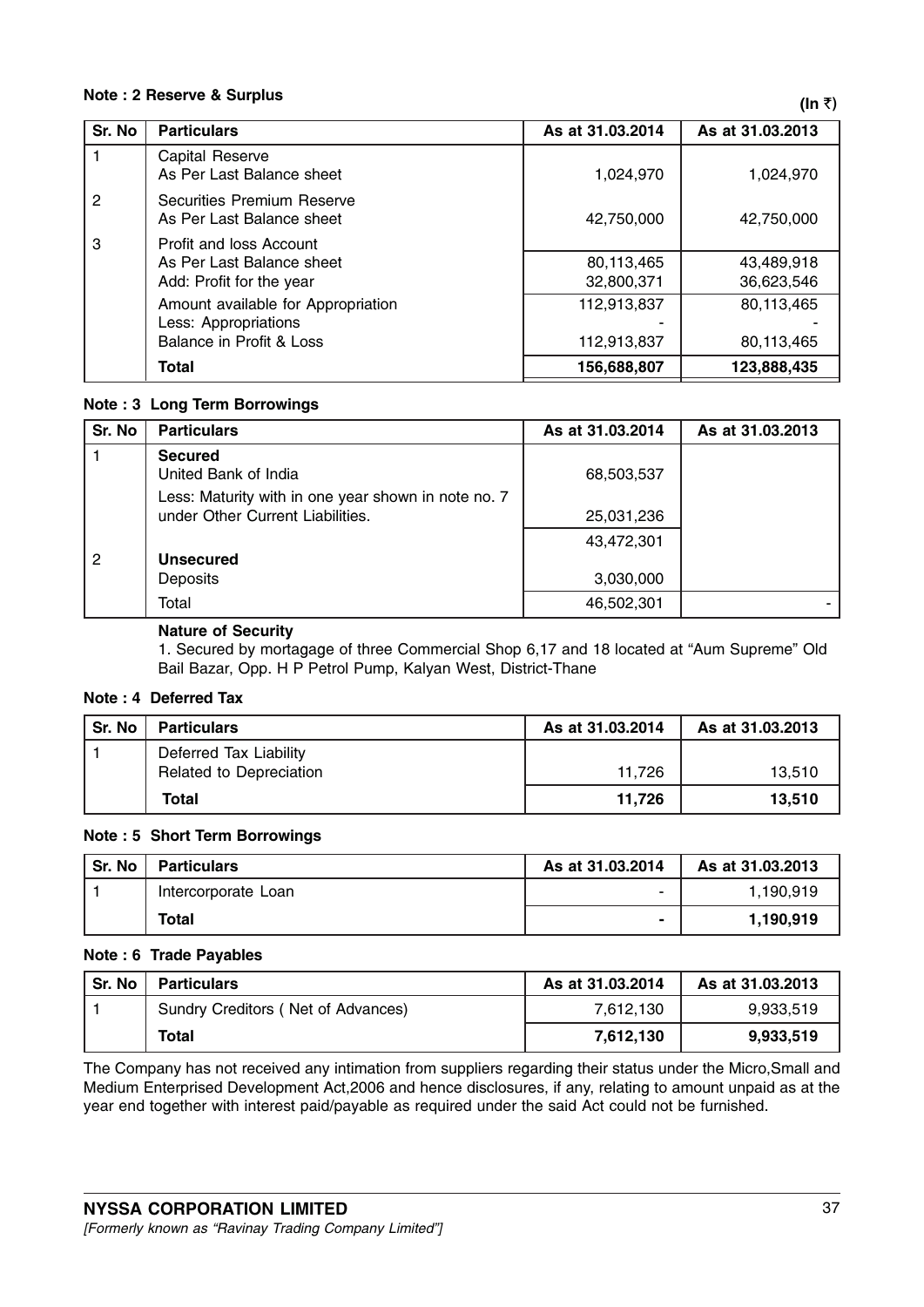# Note : 7 Other Current Liabilities

| Sr. No         | <b>Particulars</b>                 | As at 31.03.2014 | As at 31.03.2013 |
|----------------|------------------------------------|------------------|------------------|
|                | Current maturity of Long term debt | 25,031,236       |                  |
| $\overline{2}$ | Advances from Customers            | 81,119,077       | 117,871,225      |
| 3              | <b>Statutory Dues Payable</b>      | 2,766,511        | 4,709,549        |
| $\overline{4}$ | Bank Book OD                       |                  | 2,425,454        |
| 5              | Deposits Against Maintance Charges | 3,027,853        |                  |
|                | Total                              | 111,944,677      | 125,006,228      |

# Note : 8 Short Term Provisions

| Sr. No | <b>Particulars</b>   | As at 31.03.2014 | As at 31.03.2013 |
|--------|----------------------|------------------|------------------|
|        | Others               |                  |                  |
|        | Income Tax Provision | 14,850,000       | 10,795,000       |
|        | Total                | 14,850,000       | 10,795,000       |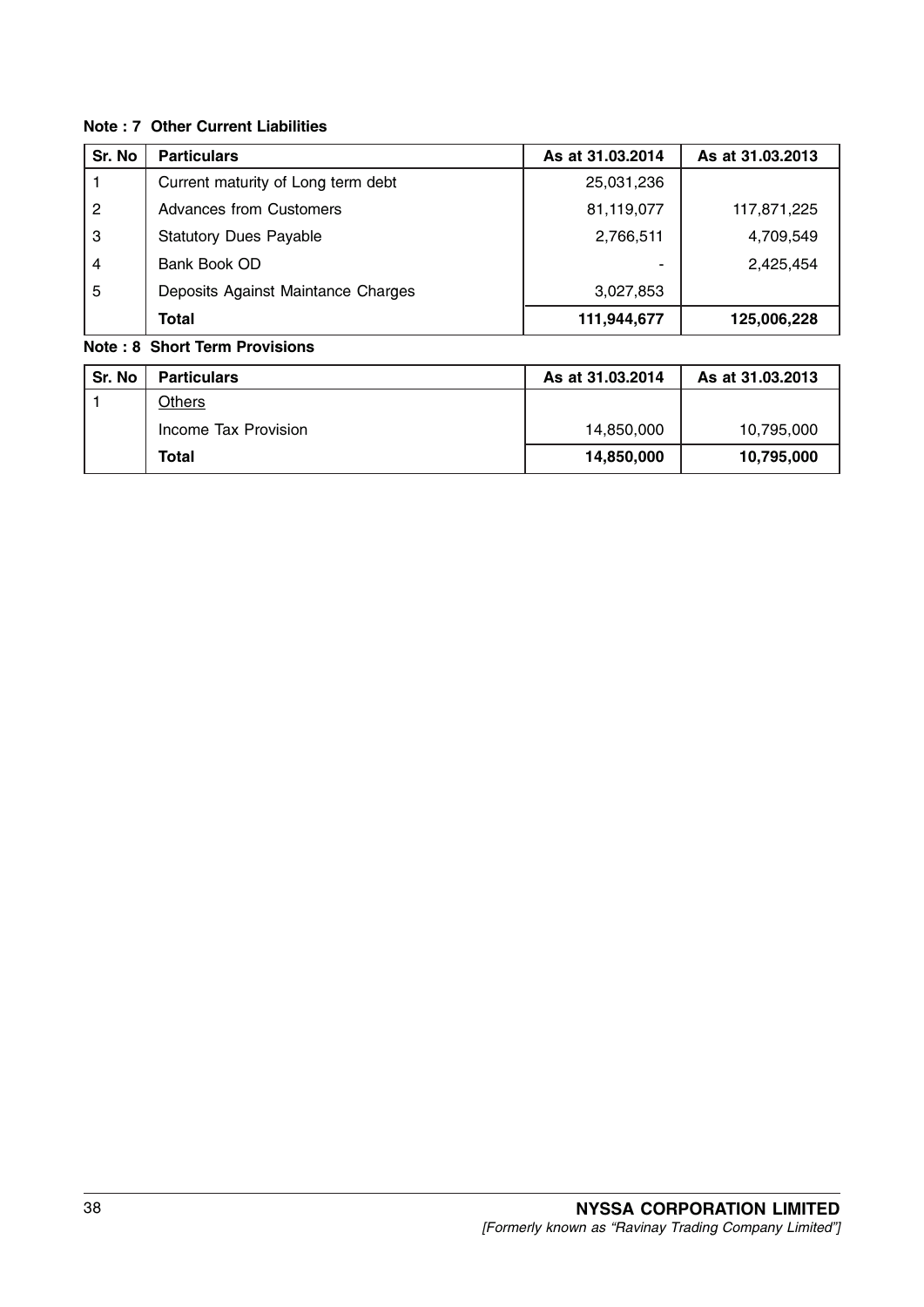| ۰.<br>I | I |
|---------|---|
| .,      |   |
|         |   |

| ö<br>ū<br>ľ<br>J<br>í<br>ľ |  |
|----------------------------|--|
| a<br>$\check{ }$           |  |
| თ                          |  |
| ÷                          |  |

| Sr. No            | Particulars                  |                           |                                       | Gross Block (At Cost)           |        |                                        | Depreciaton                    |                                 |                     |                           | <b>Net Block</b>          |
|-------------------|------------------------------|---------------------------|---------------------------------------|---------------------------------|--------|----------------------------------------|--------------------------------|---------------------------------|---------------------|---------------------------|---------------------------|
|                   |                              | Value at the<br>beginning | during the<br><b>Addition</b><br>year | Deduction<br>during the<br>year | end    | Value at the Value at the<br>beginning | during the<br>Addition<br>year | Deduction<br>during the<br>year | Value at the<br>end | 31.03.2014<br>WDV as<br>5 | 31.03.2013<br>WDV as<br>5 |
|                   | <b>Tangible Assets</b>       |                           |                                       |                                 |        |                                        |                                |                                 |                     |                           |                           |
|                   | Computer & Printer           | 50,100                    | ı                                     | $\blacksquare$                  | 50,100 | 7,129                                  | 8,122                          |                                 | 15,251              | 34,849                    | 42,971                    |
| $\mathbf{\Omega}$ | Fingerprint Biometric System | 9,345                     | ı                                     | ı                               | 9,345  | 2,950                                  | 444                            |                                 | 3,394               | 5,951                     | 6,395                     |
| ო                 | Camera                       | 21,352                    | ı                                     |                                 | 21,352 | 7,488                                  | 1,014                          |                                 | 8,502               | 12,850                    | 13,864                    |
|                   | SUB TOTAL (A)                | 80,797                    | ı                                     | ı                               | 80,797 | 17,567                                 | 9,580                          |                                 | 27,147              | 53,650                    | 63,230                    |
|                   |                              |                           |                                       |                                 |        |                                        |                                |                                 |                     |                           |                           |
|                   | (Current Year)               | 80,797                    |                                       |                                 | 80,797 | 17,567                                 | 9,580                          |                                 | 27,147              | 53,650                    | 63,230                    |
|                   | (Previous Year)              | 42,997                    | 37,800                                |                                 | 80,797 | 6,997                                  | 10,570                         |                                 | 17,567              | 63,230                    | 36,000                    |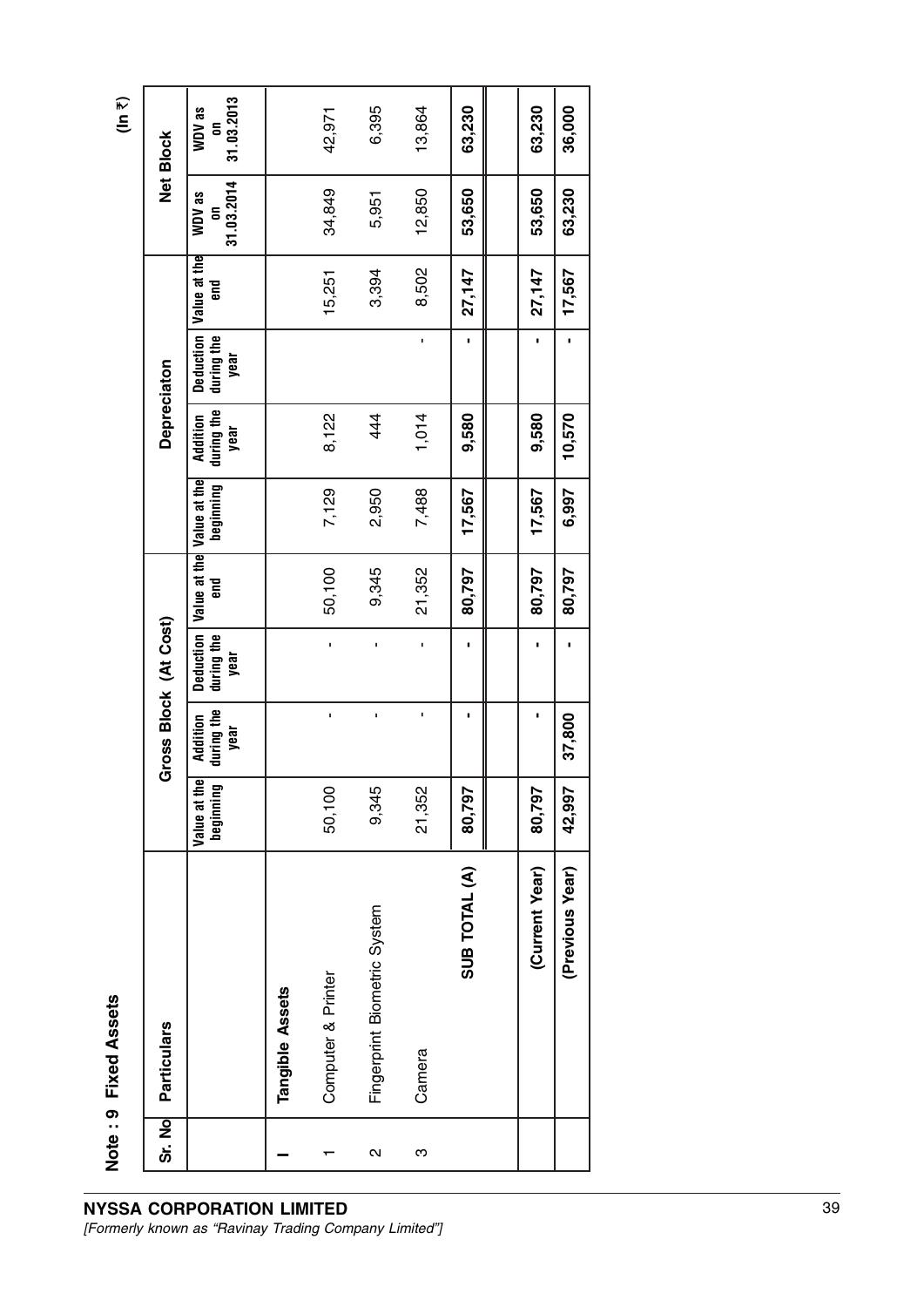# Note : 10 Non Current Investment (Fully Paid, at Cost)

| Sr. No | <b>Particulars</b>                                                                                                       | As at 31.03.2014 | As at 31.03.2013 |
|--------|--------------------------------------------------------------------------------------------------------------------------|------------------|------------------|
|        | <b>Trade Investment</b><br>Unquoted<br>Investment in Partnership Firm                                                    | 11,57,91,719     | 5, 17, 40, 595   |
|        | <b>Other Investment</b>                                                                                                  |                  |                  |
|        | Quoted<br>Investment in Equity Instrument<br>Shree Vindhya Paper -4000 Share<br>(MV as on 31.3.2014 & 31.03.2013 is NIL) | 2,20,000         | 2,20,000         |
| 2      | Unquoted<br><b>ICICI Pru Flexible-Mutual Fund Unit</b>                                                                   |                  | 9,06,325         |
|        | <b>Total</b>                                                                                                             | 11,60,11,719     | 5,28,66,920      |

# Investment in Partnership Firm M/s. Mark Developers

| Sr. No         | <b>NAME OF PARTNER</b>      | % OF SHARING |
|----------------|-----------------------------|--------------|
|                | Kantilal Shah               | 8.34         |
| $\overline{2}$ | Ramesh R Sisodiya           | 8.33         |
| -3             | Ravinay Trading Compant Itd | 75.00        |
| 4              | Ronak R Shah                | 8.33         |

# Note : 11 Long Term Loans and Advances

| Sr. No | <b>Particulars</b>                                                                                             | As at 31.03.2014 | As at 31.03.2013 |
|--------|----------------------------------------------------------------------------------------------------------------|------------------|------------------|
|        | <b>Other Loans &amp; Advances</b><br>Unsecured, Considered Good<br>Advance against Property Development Rights | 5,58,00,000      | 2,93,00,000      |
|        | <b>Total</b>                                                                                                   | 5,58,00,000      | 2,93,00,000      |

# Note : 12 Inventories

| Sr. No         | <b>Particulars</b>                                                       | As at 31.03.2014 | As at 31.03.2013 |
|----------------|--------------------------------------------------------------------------|------------------|------------------|
|                | Stock of Share<br>(Value at Cost)                                        |                  | 1,94,40,680      |
| $\overline{2}$ | Work-in-Progress<br>(Value as estimated and certified by the Management) | 3,67,33,673      | 2.94.32.745      |
|                | Total                                                                    | 3,67,33,673      | 4,88,73,425      |

# Note : 13 Trade Receivables

| Sr. No | <b>Particulars</b>                                                                          | As at 31.03.2014           | As at 31.03.2013            |
|--------|---------------------------------------------------------------------------------------------|----------------------------|-----------------------------|
|        | <b>Unsecured and Considered Good</b><br>Outstanding for a period exceeding 6 month<br>Other | 2,90,03,555<br>1,39,06,291 | 10,89,04,064<br>1,09,53,193 |
|        | Total                                                                                       | 4,29,09,846                | 11,98,57,257                |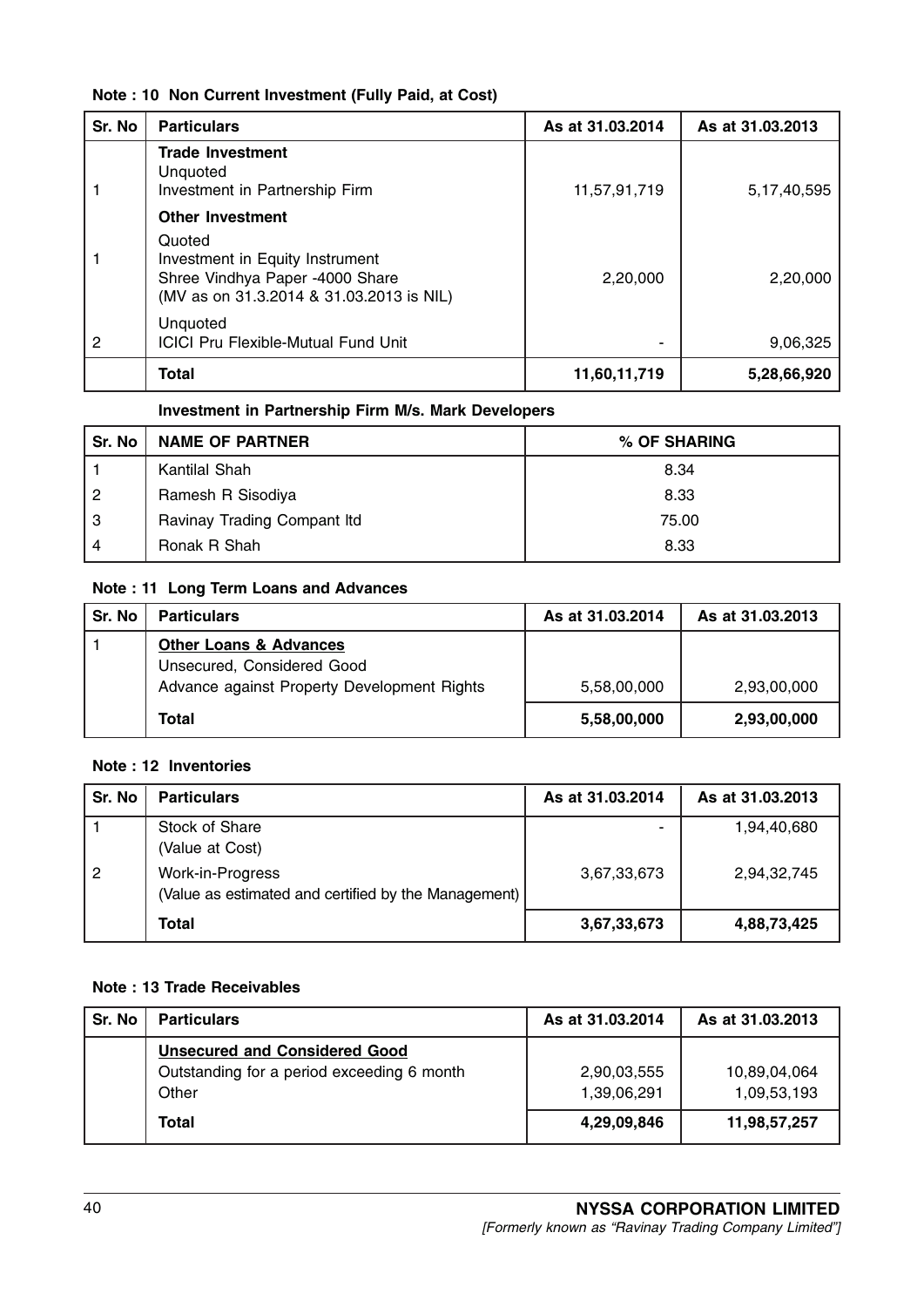# Note : 14 Cash & Cash Equivalent

| Sr. No         | <b>Particulars</b>                          | As at 31.03.2014 | As at 31.03.2013 |
|----------------|---------------------------------------------|------------------|------------------|
|                | <b>Bank Balance</b>                         |                  |                  |
|                | <b>Current Account with Scheduled Banks</b> | 8,41,170         | 3,13,158         |
|                | Sub Total (A)                               | 8,41,170         | 3,13,158         |
| $\overline{2}$ | Cash-in-Hand                                |                  |                  |
|                | Cash Balance                                | 19,65,992        | 13,46,343        |
|                | Sub Total (B)                               | 19,65,992        | 13,46,343        |
|                | Total $[A + B]$                             | 28,07,162        | 16,59,501        |

# Note :15 Short Terms Loans and Advances

| Sr. No | <b>Particulars</b>         | As at 31.03.2014 | As at 31.03.2013 |
|--------|----------------------------|------------------|------------------|
|        | Unsecured, Considered Good |                  |                  |
| a      | Loan                       | 8,70,47,138      | 4,70,50,000      |
| b      | Advance Tax                | 2,61,85,591      | 10,98,253        |
| C      | <b>Other Advances</b>      | 16,594           |                  |
|        | Total                      | 11,32,49,323     | 4,81,48,253      |

# Note : 16 Other Curmrent Assets

| Sr. No | <b>Particulars</b>              | As at 31.03.2014 | As at 31.03.2013 |
|--------|---------------------------------|------------------|------------------|
|        | <b>Unamortized Expenses</b>     |                  |                  |
|        | (TO THE EXTENT NOT WRITTEN OFF) |                  |                  |
|        | <b>Preliminary Expenses</b>     | 44.268           | 59.024           |
|        | <b>Total</b>                    | 44.268           | 59,024           |

# Notes Forming Part of the Profit and Loss Statement (In Rs.) (In Rs.)

# Note : 17 Income from Operations

| Sr. No | <b>Particulars</b>      | F.Y. 2013-14 | F.Y. 2012-13 |
|--------|-------------------------|--------------|--------------|
|        | Sale of Shares          | 1,07,25,040  | 1,88,38,851  |
| -2     | Sale of FSI             |              | 8,00,16,000  |
| -3     | Sale of Flats & offices | 11,29,72,140 | 22,47,48,929 |
|        | Total                   | 12,36,97,180 | 32,36,03,780 |

# Note : 18 Other Income

| Sr. No         | <b>Particulars</b>                           | F.Y. 2013-14 | F.Y. 2012-13 |
|----------------|----------------------------------------------|--------------|--------------|
|                | Dividend Income                              | 1,35,716     | 1,44,279     |
| $\overline{2}$ | Profit from Partnership Firm-Mark Developers | 41,51,123    | 15,40,595    |
| 3              | Discount Received                            | 17,419       | 3,366        |
| 4              | Balances written-off                         |              | 98,851       |
| 5              | Interest Received                            | 75,042       |              |
| 6              | Rent Income                                  | 30,48,633    |              |
| 7              | Other Income                                 | 20,000       |              |
|                | Total                                        | 74,47,933    | 17,87,091    |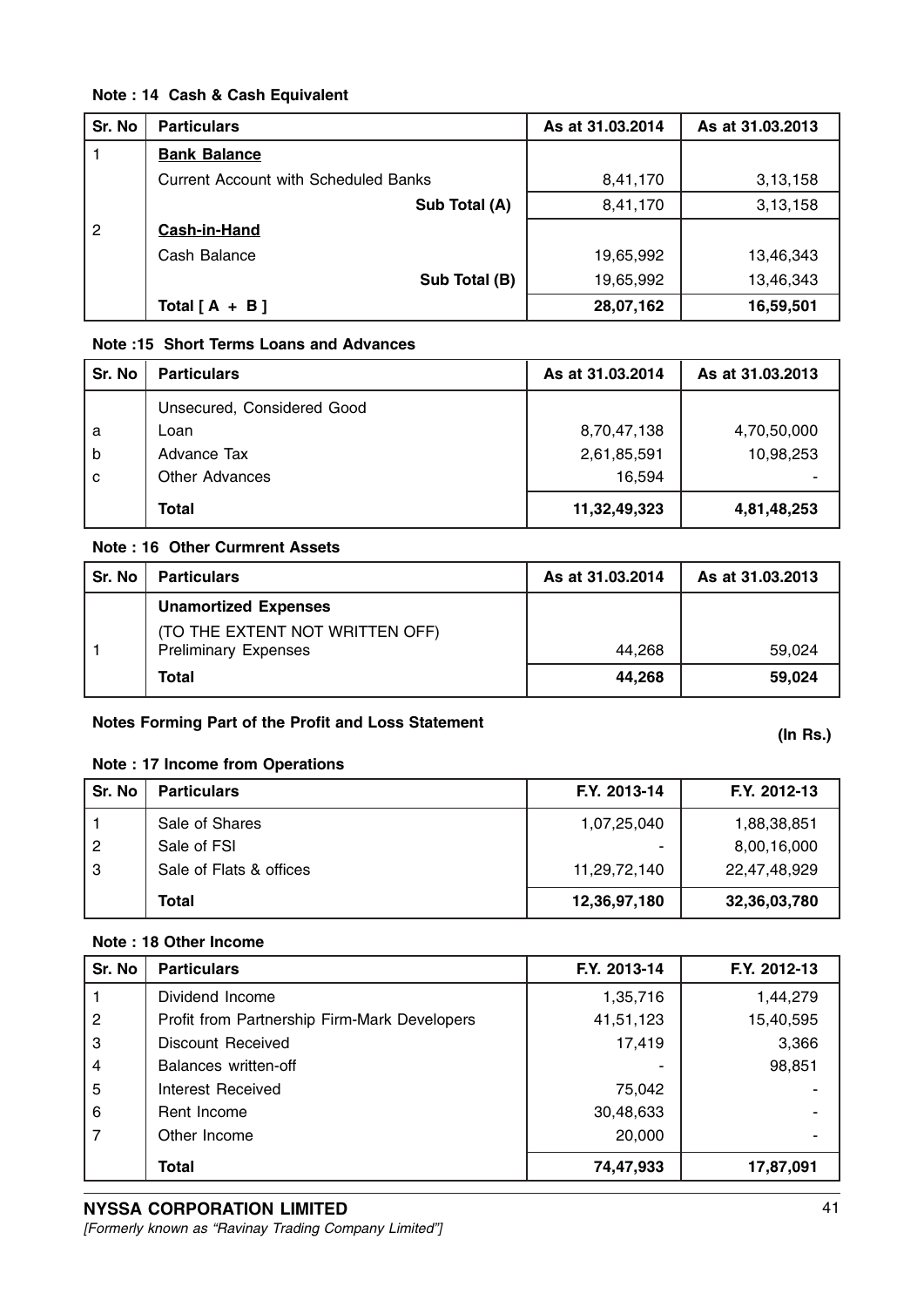| Sr. No         | <b>Particulars</b>                   | F.Y. 2013-14 | F.Y. 2012-13 |
|----------------|--------------------------------------|--------------|--------------|
| $\mathbf{1}$   | <b>Building Lift</b>                 | 54,04,569    | 22,49,400    |
| 2              | <b>Building Material</b>             | 30,28,148    | 26,92,570    |
| 3              | Cement                               | 44,30,706    | 63,04,451    |
| 4              | <b>Consultancy Charges</b>           | 3,58,957     | 10,50,202    |
| 5              | Door & Door Frames                   | 5,28,172     | 15,12,300    |
| 6              | <b>Electrical Material</b>           | 31,37,350    |              |
| $\overline{7}$ | <b>Electrical Work</b>               | 13,29,189    | 40,56,037    |
| 8              | <b>Electricity Expenses</b>          | 15,16,900    | 11,00,490    |
| 9              | Fire Fighting                        | 15,07,500    |              |
| 10             | <b>Flooring Materials</b>            | 34,22,834    | 18,81,316    |
| 11             | Glazing Work Labour Charges          |              | 21,57,472    |
| 12             | <b>Glazing Works</b>                 | 20,44,561    | 59,51,528    |
| 13             | Granite                              | 9,02,171     | 9,44,931     |
| 14             | <b>KDMC Charges</b>                  | 11,700       | 27,05,844    |
| 15             | Open Land Tax                        | 12,37,558    |              |
| 16             | Other Expenses                       | 80,49,212    | 20,77,060    |
| 17             | Paint and Putty Exp.                 | 27,29,180    | 6,29,235     |
| 18             | Plumbing & Water Proofing Works      | 74,07,585    | 7,39,098     |
| 19             | Property Tax                         | 2,88,413     | 12,48,412    |
| 20             | <b>RCC Contractor's Charges</b>      | 2,55,03,007  | 2,87,48,303  |
| 21             | Siporex Blocks                       | 10,29,032    | 25,16,459    |
| 22             | <b>Staircase Making Charges</b>      | 98,290       | 3,64,242     |
| 23             | Steal                                | 19,84,792    | 1,48,58,194  |
| 24             | <b>TDR Cost</b>                      |              | 30,00,000    |
| 25             | <b>Tenant Cost</b>                   |              | 57,01,000    |
| 26             | <b>Tiles Fixning Charges</b>         | 44,72,945    | 6,23,751     |
| 27             | <b>Transportaion Charges</b>         | 6,34,005     | 9,83,485     |
| 28             | Transportation of Building Materials | 10,60,714    | 8,74,764     |
|                | <b>Total</b>                         | 8,21,17,489  | 9,49,70,544  |

# Note : 19 Cost of Land, Plots & Constructed Properties & Development Rights

# Note : 20 Purchase of Stock

| Sr. No | <b>Particulars</b>     | F.Y. 2013-14 | F.Y. 2012-13 |
|--------|------------------------|--------------|--------------|
|        | Purchase of Share      | 27,449       | 1,78,45,428  |
|        | Add:                   |              |              |
|        | Stock Exchange charges | 1,467        | 5,093        |
|        | <b>STT Charges</b>     | 10,770       | 38,591       |
|        | Services Tax           | 2.019        | 6,879        |
|        | Total                  | 41,705       | 1,78,95,992  |

# Note : 21 Change in Inventories

| Sr. No | <b>Particulars</b>                       | F.Y. 2013-14             | F.Y. 2012-13 |
|--------|------------------------------------------|--------------------------|--------------|
|        | Inventories at the beginning of the year |                          |              |
|        | Finished goods                           | 1,94,40,680              | 2,79,37,367  |
|        | Work in Progress                         | 2,94,32,745              | 18,42,47,236 |
|        | Inventories at the end of the year       |                          |              |
|        | <b>Finished Goods</b>                    | $\overline{\phantom{a}}$ | 1,94,40,680  |
|        | Work in Progress                         | 3,67,33,673              | 2,94,32,745  |
|        | Total                                    | 1,21,39,752              | 16,33,11,178 |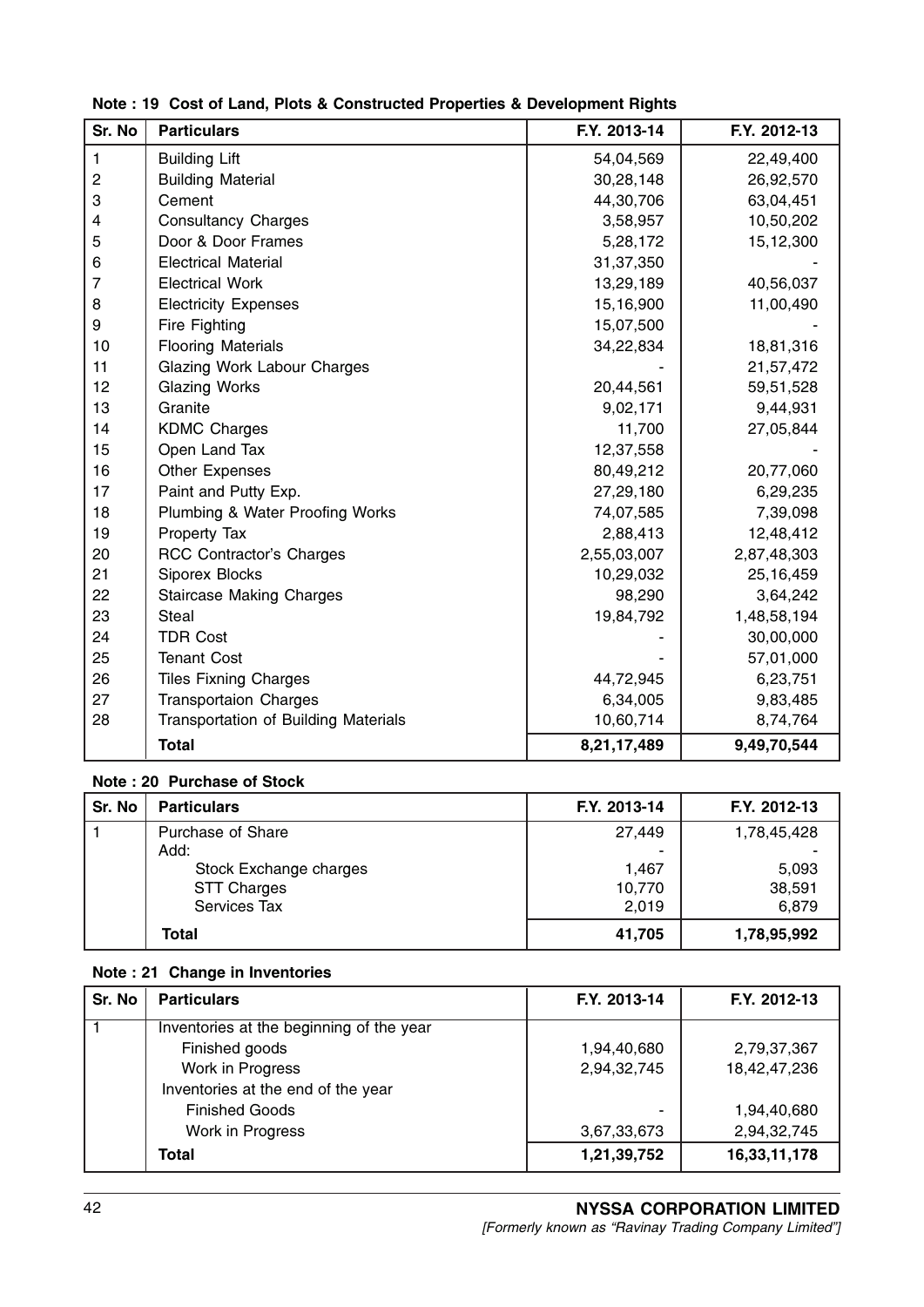# Note : 22 Employment Benefit Expenses

| Sr. No | <b>Particulars</b>                              | F.Y. 2013-14 | F.Y. 2012-13 |
|--------|-------------------------------------------------|--------------|--------------|
|        | <b>Salaries &amp; Wages</b><br>Salaries & Wages | 20,35,808    | 15,07,080    |
|        | Total                                           | 20,35,808    | 15,07,080    |

# Note :23 Financial Cost

| Sr. No | <b>Particulars</b>  | F.Y. 2013-14 | F.Y. 2012-13 |
|--------|---------------------|--------------|--------------|
|        | Interest Expense    | 63,28,247    | 1.34.274     |
| l 2    | <b>Bank Charges</b> | 7.667        | 14.348       |
|        | <b>Total</b>        | 63,35,914    | 1,48,622     |

# Note :24 Depreciation & Amortization

| Sr. No | <b>Particulars</b>                                       | F.Y. 2013-14 | F.Y. 2012-13 |
|--------|----------------------------------------------------------|--------------|--------------|
|        | Depreciation on<br>Tangible assets                       | 9,580        | 10,570       |
| 2      | Amortization of Expenses<br><b>Amalgamation Expenses</b> | 14.756       | 14,756       |
|        | Total                                                    | 24,336       | 25,326       |

# Note : 25 Other Expenses

| Sr. No                  | <b>Particulars</b>                        | F.Y. 2013-14 | F.Y. 2012-13 |
|-------------------------|-------------------------------------------|--------------|--------------|
| $\mathbf{1}$            | <b>Advertisment Expenses</b>              | 89,468       | 52,426       |
| $\mathbf 2$             | <b>Audit Fees</b>                         | 76,875       | 50,562       |
| 3                       | <b>Breaking Works</b>                     | 1,42,531     | 76,110       |
| $\overline{\mathbf{4}}$ | <b>BSE Annual Fees</b>                    | 28,090       | 28,054       |
| 5                       | <b>Carpentry Works</b>                    | 1,38,639     | 56,356       |
| $\,6$                   | <b>Cleaning Work</b>                      | 15,050       | 1,08,999     |
| $\overline{7}$          | <b>Computer Repairs</b>                   | 4,450        | 1,800        |
| 8                       | Conveyance Expenses                       | 32,453       |              |
| 9                       | D P Charges                               | 1,075        | 1,488        |
| 10                      | Donation                                  |              | 11,000       |
| 11                      | <b>Electric Supervision Charges</b>       | 93,938       | 38,848       |
| 12                      | Insurance Charges                         | 52,225       |              |
| 13                      | Internet Charges                          | 9,814        | 5,141        |
| 14                      | Late Fees (VAT)                           | 20,000       | 30,000       |
| 15                      | Legal Fees                                | 2,78,699     | 1,17,345     |
| 16                      | <b>Listing Charges</b>                    | 78,202       | 13,482       |
| 17                      | <b>Office Expenses</b>                    | 16,775       |              |
| 18                      | <b>Printing &amp; Stationery Expenses</b> | 35,006       | 21,528       |
| 19                      | Professional & Legal Fees                 | 47,280       | 40,065       |
| 20                      | Professional Tax                          | 3,400        | 4,000        |
| 21                      | <b>Registration Charges</b>               | 39,000       |              |
| 22                      | <b>Rent Paid</b>                          | 60,000       |              |
| 23                      | Repairs & Maintenance                     | 29,525       | 84,223       |
| 24                      | <b>ROC Fees</b>                           | 15,000       | 1,800        |
| 25                      | <b>Security Expenses</b>                  | 5,40,381     | 4,34,807     |
| 26                      | <b>Share transfer Fees</b>                | 42,496       | 14,556       |
| 27                      | <b>Telephone Expenses</b>                 | 22,500       | 9,090        |
| 28                      | Water Pump Motor                          |              | 86,978       |
|                         | <b>Total</b>                              | 19,12,872    | 12,88,658    |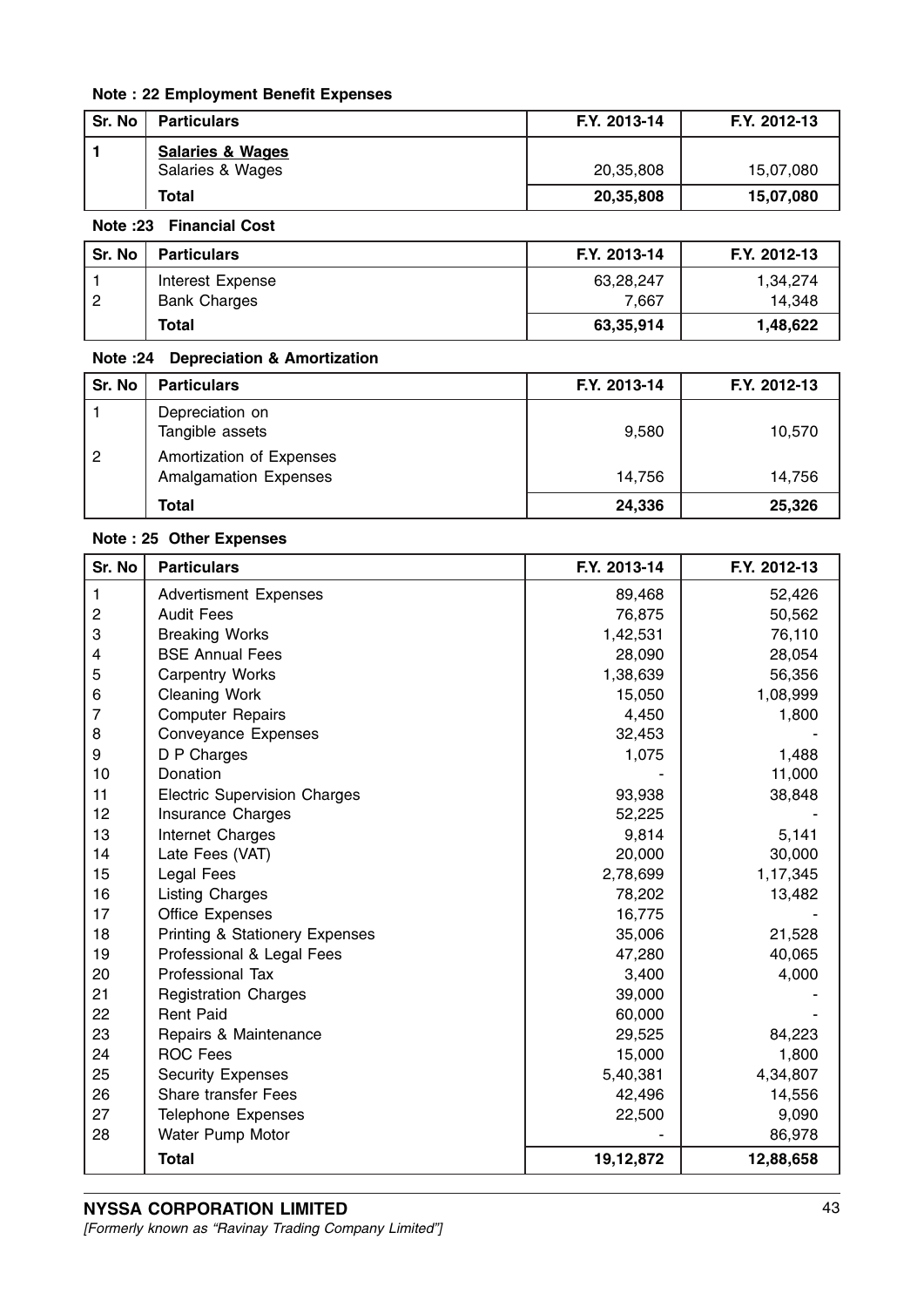# Schedule "26" SIGNIFICANT ACCOUNTING POLICIES & NOTES TO ACCOUNTS FOR THE YEAR ENDED 31.03.2014:-

# 1. Significant Accounting Policies:-

(a) Basis of Preparation of financial statements:

The financial statements are prepared under the historical cost convention, on accrual basis; in accordance with applicable mandatory accounting standards issued by the Institute of Chartered Accountants of India and the relevant provisions of the Companies Act, 1956.

- (b) Revenue recognition:
	- A) Sale of plots is recognized in the financial year in which the condition of agreement to sell is fulfilled.
	- B) Revenue from constructed properties-.
		- i. Assets given on perpetual lease are considered sold in the year in which the agreement to sell is executed and revenue is recognized on the percentage of completion method of accounting referred to in (ii) below.
		- ii. Revenue from constructed properties is recognized on the "percentage of completion method". Total sale consideration as per the agreements to sell constructed properties entered into is recognized as revenue based on the percentage of actual project costs incurred thereon to total estimated project cost, subject to such actual cost incurred being 30 per cent or more of the total estimated project cost. Project cost includes cost of land, estimated construction and development cost of such properties. The estimates of the saleable area and costs are reviewed periodically and effect of any changes in such estimates is recognized in the period such changes are determined. However, when the total project cost is estimated to exceed total revenues from the project, the loss is recognized immediately.
- (c) Fixed Assets and Depreciation :
	- a. Fixed Assets:

Fixed assets are stated at cost net of tax duty credits aviled, accumulated depreciation and impairment losses where applicable. Cost comprises purchase price and all direct/indirect cost incurred to bring the asses to its working condition for its intended use.

b. Depreciation:

Depreciation on fixed assets is provided under SLM method at the rates specified in Schedule XIV to the Companies Act, 1965

(d) Investment:

Investments are of long-term nature and are valued at cost, and include all other expenses incurred on its acquisition and interest accrued thereon, if any less any permanent diminishing in the value of investment.

(e) Use of estimates

The preparation of financial statements in conformity with Generally Accepted Accounting Principles requires estimates and assumptions to be made that affect the reported amounts of assets and liabilities and disclosure of contingent liabilities on the date of the financial statements and the reported amounts of revenues and expenses during the reporting period. Actual results could differ from those estimates and differences between actual results and estimates are recognized in the period in which the results are known/materialize

(f) Provision, Contingent Liabilities and Contingent Assets:

Provision involving substantial degree of estimation in measurement is recognized when there is a present obligation as a result of past events and it is probable that there will be an outflow of resources. Contingent liabilities are not recognized but are disclosed in the notes. Contingent assets are neither recognized nor disclosed in the financial statement.

(g) Taxation:

Income-tax expenses comprises of Current Tax, and Deferred Tax charge or credit. Provision of Current Tax is made on the assessable income at the tax rate applicable to the relevant assessment year.

Deferred Tax is recognized, subject to the consideration of prudence, on timing differences, being the difference between taxable incomes and accounting income that originate in one period and are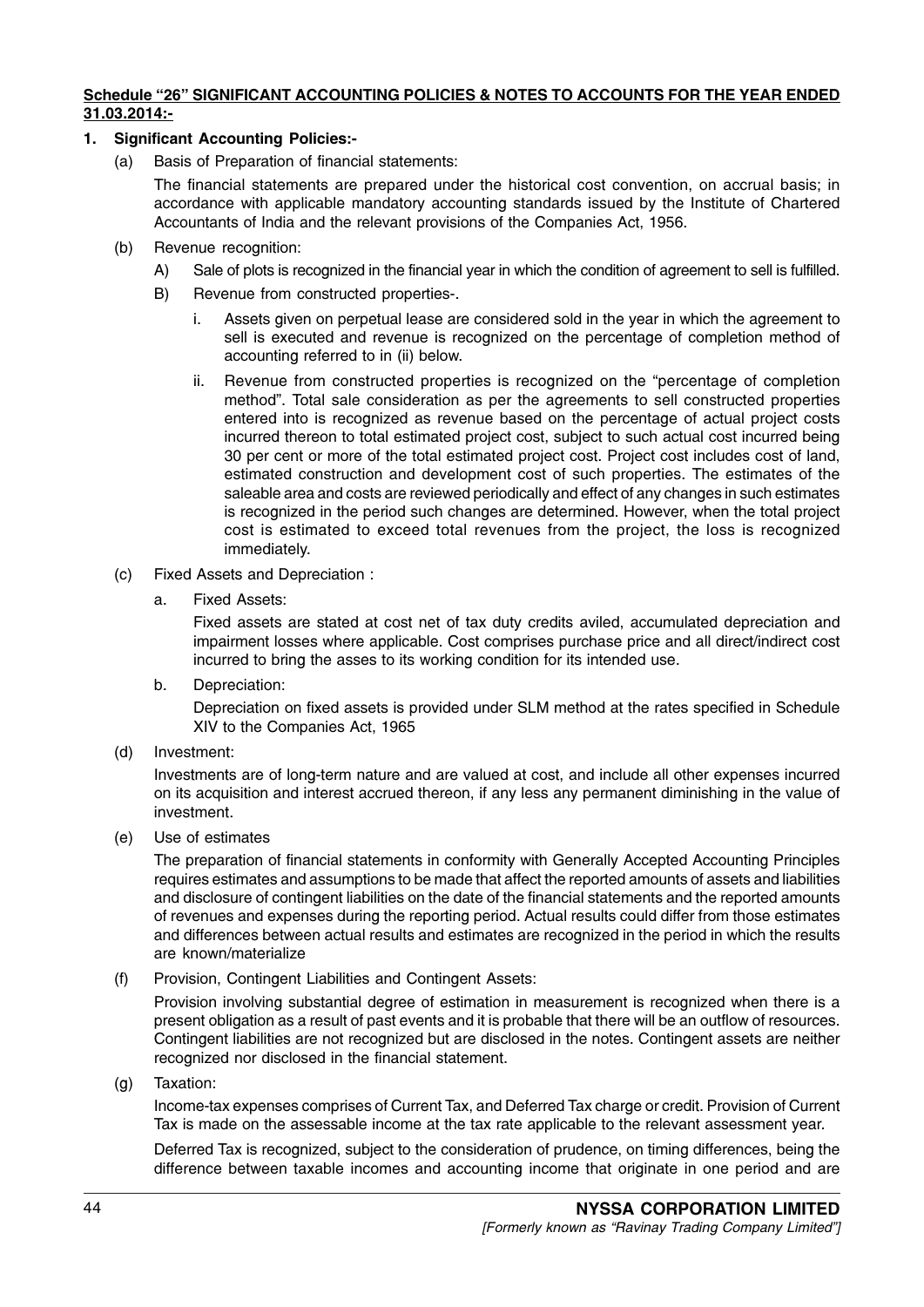capable of reversal in one or more subsequent periods.

# 2) Notes to Accounts:-

- i) The company has entered as a partner into partnership for development of land in and around Surat district of Gujarat in the name of M/s Mark Developers. The amount paid to this partnership, is classified as investment.
- ii) Related Party Disclosure as per Accounting Standard 18 on "Related Party Disclosures":
	- (A) Names of the related parties and description of relationship:

Enterprises where control exist :

- (i) Key Management Personnel
	- (a) Mr. Vivek Sharma
- (ii) Associates Concern
	- (a) Mark Developers- Partnership Firm
- (B) The following transaction was carried out with related parties in the ordinary course of business (Rupee in Lac):-

 $\bar{\tau}$  in Lacs

|                                          | <b>Partnership Firm</b> |        | <b>Key Management Personnel</b> |                                                                          | <b>Total</b> |        |
|------------------------------------------|-------------------------|--------|---------------------------------|--------------------------------------------------------------------------|--------------|--------|
|                                          | Current Year            |        |                                 | Previous Year  Current Year   Previous Year  Current Year  Previous Year |              |        |
| Investment in Firm                       | 640.51                  | 273.91 |                                 |                                                                          | 640.51       | 273.91 |
| Payment for Development<br><b>Rights</b> |                         |        |                                 | 200.00                                                                   |              | 200.00 |

(C) Year End Balance

|                          |                     | Amt in Lacs   |
|--------------------------|---------------------|---------------|
| Payable                  | <b>Current Year</b> | Pervious Year |
| Key Management Personnel | 38.20               | 38.20         |
| Investment in Firm       | 1157.92             | 517.41        |

iii) In the opinion of the Board of Directors, the current assets, loans and advances are approximately of the value stated if realized in the ordinary course of business. In the opinion of the Board of directors, the provisions for all the liabilities are adequate and not in excess of the amounts considered reasonably necessary and there are no contingent liabilities outstanding on the balance sheet date.

iv) Earnings Per Share:

| <b>Particular</b>                                                                                       | <b>Current Year</b><br>(₹) | <b>Previous Year</b><br>(₹) |
|---------------------------------------------------------------------------------------------------------|----------------------------|-----------------------------|
| Face Value Per Share                                                                                    |                            | 10                          |
| Profit after tax (excluding excess/short) provision of taxation earlier<br>years written back/(off)     | 3,28,00,371                | 3,66,23,546                 |
| Number of shares used in computing Basic & Diluted EPS<br>(Calculated by using Weighted Average Method) | 3,00,00,000                | 30,00,000                   |
| Earnings Per Share - Basic & Diluted                                                                    | 1.09                       | 12.23                       |

Earnings Per Share for current year is based on increase in number of share due to split in face value from  $\bar{\tau}$  10/- each to  $\bar{\tau}$  1/- each hence not comparable with the previous year.

- v) There are no amounts due and outstanding to be credited to investor education & protection fund as at 31st March, 2014.
- vi) The company has identified two reportable segments viz. Realty & Investment. Segments have been identified and reported taking into account nature of products & services, the differing risk and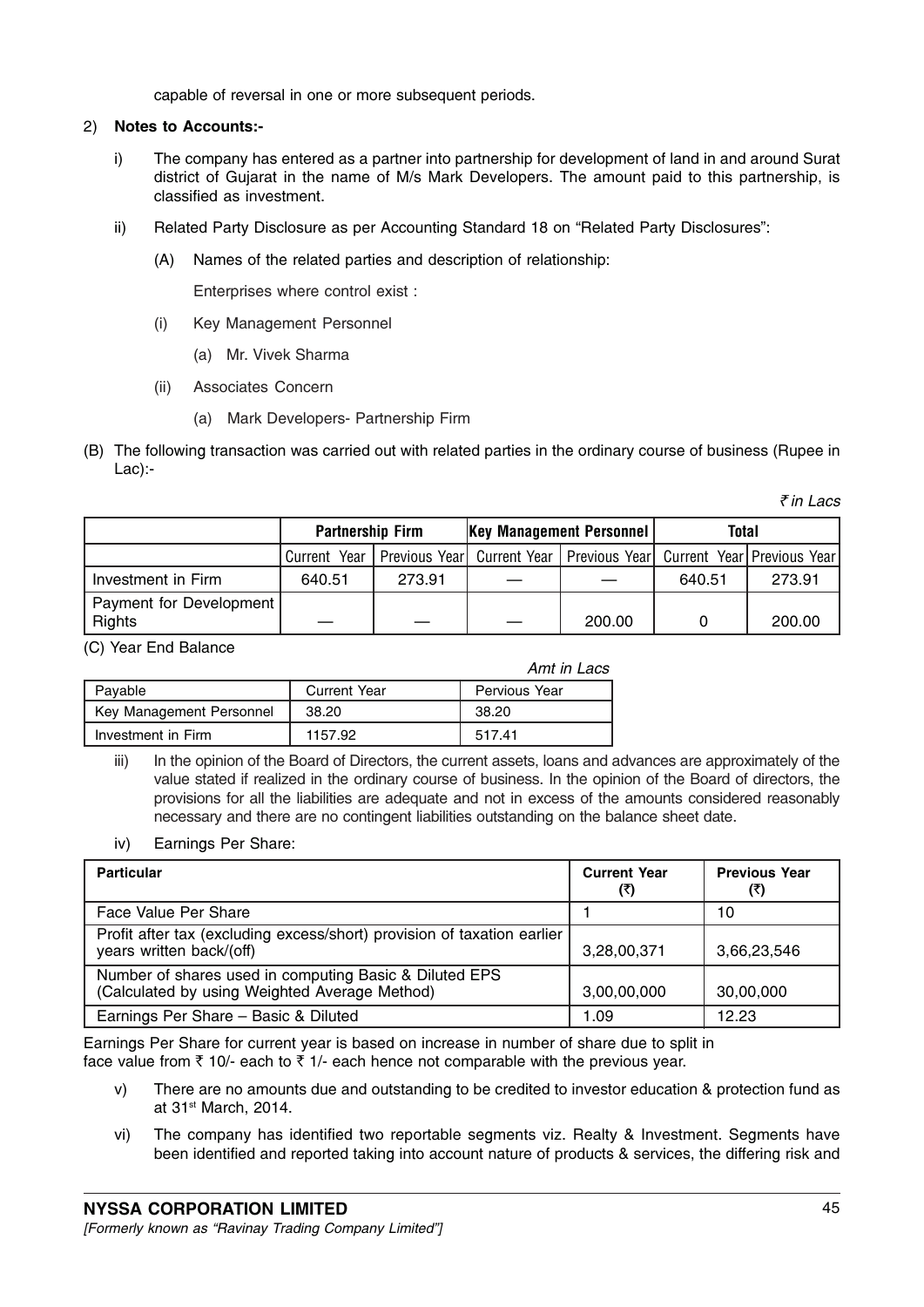returns and the internal business reporting systems. The accounting policies adopted for segment reporting are in line with the accounting policy of the Company with following additional policies for segment reporting.

- a) Revenue and expenses have been identified to a segment on the basis of relationship to operating activities of the segment. Revenue and expenses which are relate to enterprises as a whole and are not allocable to a segment on reasonable basis have been disclosed as "Unallocable".
- b) Segment assets and segment liabilities represent assets and liabilities in respective segment. Other assets & liabilities that cannot be allocated to segment on reasonable basis have been disclosed as "Unallocable".

|                | Particular                                                  | Realty    |           | Investment |           |
|----------------|-------------------------------------------------------------|-----------|-----------|------------|-----------|
|                |                                                             | 2013-2014 | 2012-2013 | 2013-2014  | 2012-2013 |
|                | Segment Revenue                                             |           |           |            |           |
|                | External Turnover                                           | 1129.72   | 3047.61   | 139.79     | 189.82    |
|                | Less: Inter Segment                                         | 0         |           | 0          |           |
|                | Net Turnover                                                | 1129.72   | 3047.61   | 139.79     | 189.82    |
| $\overline{2}$ | Segment Result<br>Net profit before interest & Tax          | 354.46    | 528.56    | (67.31)    | (80.09)   |
|                | Less: Interest                                              | 63.28     | 1.45      | 0          |           |
|                | Profit bmefore Tax                                          | 291.18    | 527.11    | (67.31)    | (80.09)   |
| 3              | Other Information<br>Capital Employed (Assets -Liabilities) | 912.42    | 1311.33   | 10.36      | 227.56    |

(1) Primary Segment Information:

vii) Auditors remuneration & expenses charges to accounts:-

|                             | 2013-2014  | 2012-2073   |
|-----------------------------|------------|-------------|
| <b>Statutory Audit Fees</b> | $35,000/-$ | $33,708/ -$ |
| Tax Audit Fees              | 15,000/-   | 16,854/-    |
| <b>Others</b>               | 26,875/-   |             |
| TOTAL                       | 76,875/-   | $50,562/-$  |

viii) Balances of debtors creditors and loan & advances are subject to confirmation

- ix) Additional information required vide Part II of Schedule VI of Companies Act, 1956 are either Nil or not applicable.
- x) The previous year's figures have been regrouped, rearranged and reclassified wherever necessary.

FRN No. 124305W

Sd/- Sd/- Sd/- Partner (Director) (Director) M.No. 035783

Place: Mumbai Date: 29 / 05 / 2014.

For CLB & Associates For and on Behalf of the Board of CHARTERED ACCOUNTANTS Ravinay Trading Company Limited

S. SARUPRIA **R. V. Ruia Ashish Kapoor** R. V. Ruia Ashish Kapoor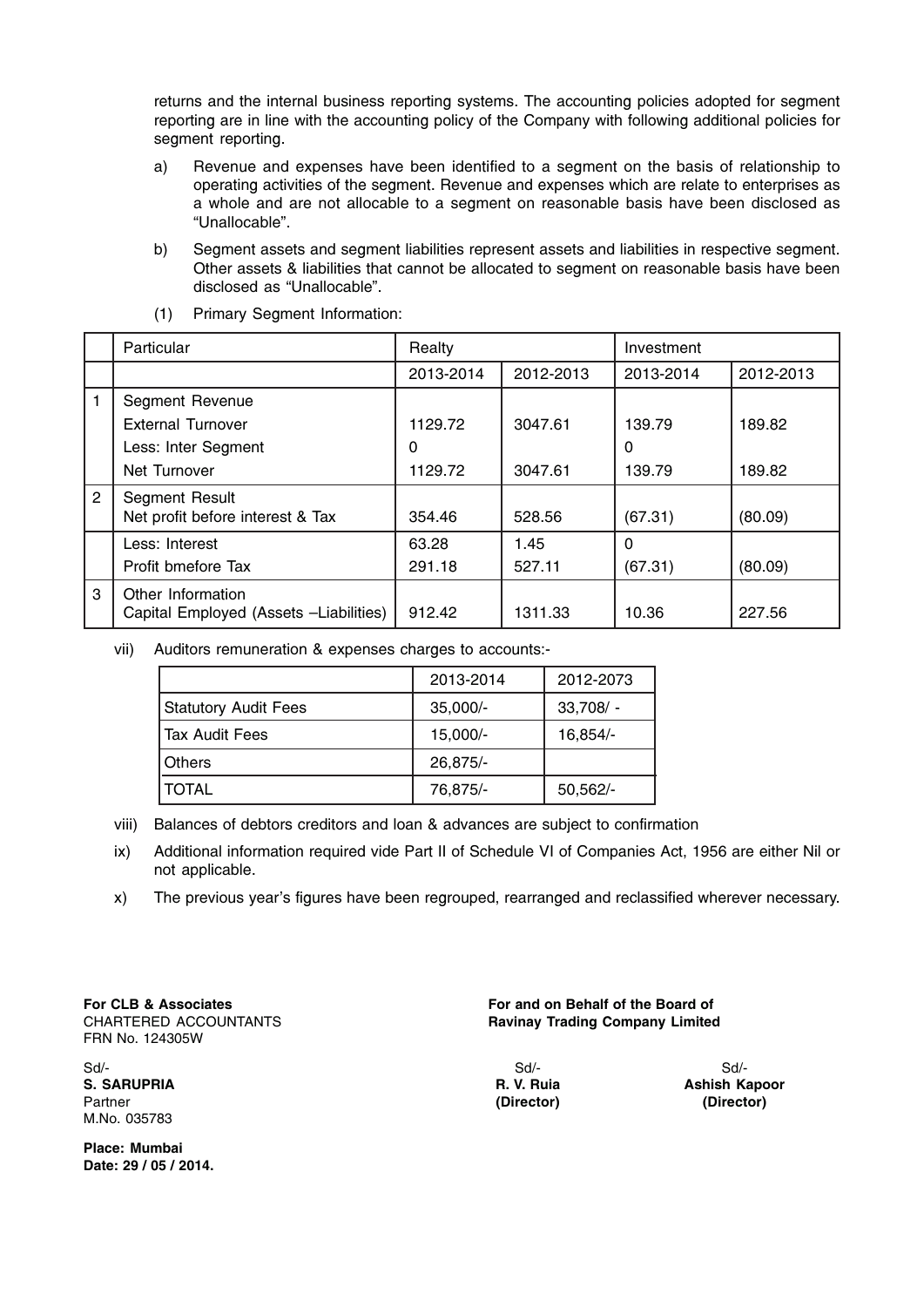# 33rd Annual General Meeting NYSSA CORPORATION LIMITED

[Formerly known as "Ravinay Trading Company Limited"]

[CIN :L70101MH1981PLC024341]

Registered office: 002, Gulmohar Complex, Opposite Anupam Cinema, Station Road,

Goregaon (East), Mumbai – 400063.

Website www.ravinaytrading.com; email:ravinay.trading@gmail.com

# ATTENDANCE SLIP

| Regd. Folio No.               | * DP ID No. | * Client ID No. |
|-------------------------------|-------------|-----------------|
| Name of the Member Mr. / Mrs. |             | Signature       |

Name of the Proxyholder Mr. / Mrs. \_\_\_\_\_\_\_\_\_\_\_\_\_\_\_\_\_\_\_\_\_\_\_\_\_\_\_\_\_\_\_\_\_\_\_\_\_ Signature \_\_\_\_\_\_\_\_\_\_\_\_\_

\* Applicable for investors holding shares in electronic form.

I certify that I am the registered shareholder/proxy for the registered shareholder of the Company.

I hereby record my presence at the 33rd Annual General Meeting of the Company held on Monday, September 29, 2014 at 04.00 p.m. at 002, Gulmohar Complex, Opposite Anupam Cinema, Station Road, Goregaon (East), Mumbai – 400063.

> \_\_\_\_\_\_\_\_\_\_\_\_\_\_\_\_\_\_\_\_\_\_\_\_\_ Signature of Member/Proxy

NOTE: Please fill up this attendance slip and hand it over at the entrance of the venue for the meeting. Members are requested to bring their copy of the Annual Report to the meeting. 

# 33rd Annual General Meeting NYSSA CORPORATION LIMITED

[Formerly known as "Ravinay Trading Company Limited"]

[CIN :L70101MH1981PLC024341]

Registered office: 002, Gulmohar Complex, Opposite Anupam Cinema, Station Road, Goregaon (East), Mumbai – 400063. Website www.ravinaytrading.com; email:ravinay.trading@gmail.com

# Form No. MGT-11 FORM OF PROXY

[Pursuant to Section 105(6) of the Companies Act,2013 and Rule 19(3) of the Companies (Management and Administration) Rules,2014.]

| Name of the member (s): | Email Id     |
|-------------------------|--------------|
| Regd. Address           | Folio No. :  |
| Email ID                | * DP Id      |
| Folio No./Client ID     | * Client Id: |

\* Applicable for investors holding shares in electronic form.

I/We, being a member(s) of  $\blacksquare$  shares of Nyssa Corporation Limited [Formerly known as "Ravinay" Trading Company Limited] hereby appoint:

| 1. Mr./Mrs. | Email      |                |
|-------------|------------|----------------|
| Address ·   |            |                |
|             | Signature: | or failing him |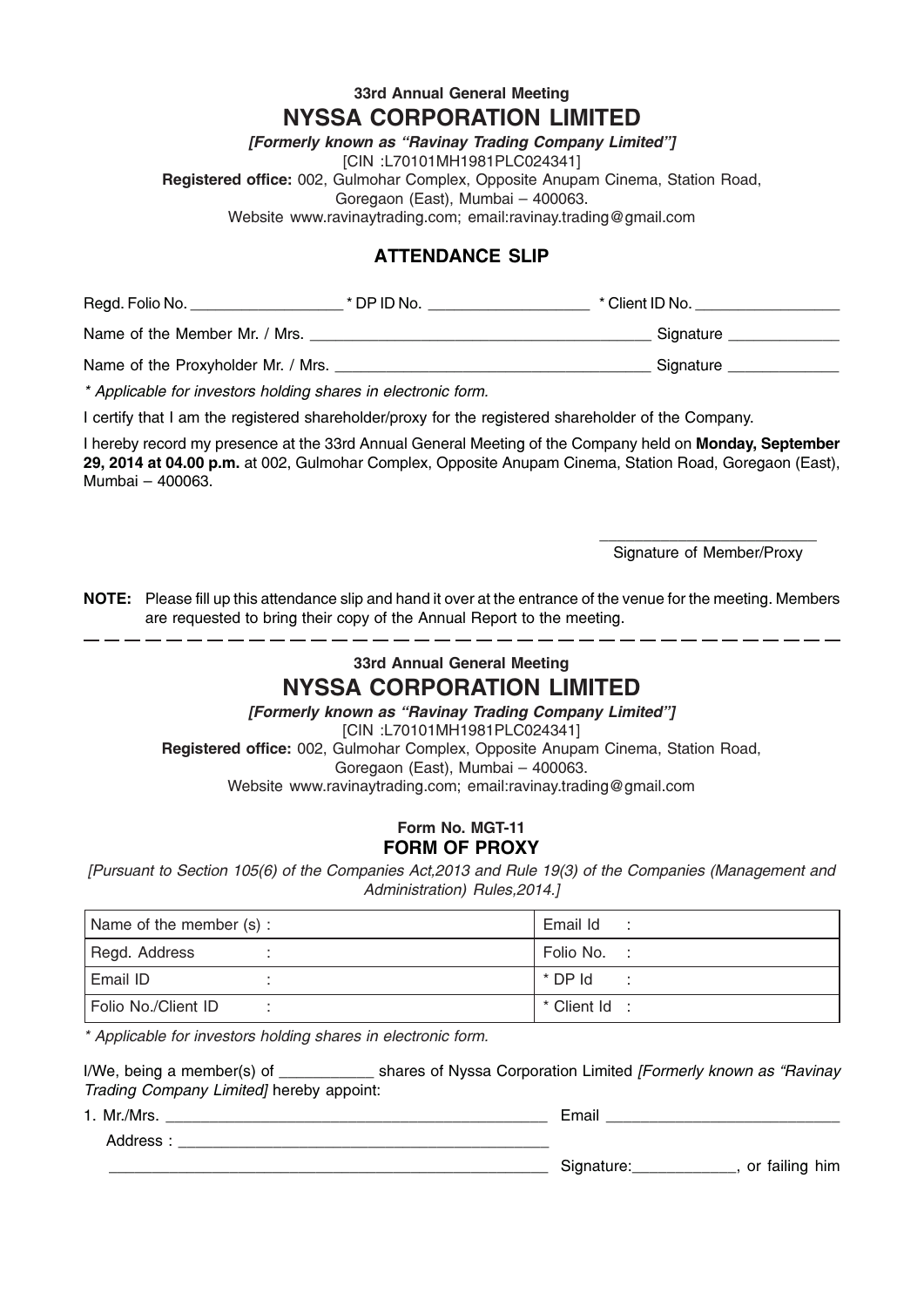| Signature: ______________, or failing him |
|-------------------------------------------|
|                                           |
|                                           |
|                                           |

as my/our proxy to attend and vote (on a poll) for me/us and on my/our behalf at the 33rd Annual General Meeting of the Company to be held on Monday, September 29, 2014 at 4.00 p.m. at 002, Gulmohar Complex, Opp. Anupam Cinema, Station Road, Goregaon (East), Mumbai – 400 063 and at any adjournment thereof in respect of such resolutions as are indicated below:

\*\* I wish my above Proxy to vote in the manner as indicated in the box below:

| Sr.<br>No.     | <b>Resolutions</b>                                                                                                                                      | No. of<br>Shares held | For | Against |
|----------------|---------------------------------------------------------------------------------------------------------------------------------------------------------|-----------------------|-----|---------|
|                | <b>ORDINARY BUSINESS</b>                                                                                                                                |                       |     |         |
| 1.             | Adopt of audited Financial Statements for the financial year ended<br>March 31, 2014 and reports of the Board of Directors and the Auditors<br>thereon; |                       |     |         |
| 2.             | Re-appointment of Ravindrakumar Ruia, who retires by rotation                                                                                           |                       |     |         |
| 3.             | Appointment of M/s. CLB & Associates, Chartered Accountants,<br>Mumbai as Auditors                                                                      |                       |     |         |
|                | <b>SPECIAL BUSINESS</b>                                                                                                                                 |                       |     |         |
| 4.             | Appointment of Mr. Vivek Moolchand Sharma as an Independent<br>Director                                                                                 |                       |     |         |
| 5.             | Special Resolution to authorize the Board to borrow monies upto a<br>sum not exceeding Rs.50.00 crores.                                                 |                       |     |         |
| 6.             | Special Resolution to authorize the Board to create mortgage/charge<br>for a sum not exceeding Rs.50.00 crores.                                         |                       |     |         |
| 7 <sub>1</sub> | Special Resolution for alteration in the Articles of Association of the<br>Company for adoption of Table F as per Companies Act, 2013.                  |                       |     |         |

\*\* This is optional. Please put a tick mark (x) in the appropriate column against the resolutions indicated in the box. If a member leaves the "For" or "Against" column blank against any or all of the Resolutions, the proxy will be entitled to vote in the manner he/ she thinks appropriate. If a member wishes to abstain from voting on particular resolution, he/she should write "Abstain" across the boxes against the Resolution.

Signature of the Member(s)

Signed this \_\_\_\_\_\_\_\_\_\_\_\_ day of \_\_\_\_\_\_\_ 2014

\_\_\_\_\_\_\_\_\_\_\_\_\_\_\_\_\_\_\_\_\_\_\_\_\_\_\_\_\_\_\_\_\_\_\_\_\_\_\_ \_\_\_\_\_\_\_\_\_\_\_\_\_\_\_\_\_\_\_\_\_\_\_\_\_\_\_\_\_\_\_\_\_\_\_\_\_\_\_ \_\_\_\_\_\_\_\_\_\_\_\_\_\_\_\_\_\_\_\_\_\_\_\_\_\_\_\_\_\_\_\_\_\_\_\_\_\_\_

Affix One rupee Revenue Stamp

Notes:

1. The Proxy to be effective should be deposited at the registered office of the company not less than Forty Eight (48) Hours before commencement of the meeting.

2. A proxy need not be a member of the company.

3. In the case of the Joint holders, the vote of the senior who tenders vote, whether in person or by Proxy, shall be accepted to the exclusion of the vote of the other joint holders. Seniority shall be determined by the order in which the names stand in the Register of the Members.

4. The form of proxy confers authority to demand or join in demanding a poll.

5. The submission by a member of this form of proxy will not preclude such member from attending in person and voting at the meeting. 6. In case a member wishes his/her votes to be used differently, he/she should indicate the number of shares under the columns "For" or Against' as appropriate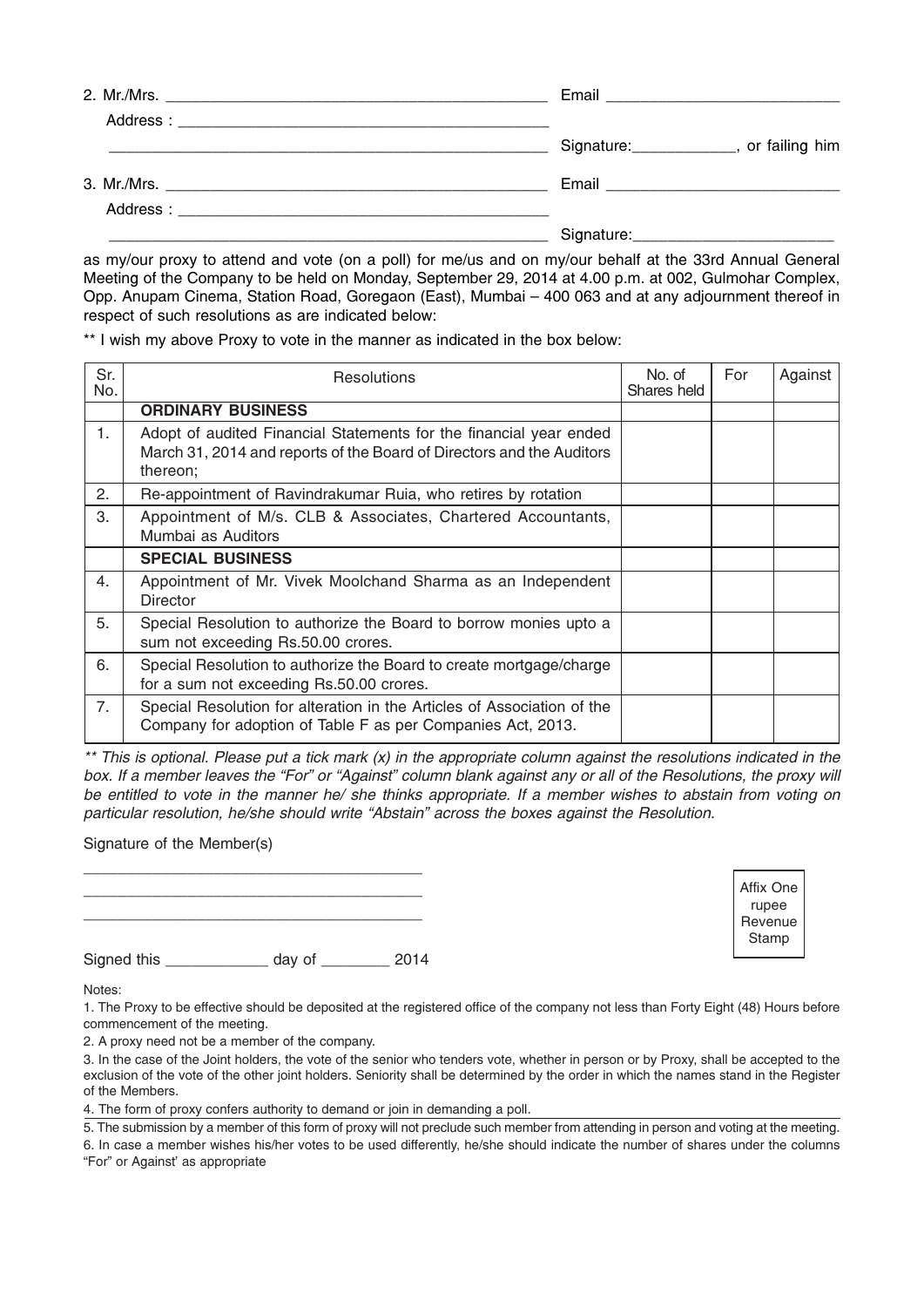# 33rd Annual General Meeting NYSSA CORPORATION LIMITED

[Formerly known as "Ravinay Trading Company Limited"] [CIN :L70101MH1981PLC024341] Registered office: 002, Gulmohar Complex, Opposite Anupam Cinema, Station Road, Goregaon (East), Mumbai – 400063. Website www.ravinaytrading.com; email:ravinay.trading@gmail.com

# BALLOT/ POLL FORM

(The members who are not able to attend the 33rdAnnual General Meeting can send their assent or dissent in writing in respect of the resolution set out in the Notice by sending the duly filled and signed ballot/ Poll Form to Mr. Deep Shukla, Practicing Company Secretary (the Scrutinizer) at c/o. SHAREX DYNAMIC (INDIA) PRIVATE LIMITED, Unit: NYSSA CORPORATION LIMITED, Unit 1, LuthraIndl. Premises, Safed Pool, Andheri Kurla Road, Andheri (E), Mumbai: 400 072 so as to reach him on or before September 23, 2014).

| Name of the member (s): | Email Id     |
|-------------------------|--------------|
| Regd. Address           | Folio No. :  |
| l Email ID.             | * DP Id      |
| Folio No./Client ID     | * Client Id: |

\* Applicable for investors holding shares in electronic form.

| Sr.<br>No. | Resolutions                                                                                                                                             | No. of<br>Shares held | For | Against |
|------------|---------------------------------------------------------------------------------------------------------------------------------------------------------|-----------------------|-----|---------|
|            | <b>ORDINARY BUSINESS</b>                                                                                                                                |                       |     |         |
| 1.         | Adopt of audited Financial Statements for the financial year ended<br>March 31, 2014 and reports of the Board of Directors and the Auditors<br>thereon; |                       |     |         |
| 2.         | Re-appointment of Ravindrakumar Ruia, who retires by rotation                                                                                           |                       |     |         |
| 3.         | Appointment of M/s. CLB & Associates, Chartered Accountants,<br>Mumbai as Auditors                                                                      |                       |     |         |
|            | <b>SPECIAL BUSINESS</b>                                                                                                                                 |                       |     |         |
| 4.         | Appointment of Mr. Vivek Moolchand Sharma as an Independent<br>Director                                                                                 |                       |     |         |
| 5.         | Special Resolution to authorize the Board to borrow monies upto a<br>sum not exceeding Rs.50.00 crores.                                                 |                       |     |         |
| 6.         | Special Resolution to authorize the Board to create mortgage/charge<br>for a sum not exceeding Rs.50.00 crores.                                         |                       |     |         |
| 7.         | Special Resolution for alteration in the Articles of Association of the<br>Company for adoption of Table F as per Companies Act, 2013.                  |                       |     |         |

I/ We hereby exercise my/our vote in respect of the Ordinary resolution / Special Resolution as specified in the Notice of Nyssa Corporation Limited dated August 23, 2014 to be passed through Ballot/ Poll for the businesses stated in the said Notice by conveying my/our assent or dissent to the said Resolution in the relevant box below:

Place: \_\_\_\_\_\_\_\_\_\_\_\_\_\_\_\_\_\_\_\_\_\_\_\_\_\_\_\_\_\_\_\_

Date: **Date:** Signature of Member/ Beneficial owner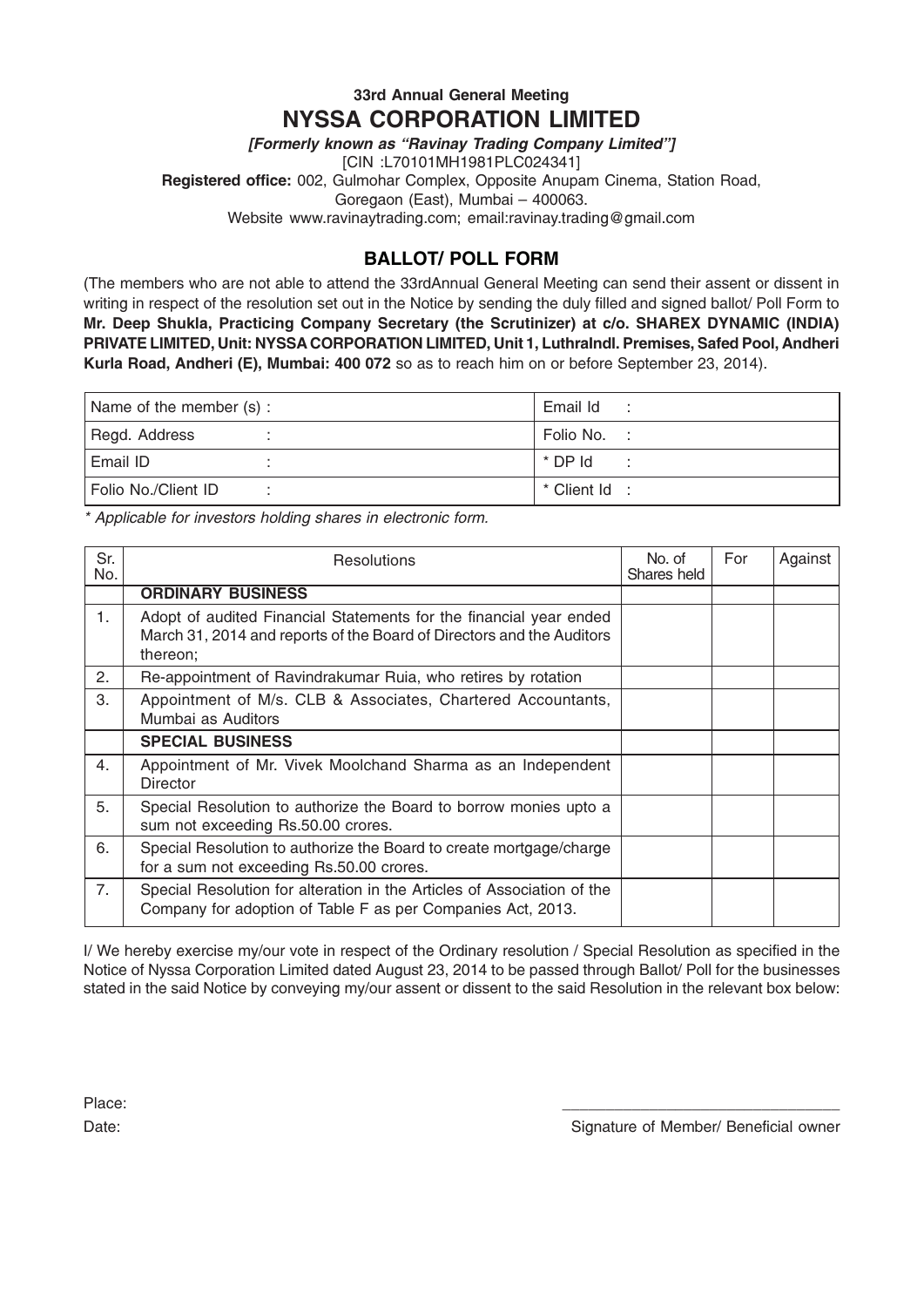# **BOOK-POST**

If undelivered, please return to: NYSSA CORPORATION LIMITED [Formerly known as "Ravinay Trading Company Limited"]

002, Gulmohar Complex, Opp. Anupam Cinema,

Station Road, Goregaon (East), Mumbai 400063